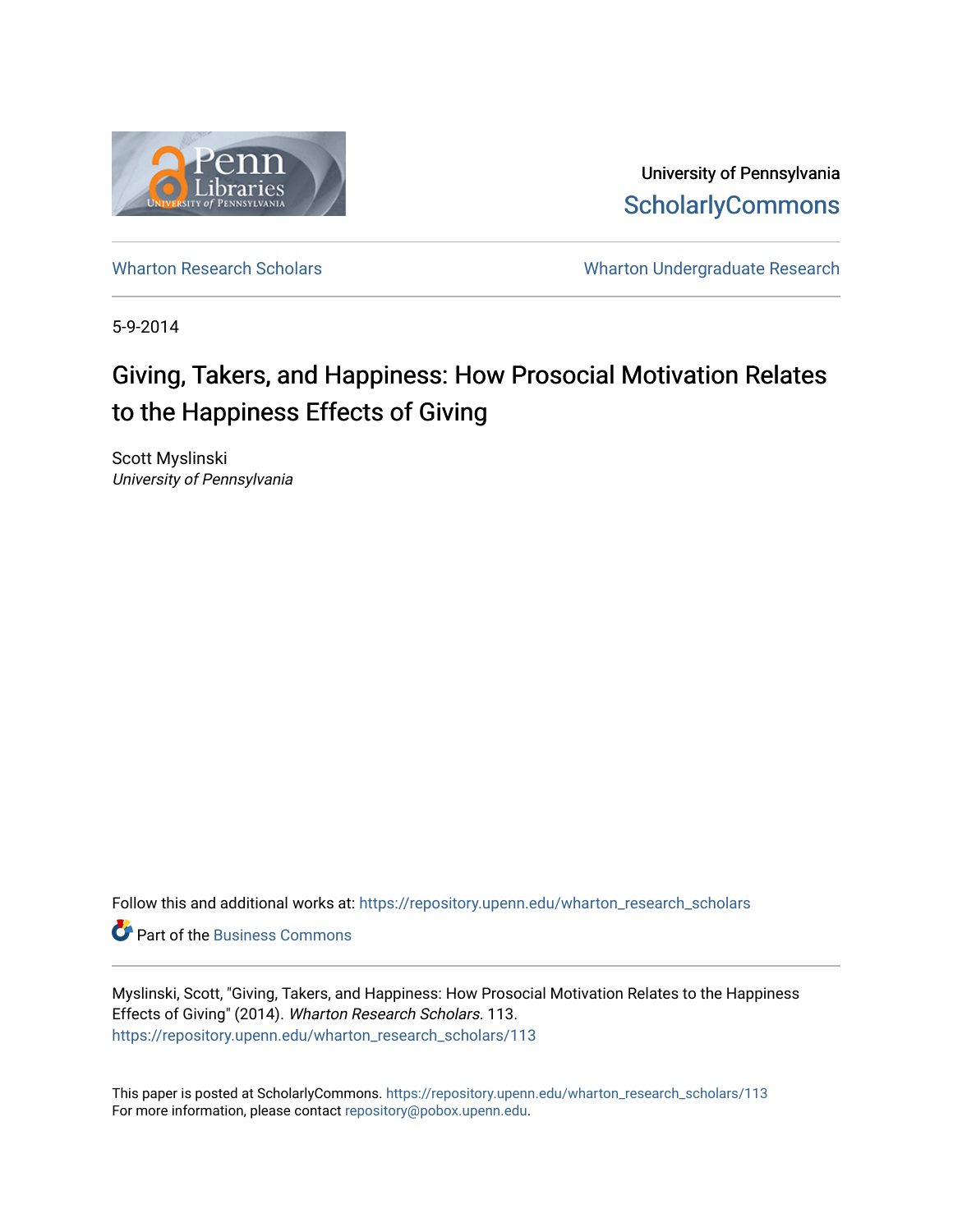## Giving, Takers, and Happiness: How Prosocial Motivation Relates to the Happiness Effects of Giving

#### Abstract

Existing research demonstrates that prosocial behavior can lead to long lasting well-being, happiness, and health. Prosocial behavior also has meaningful organizational impact in terms of employee satisfaction, productivity, and retention. However, theories of reciprocity styles suggest that individuals may experience differing benefits associated with prosocial behavior. For example, certain people termed "takers" who think about relationships as an exchange rather than a communal relationship may not receive these happiness effects. Given the potentially harmful ripple effects that takers can have on organizations, it's important to understand if they too feel happiness after giving and, if so, how organizational interventions can be designed to encourage these "takers" to give more. In this study, we propose that the happiness effects associated with prosocial giving are moderated by individuals' dispositional prosocial motivations – that is, whether they are a giver, matcher, or taker. We find that, contrary to previous findings, both givers and takers are made less happy by giving than personal spending, but the effect is less pronounced for takers. We suggest a "crowding out" effect of intrinsic motivation for givers. This result has important implications for organizations since it suggests that it may be possible to encourage giving prosocial behaviors even among notoriously selfish "takers" and also that ways to promote generosity may require tailoring to individual motivations.

#### Keywords

giving, taking, prosocial, motivation, happiness, well-being, takers, givers

**Disciplines** 

Business

This working paper is available at ScholarlyCommons: [https://repository.upenn.edu/wharton\\_research\\_scholars/113](https://repository.upenn.edu/wharton_research_scholars/113)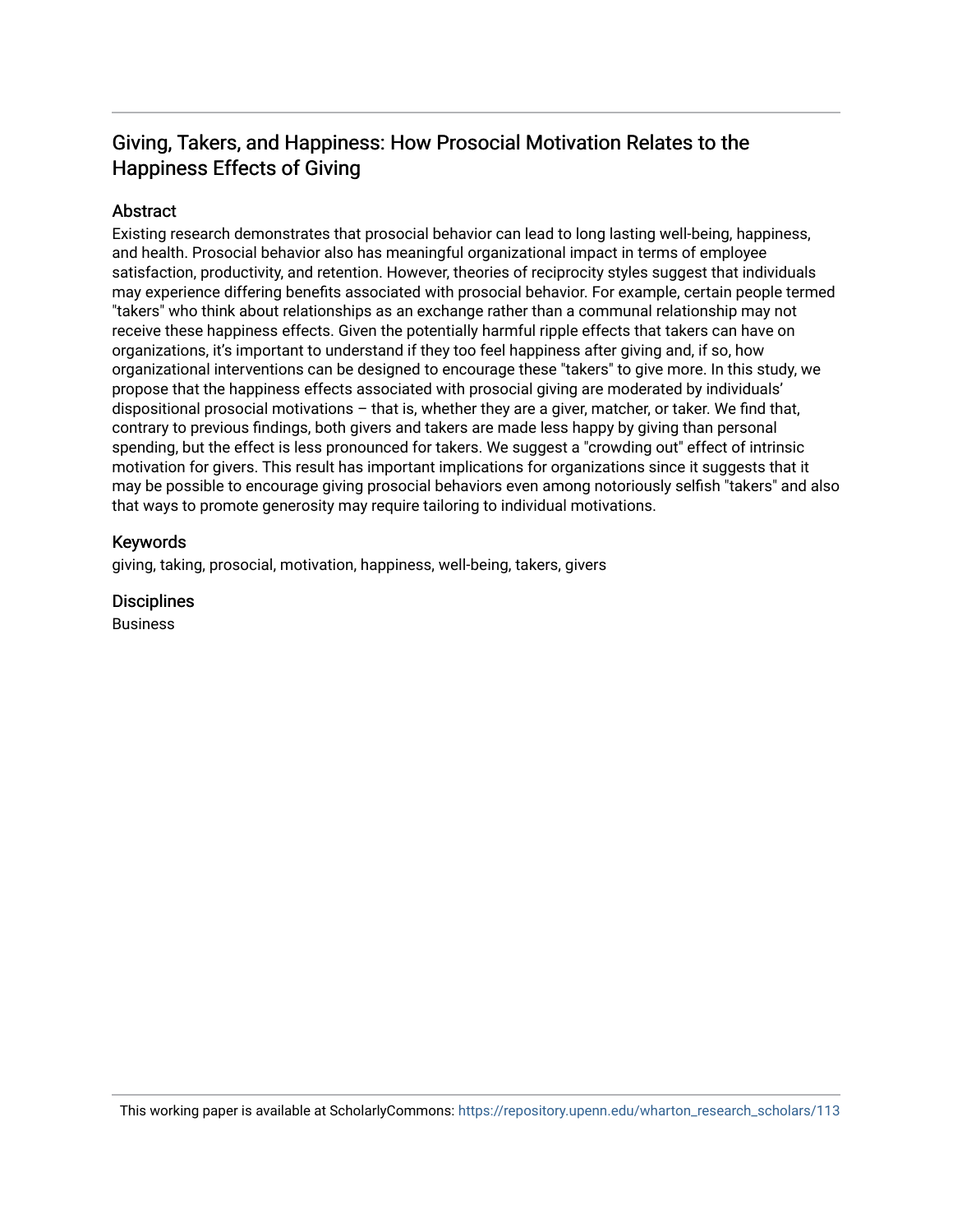#### **Giving, Takers, and Happiness:**

#### **How Prosocial Motivation Relates to the Happiness Effects of Giving**

Scott D. Myslinski The Wharton School, University of Pennsylvania scottmys@wharton.upenn.edu

Advisor: Adam M. Grant, Ph.D. The Wharton School, University of Pennsylvania grantad@wharton.upenn.edu

Wharton Research Scholars Journal

Management and Organizational Behavior

May 8, 2014

*Acknowledgements: This research was generously supported by Dr. Adam Grant and the Wharton Management Department, Dr. Martin Asher and the Wharton Undergraduate Division, as well as the Wharton Behavioral Lab at the University of Pennsylvania. I would also like to thank Jaime Potter, Justin Berg, and Julianna Pillemer for their advice and support.*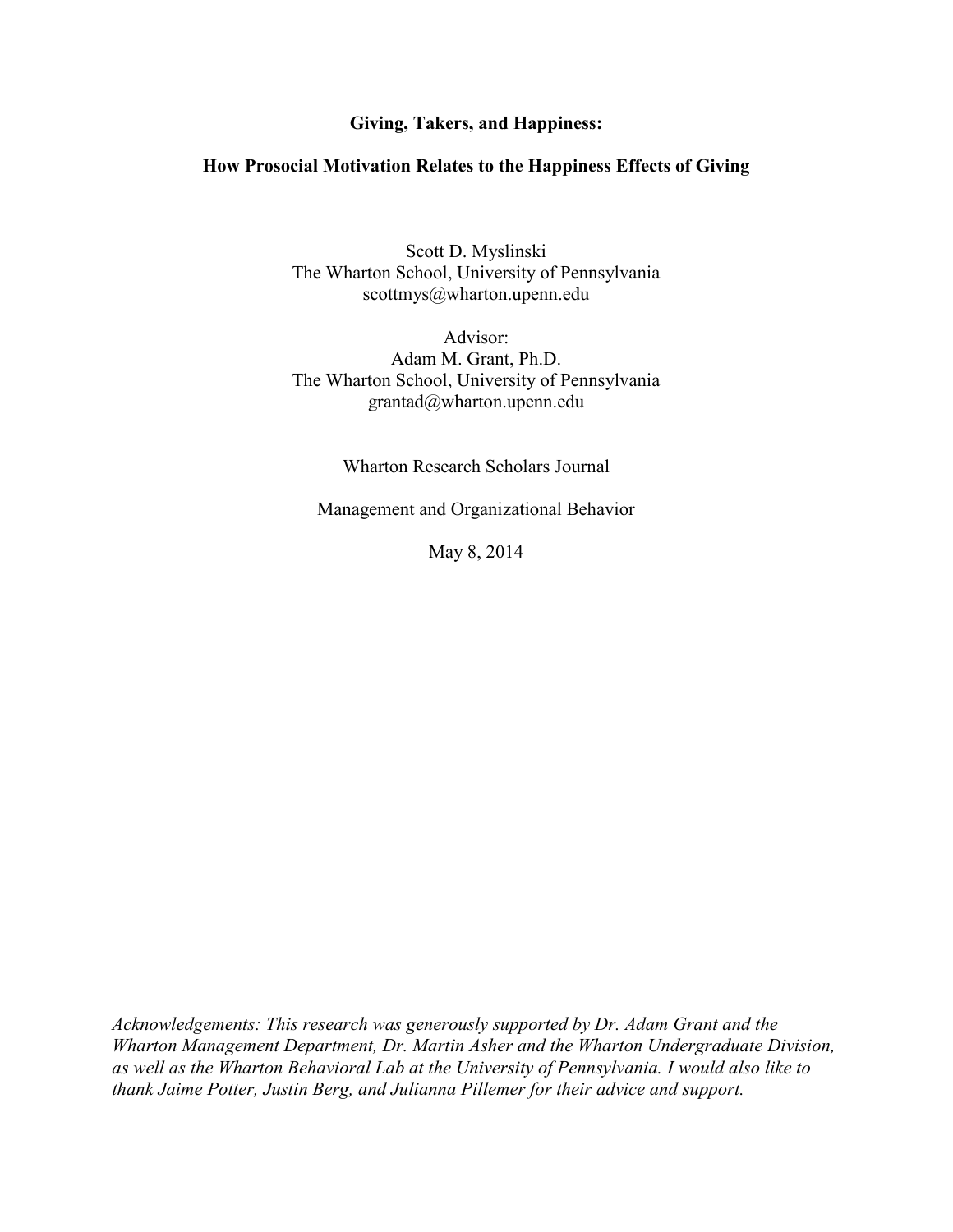#### Abstract

Existing research demonstrates that prosocial behavior can lead to long lasting wellbeing, happiness, and health. Prosocial behavior also has meaningful organizational impact in terms of employee satisfaction, productivity, and retention. However, theories of reciprocity styles suggest that individuals may experience differing benefits associated with prosocial behavior. For example, certain people termed "takers" who think about relationships as an exchange rather than a communal relationship may not receive these happiness effects. Given the potentially harmful ripple effects that takers can have on organizations, it's important to understand if they too feel happiness after giving and, if so, how organizational interventions can be designed to encourage these "takers" to give more. In this study, we propose that the happiness effects associated with prosocial giving are moderated by individuals' dispositional prosocial motivations – that is, whether they are a giver, matcher, or taker. We find that, contrary to previous findings, both givers and takers are made less happy by giving than personal spending, but the effect is less pronounced for takers. We suggest a "crowding out" effect of intrinsic motivation for givers. This result has important implications for organizations since it suggests that it may be possible to encourage giving prosocial behaviors even among notoriously selfish "takers" and also that ways to promote generosity may require tailoring to individual motivations.

Keywords: giving, taking, prosocial, motivation, happiness, well-being, takers, givers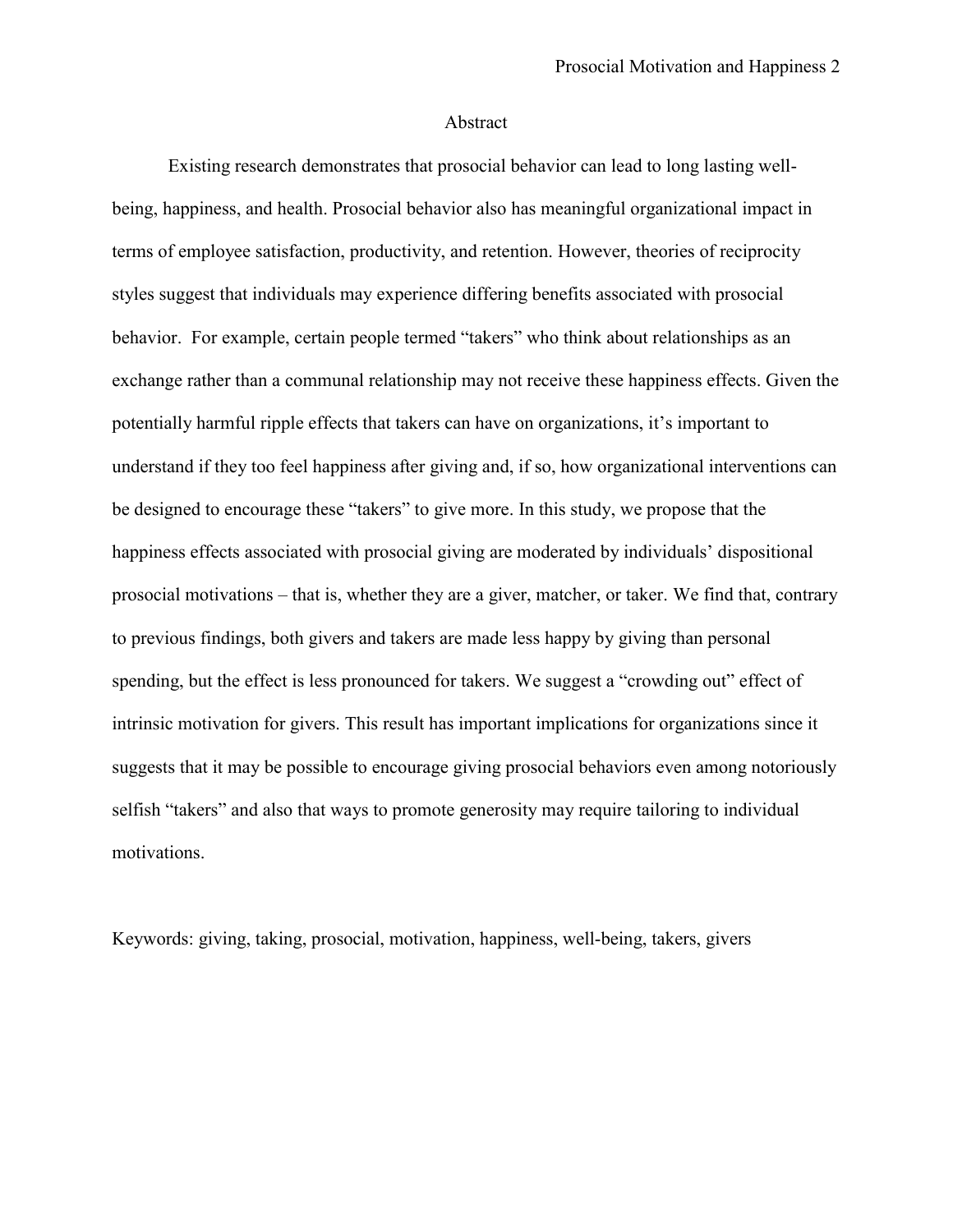*"I recognize that I have the ability to be selfish, but I also recognize that you can't be happy if you only care about yourself at the expense of other people."*

- Russell Brand

Prosocial behavior has clearly been shown to be beneficial for people's happiness (Aknin, L.B., Norton, M.I., & Dunn, E.W. 2008; Andreoni, 1989, 1990; Anik, Aknin, Norton, & Dunn, 2009; Lyubomirsky, S., Shelden, K.M., & Schkade, D. 2005; Kurtz, J.L., Lyubomirsky, S. 2008; McGowen, K. 2006; Post, 2005; Rucker, DuBois, & Galinsky, 2011). However, individuals differ in many ways that may moderate the impact that prosocial giving has on their happiness and well-being. One way that individuals differ is in their reciprocity styles, which fall into three categories: 1) Givers, or generous individuals who give with no expectation of returns; 2) Matchers, individuals who give either expecting a favor in the future or to pay off one from the past; and 3) Takers, or selfish individuals who take at the expense of others (Clark, M. S., & Mils, J. 1979; Fiske, A. P. 1992; Grant, A. 2013; Grant, A. 2009; Miles, E. W., Hatfield, J.D., & Huseman, R.C. 1989). While there is clear evidence that givers (and matchers too?) experience individual benefits from prosocial behaviors, evidence is more equivocal regarding the benefits that takers, specifically, receive from prosocial behaviors. One study provides evidence that takers, or those who act selfishly and see relationships as only an exchange, do not receive the same happiness benefits from giving as do those with other reciprocity styles (Clark, M.S., & Mils, J. 1993). However, research showing that even givers have some self-serving tendencies (Frimer, J. A., Walker, L. J., Dunlop, W. L., Lee, B. H., & Riches, A. 2011) suggests that takers may also have similar contradictory tendencies; that is, a natural evolutionary tendency to enjoy the experience of giving (Trivers, R. 1971). Given the potential harmful effects that takers can have on organizations (Sutton, R.I. 2007), better understanding the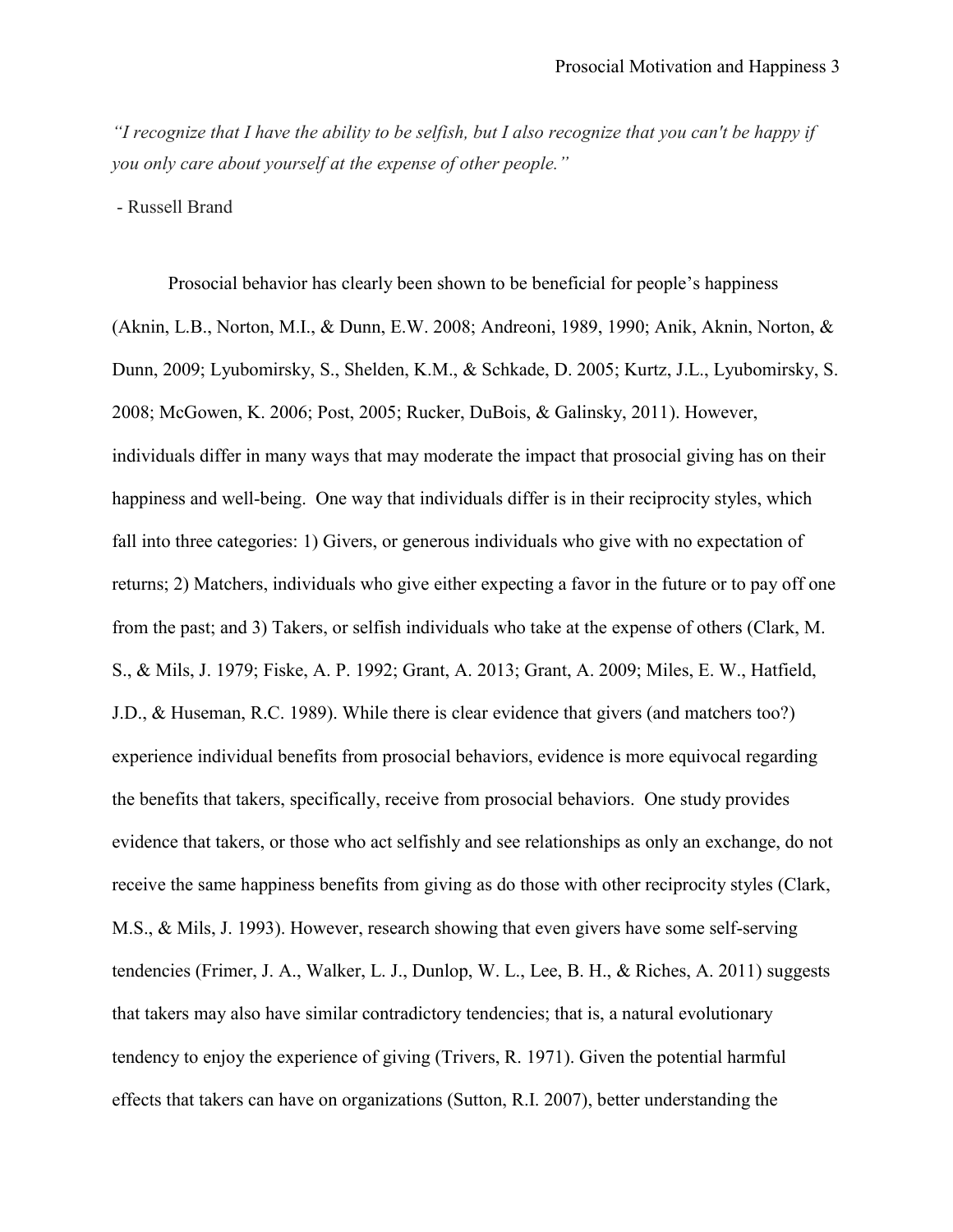potential benefits that givers receive from behaving prosocially can be very useful because, if they are indeed made happier by giving, then organizations can create interventions to encourage them to give more, thereby creating beneficial ripple effects for the entire organization (Aknin, L. B., Sandstrom, G. M., Dunn, E. W., & Norton, M. I. 2011). In this paper, we seek to demonstrate that selfish individuals do in fact receive happiness effects from giving.

This paper will be organized as follows. In the first section, I will discuss the benefits of prosocial behavior. In the following section, I will demonstrate how these benefits extend to organizations. In the third section, I will discuss how giving has an evolutionary basis and how this seems to contradict the idea that selfish individuals do not receive the happiness benefits of prosocial behavior. In the third section, I will demonstrate the methods and procedures used to test this contradiction. In the fifth section, I will present the results and discuss implications. Finally, I will discuss possible limitations to the study and areas for future research.

#### **Benefits of Prosocial Behavior**

Research has linked the act of giving to numerous emotional and mental health benefits. Committing acts of kindness boosts both temporary mood and long-lasting well-being (Lyubomirsky, S., Sheldon, K. M., & Schkade, D. 2005; Kurtz, J. L., Lyubomirsky, S. 2008; McGowen, K. 2006). Moreover, giving in interpersonal relationships has been linked to positive health behaviors, relational outcomes (Helgeson, V. S. 1994) and reduced mortality (Brown, S. L. et al. 2003). Showing care, building happiness, pride, and belonging (companionship) is associated with fewer depressive symptoms, whereas assisting with distress, anger, fear, and conflict (help) is associated with more depressive symptoms including stress (Strazdins, L.,  $\&$ Broom, D. H. 2007). Giving has also been shown to counteract some of the negative effects of stress. Recent research revealed that helping others even predicted reduced mortality due to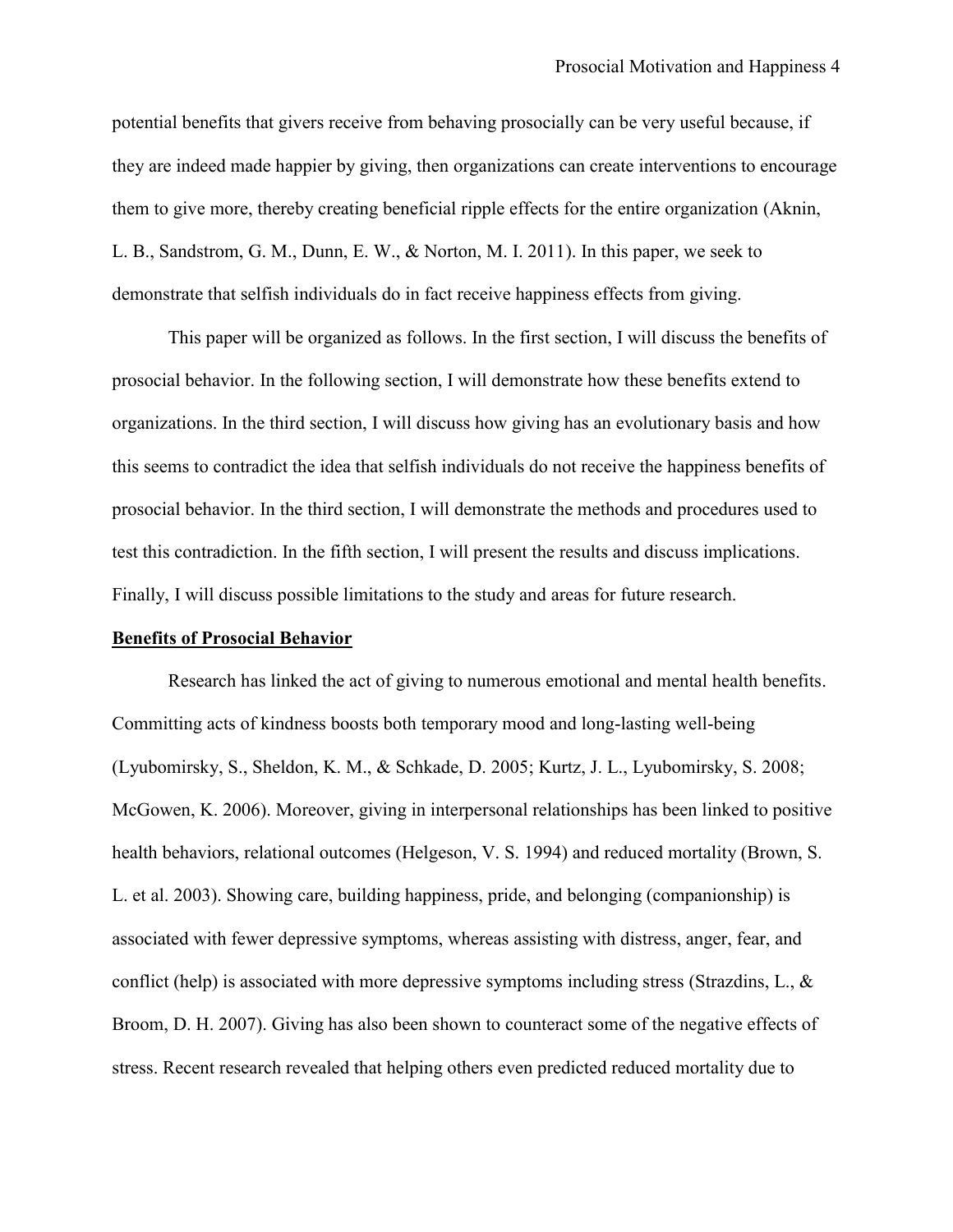stress (Poulin, M. J. et al. 2013). Volunteer work – a prototypical form of prosocial behavior, and one that is particularly salient for organizations – enhances happiness, life satisfaction, selfesteem, sense of control over life, physical health, mitigates depression (Thoits, P. A., & Hewitt, L. N. 2001), and significantly enhances long term well-being (Piliavin, J. A., & Siegl, E. 2007). Although researchers have extensively documented the many benefits of giving, not all giving is created equal and both context and personality can affect giving.

Prosocial behavior can take many forms, most of which are categorized by volunteering time or spending charitably. People associate volunteering and prosocial spending with greater happiness (Liu, W., & Aaker, J. 2008). Although giving may be understood as simple charity, giving behaviors often can and do come in the form of time and favors, especially when one's moral identity is activated (Reed, A. I., Auino, K. & Levy E. 2007). Prosocial spending promotes happiness, which in turn leads to more prosocial spending in a positive feedback loop, but promoting giving as a means of becoming happier may crowd out intrinsic motivation and decrease giving (Anik, L., Aknin, L.B., Norton, M.I., & Dunn, E.W. 2009). Even recalling past prosocial spending promotes happiness (Dunn, E. W., Ashton-James, C. E., Hanson, M. D., & Aknin, L. B. 2010); indeed, research has shown that spending money on others promotes happiness more than spending money on oneself. Giving money to charity, in fact, activates regions of the brain associated with processing reward (Harbaugh, W. T., Mayr, U., & Burghart, D. R. 2007). These benefits of giving form a positive feedback cycle in that higher levels of happiness from prosocial spending encourage future willingness to spend prosocially and expand an individual's mindset to incorporate others (Dunn, E. W., Aknin, L. B., & Norton, M. I. 2008). Happier people are more likely to act generously (Isen, A.M. 1970; Isen, A.M., & Levin, P.F.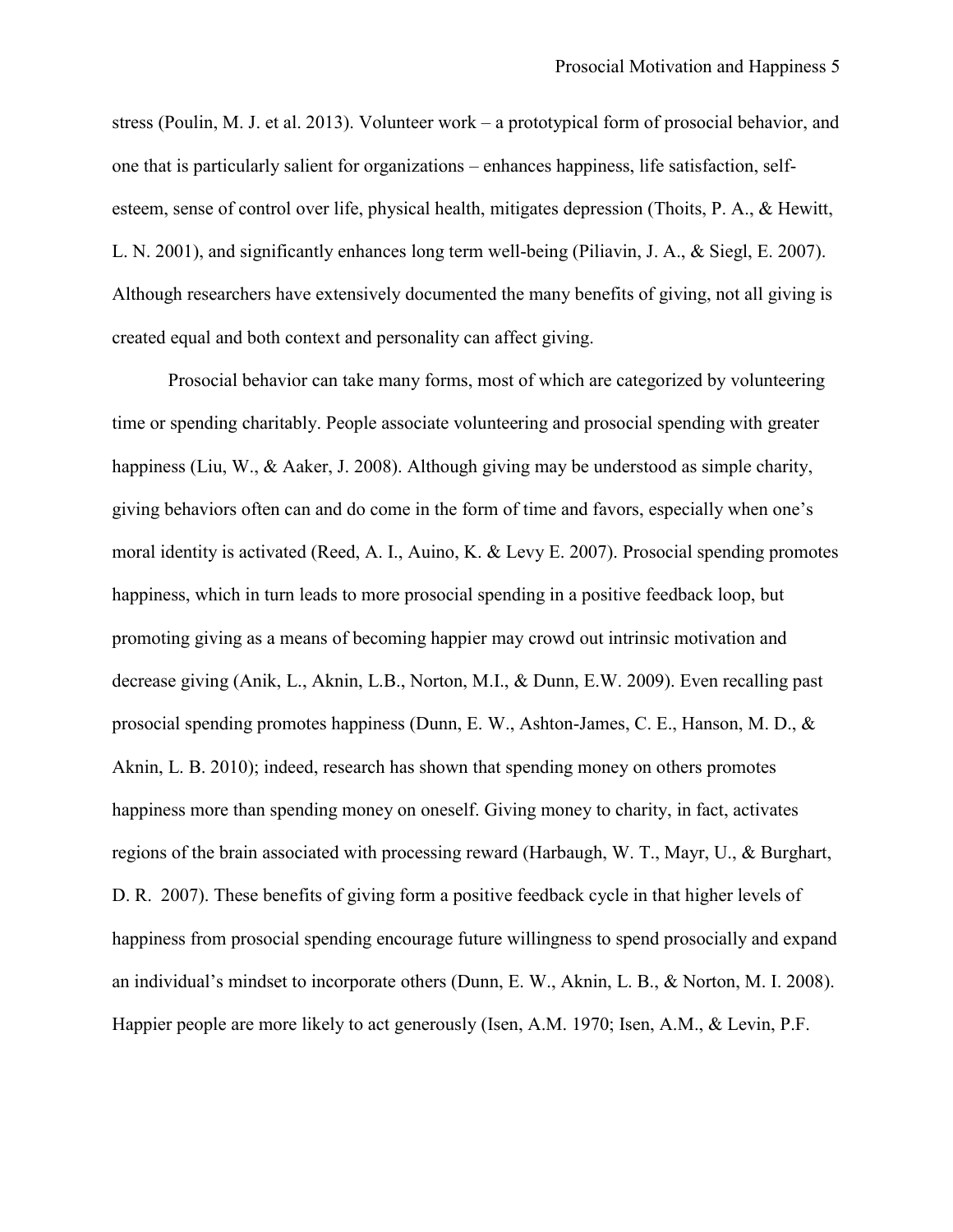1972) and they experience higher levels of happiness by doing so (Piliavin, J. A. 2003; Thoits, P. A., & Hewitt, L. N. 2001), creating a virtuous cycle of positive affect and prosocial behavior.

#### **Organizational Impacts of Prosocial Behavior**

The benefits of giving do not stop at the individual, though; they have been shown to extend to organizational settings as well. Research has shown that giving in the workplace has numerous positive effects. A global sense of reciprocity in organizations is associated with greater mental health and well-being across professional, marital, and other social relationships (Buunk, B. P., & Schaufeli, W. B. 1999). Giving behaviors create ripple effects in organizations, increase job satisfaction, and make teams more successful (Aknin, L. B., Sandstrom, G. M., Dunn, E. W., & Norton, M. I. 2011). Cooperative behavior cascades in human social networks up to three degrees of separation (Fowler, J. H., & Christakis, N. A. 2010). This implies that giving to one person may carry over to future giving up to three times, creating a ripple effect. Social benefits of giving include greater social approval by others, appreciation, gratitude, and prosocial reciprocity (Trivers, R. 1971). Higher rates of prosocial behavior in organizations predict higher profitability, productivity, efficiency, customer satisfaction, along with lower costs and lower turnover rates according to a meta-analysis of 3,500 businesses (Podsakoff, N.P., Whiting, S.W., Podsakoff, P.M., & Blume, B.D. 2009). All in all, research has shown that giving can produce significant positive outcomes not just for individuals, but also for the organizations where they work.

#### **Evolutionary Basis for Prosocial Behavior and Theories of Selfish Individuals**

It is clear that giving behaviors improve affect, productivity, and health, and one should seek to promote such behaviors. In doing so, it is important to understand where giving stems from and why people give. Evolution and natural selection outline a system in which all people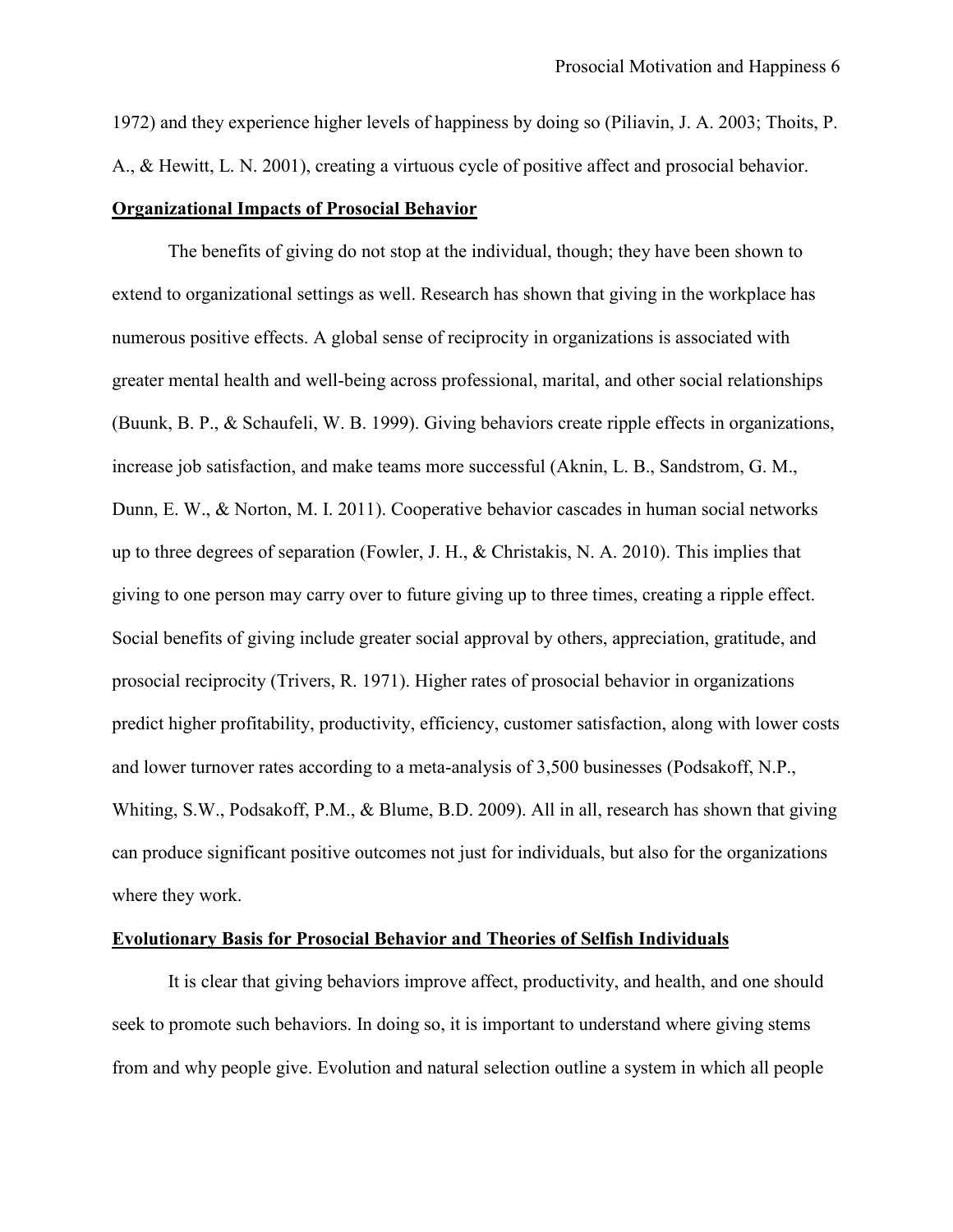are seen as possessing opposing tendencies to be both altruistic and selfish (Trivers, R. 1971). Reciprocal altruism is a basic psychological mechanism that is rooted in evolution, causing individuals to expect reciprocity in interpersonal relationships (Buunk, B. P., & Schaufeli, W. B. 1999). Evidence that infants experience positive emotions when giving to others suggests that the effect is a proximal mechanism for human cooperation (Aknin, L. B., Hamlin, J. K., & Dunn, E. W. 2012). Research on marketing for charitable support shows that people give more when there is more public accountability and less self-benefit (White, K., Peloza, J., 2013). For example, one is more likely to give when their friends are watching than they are while surfing the web, and they are more likely to give if there is no reward for their giving, which may potentially signal that they are giving selfishly. This suggests that many give to appeal to their public self-image. All these effects provide evidence that giving has a deep, evolutionary base in human character, implying that even selfish individuals should be made happy by giving.

However, it is not clear that prosocial behavior always leads to happiness as predicted by evolutionary theories. Indeed, individual differences in reciprocity styles may moderate the impacts of prosocial behavior on individual and organizational benefits. Research shows that when people are thinking about a relationship as an exchange rather than as communal, they do not receive the happiness benefits typically associated with giving (Clark, M. S., & Mills, J. 1993). In terms of reciprocity styles, individuals with exchange mindsets are those with selfish reciprocity styles, or takers (Clark, M. S., & Mills, J. 1979; Fiske, A. P. 1992; Grant, A. 2013; Grant, A. 2009; Miles, E. W., Hatfield, J.D., & Huseman, R.C. 1989). Two other types of communal mindsets, which are also associated with reciprocity styles exist: one in which people give with the expectation of reciprocity – matchers – and the other in which people give in response to others' needs with no expectation of repayment – givers (Clark, M. S., & Mills, J.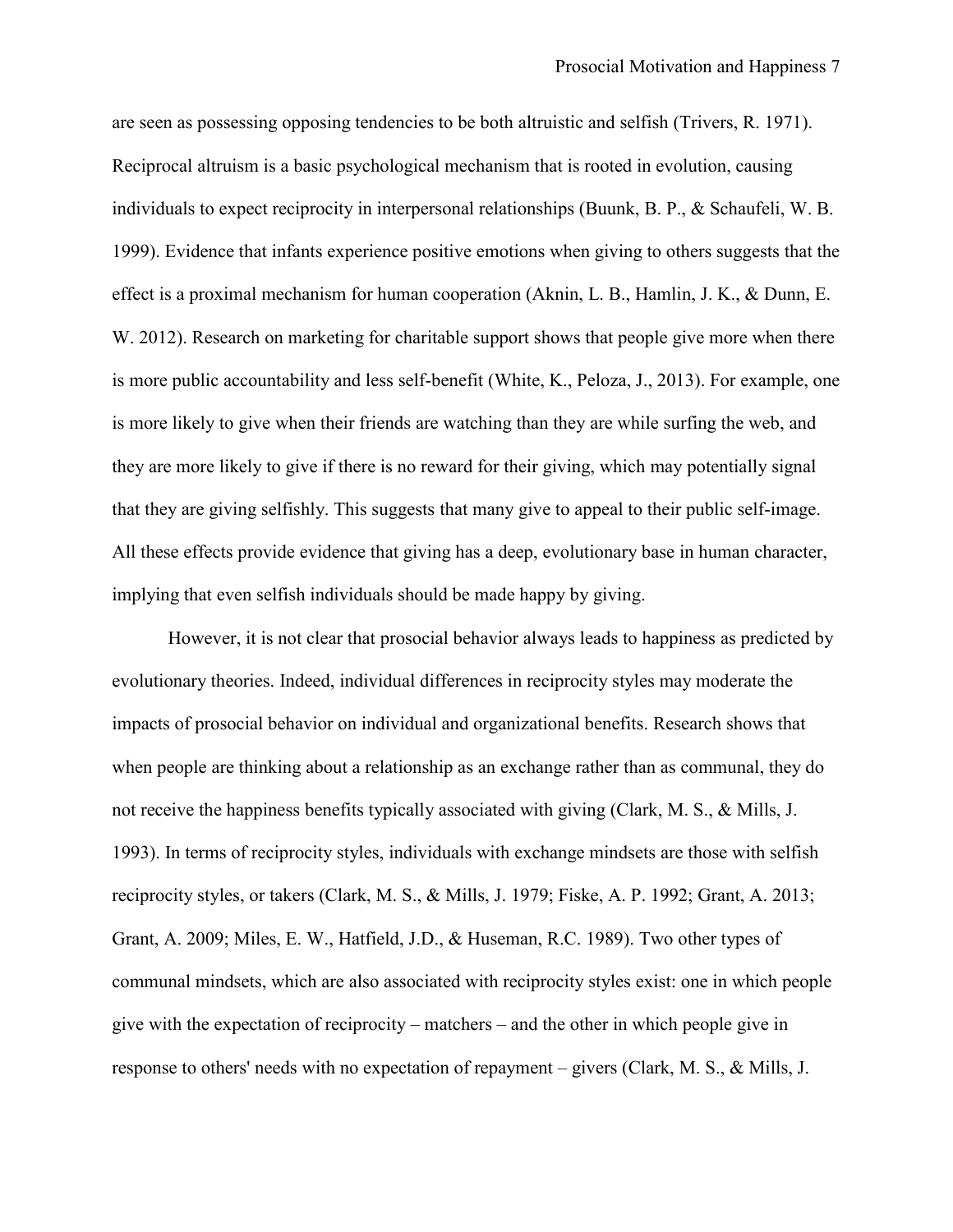1979; Fiske, A. P. 1992; Grant, A. 2013; Grant, A. 2009; Miles, E. W., Hatfield, J.D., & Huseman, R.C. 1989). These three groups have been analogously labeled as benevolents (givers), equity sensitives (matchers), and entitleds (takers). Benevolents are those who contribute the most in a workplace for the least amount of reward or pay (Miles et al. 1989). The finding that these reciprocity styles exist in organizations in conjunction with the finding that takers see relationships as an exchange suggest that takers do not receive happiness benefits from giving. However, people do not always fit neatly into one of the three categories of taker, giver, or matcher. Research instead suggests that moral exemplars (givers) - those that exhibit extraordinary volunteerism - exhibit both self-serving and other-serving motivations (Frimer, J. A., Walker, L. J., Dunlop, W. L., Lee, B. H., & Riches, A. 2011). This provides evidence that rather than being purely selfless, givers balance their own interests with those of others in a healthy and productive way. I hypothesize that takers are also not purely selfish, but instead that they also receive happiness benefits from giving, just less so than givers.

Existing research on giving and happiness does not address how these three reciprocity styles of people are differentially impacted by giving – specifically, if selfish people are also made happier by giving. It is particularly important to understand how takers are impacted by giving due to the potentially outsized impact that their negative behaviors can have on other employees and the organization as a whole. Their behavior emotionally exhausts coworkers, hinders productivity, and increases turnover (Sutton, R.I. 2007). The selfish actions of takers can cause an infectious breeding of selfishness and insensitivity (Sutton, R.I. 2007). By improving researchers' and organizations' understanding of whether takers become happier when they give, this study demonstrates how the positive effects of giving need not be limited just to employees with a generous disposition, but they can be extended to also benefit even the most selfish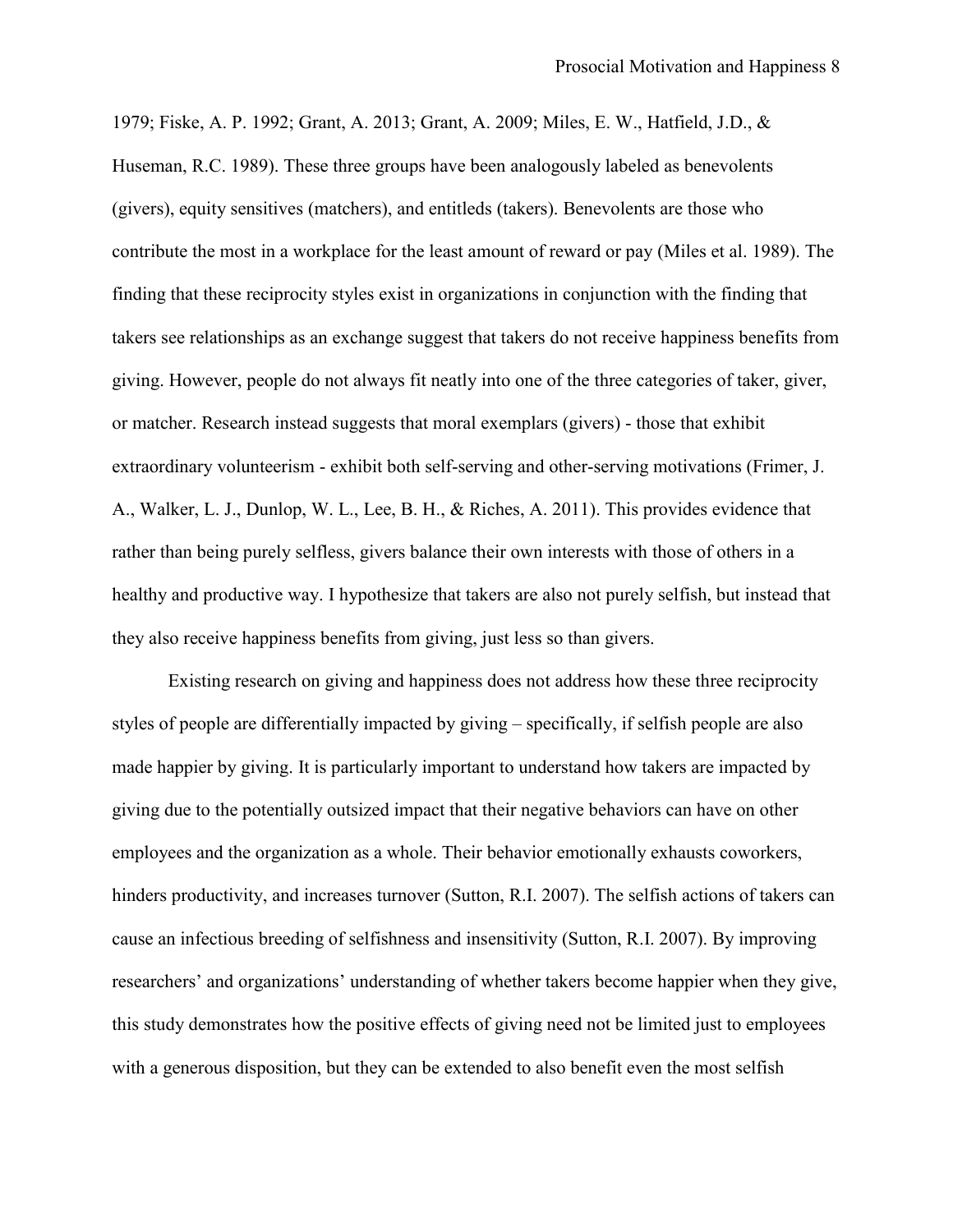employees. In this way, our study proves that organizations need not be brought down by the few bad apples that are ever-present; these employees can also benefit from prosocial giving and be a contributor to, rather than a detractor from, the positive feedback loop associated with giving in organizations. In this study, we specifically investigate whether more selfishly-oriented "takers" experience similar net effects on well-being after giving to others rather than spending selfishly.

#### **Methods**

250 were recruited through the behavioral lab system to participate in the study. All participants were college age. 44 students were removed from the sample due to not completing all surveys or for evidence of false reporting (e.g. answering "5" for every survey question).

Students were contacted to come to the lab and to complete a prosocial motivation survey and a well-being/happiness survey on a computer through the Qualtrics website. The prosocial motivation survey was comprised of the 16-item Equity Performance Questionnaire (EPQ), a prosocial and intrinsic motivation survey, the Prosocial Personality Battery (PSB), the Portrait Values Questionnaire (PVQ), the Schwartz's Value Survey (SVS), a self- vs other-orientation survey, the Self- vs Other-Interest Inventory (SOII), and the Communal Orientation Scale. All of these tools have been used to indicate giving and taking behaviors in the past, are widely accepted for survey use (Sauley, K. S., & Bedeian, A. G. 2000; Grant, A. M. 2008; Penner, L. A., Fritzsche, B. A., Craiger, J. P., & Freifeld, T. R. 1995; Schwartz, S. H., Melech, G., Lehmann, A., Burgess, S., Harris, M., & Owens, V. 2001; De Dreu, C. K., & Nauta, A. 2009; Gerbasi, M. E., & Prentice, D. A. 2013; Clark, M. S., Oullette, R., Powell, M. C., & Milberg, S. 1987), and were coded using the recommended methods (Schwartz, Shalom H. 2009; Penner, L.A. 2002; De Dreu, C. K., & Nauta, A. 2009; Gerbasi, M.E., & Prentice, D.A. 2013).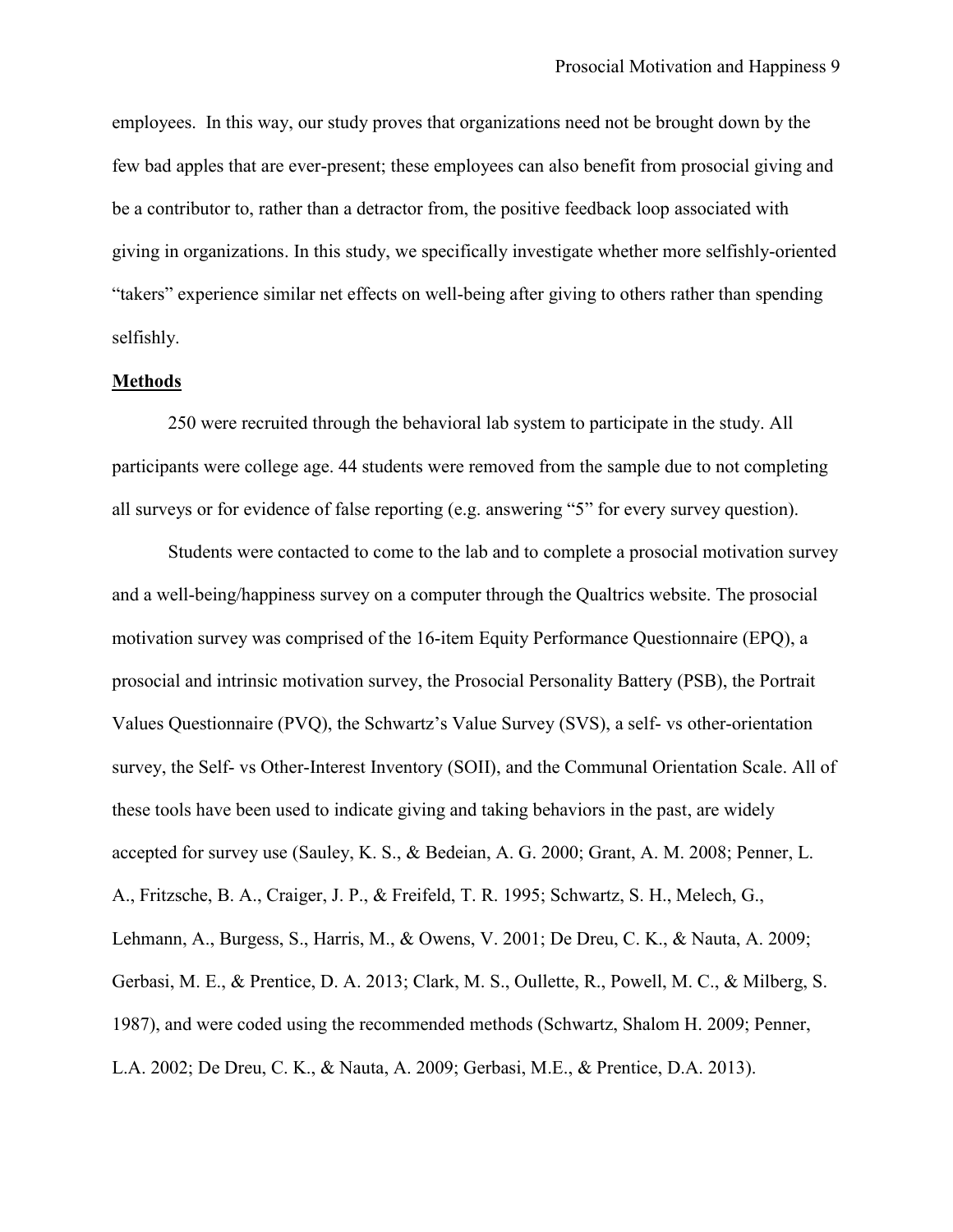Furthermore, research has shown that a large driver of giving is one's identity and how one views oneself (Aaker, J. L., & Akutsu, S. 2009). The well-being/happiness survey was comprised of the Positive and Negative Affect Scale (PANAS), the Satisfaction with Life Scale (SWLS), the Subjective Happiness Scale (SHS), and the Psychological Well-being Scale (PWS). All of these tools have been used in the past to measure happiness and well-being (Watson, D., Clark, L. A., & Tellegen, A. 1988; Diener, E. D., Emmons, R. A., Larsen, R. J., & Griffin, S. 1985; Lyubomirsky, S., & Lepper, H. S. 1999; Ryff, C.D. 1989) and were coded using the recommended methods (Watson, D. Clark, L.A., & Tellegen, A. 1988; Diener et al. 1985; Lyubomirsky, S., & Lepper, H.S. 1999; Ryff, C.D. 1989). The Institutional Review Board (IRB) approved the data collection methods and surveys. Students were compensated for their time.

#### **Procedures**

Students at a large University in the northeastern United States were solicited to participate in a research study at the University's Behavioral Lab in exchange for \$10. Those who chose to participate in the study were randomly assigned to two experimental groups: half to a prosocial spending condition and half to a selfish spending, control condition. The only difference between conditions was that after they took the survey, the participants in the prosocial spending condition were given a message at the end of the survey that stated the following: "You will be given \$5 while leaving the lab. Please spend this on an item for someone else by the end of the day". In the selfish-spending, control condition, participants instead read the following message: "You will be given \$5 while leaving the lab. Please spend this on an item for yourself by the end of the day". This study used prosocial spending, rather than other forms of giving, because human beings have shown to derive emotional benefits from prosocial spending and because individuals buying items for charity (vs. for themselves) displayed greater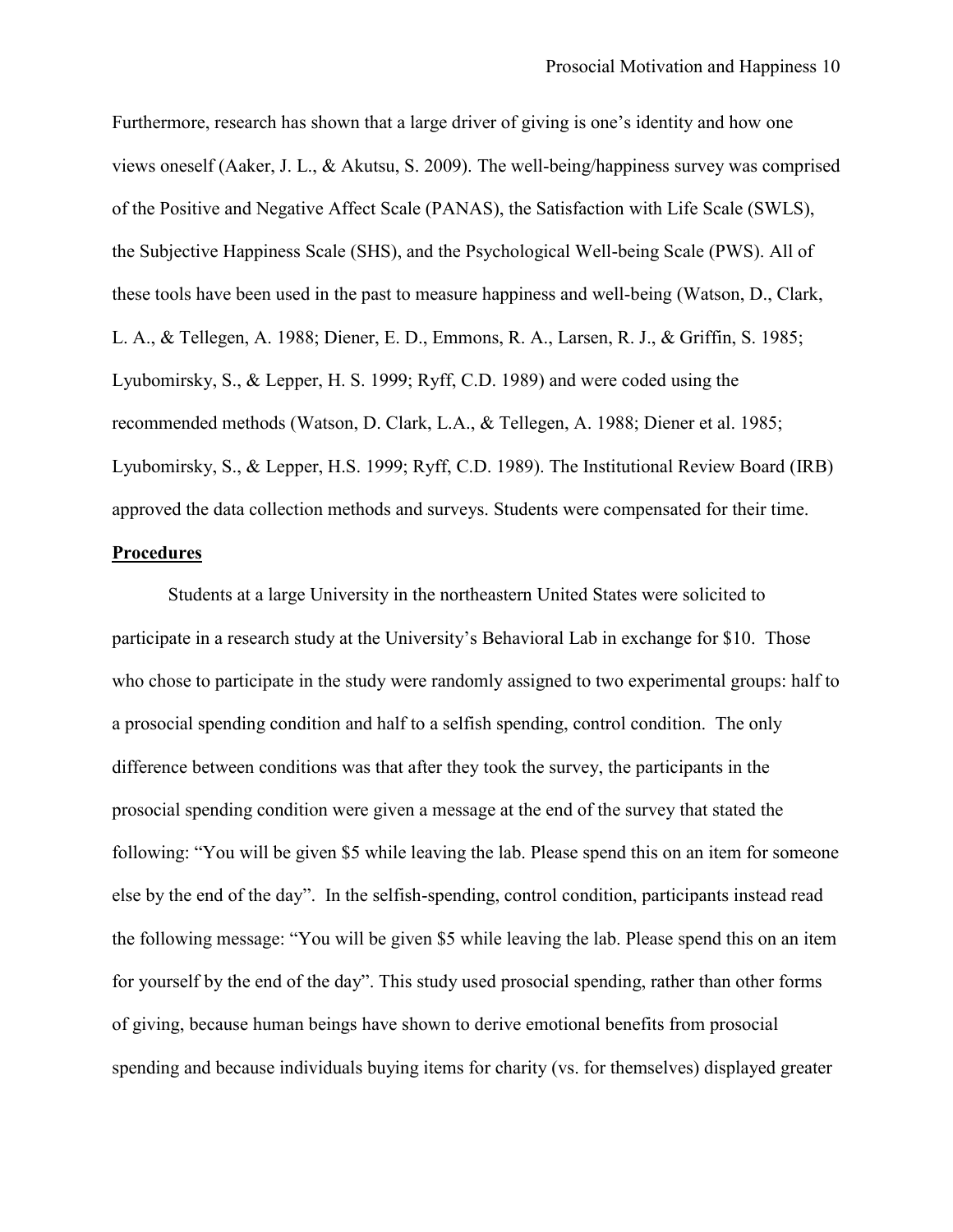positive affect even when there was no opportunity to build or strengthen social ties (Aknin et al. 2013). Students in both conditions were instructed to type a confirmation at the end of the prosocial motivation survey to show that they understood the task. As they left the lab, all students received \$5 cash (in addition to the \$10 compensation) to spend either on others or themselves.

A day passed after the initial surveys were completed to avoid priming effects. Then, each student was sent an email with a follow-up happiness survey asking them to report on whom they spent the \$5 on and how it was spent. The purpose was to measure the effect of giving or spending selfishly (control) on subsequent self-reported happiness.

#### **Results**

Two-sided t-tests for differences of means indicated no difference between the giving and control conditions in net positive affect (t = .57, p = .569), net negative affect (t = .50, p = .62), net satisfaction (t = -1.05, p = .29), net subjective happiness (t = -0.42, p = .67), or net autonomy  $(t = 1.85, p = .07)$ . This finding is contrary to the Aknin et al. studies, which display significant differences in net happiness between control and giving groups (Aknin et al. 2008). All net happiness measures showed correlation with each other (.28 to .57) with the exception of net autonomy (.01 to .13). Prosocial measures were more diverse, but correlated strongly within each survey instrument.

Moderated regressions were run using each happiness measure as a dependent variable (net positive affect, net negative affect, net satisfaction, net subjective happiness, and net autonomy) with condition, each prosocial measure, and the interaction between prosociality and condition as dependent variables (See Table 1). 43 of the 115 regressions were found to have significant F-ratios ( $p < .05$ ) and were then graphed to interpret results (See Appendix). The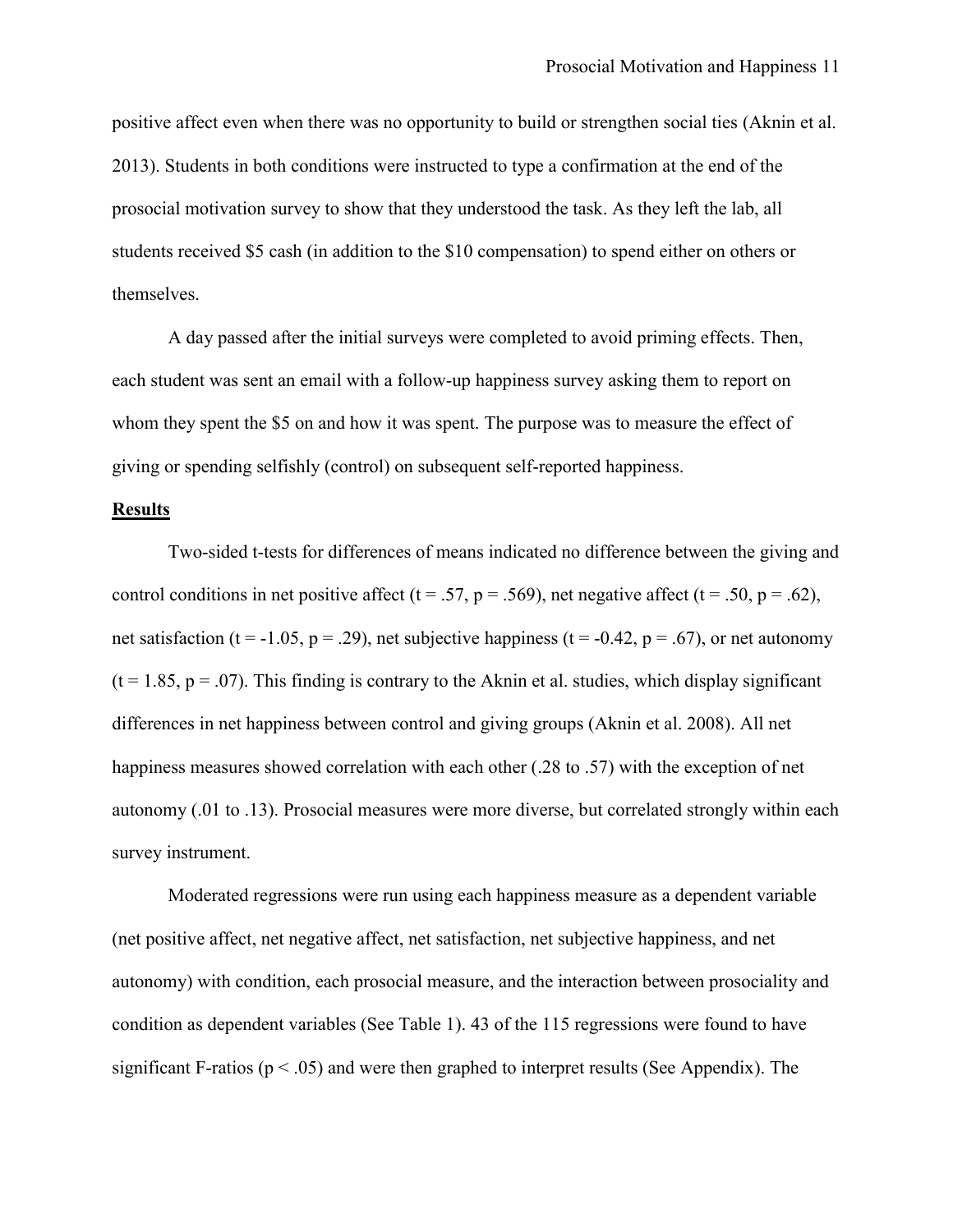majority (roughly 75%) of the regressions indicated that everyone was made less happy by giving, especially givers (those scoring high in measures such as benevolence and empathetic concern, and low in scores such as hedonism and self-maximizing).



A smaller portion of the regressions (roughly 10%) showed giving making everyone happy, and the effect being much more pronounced for takers (those scoring high in measures such as selfmaximizing and achievement, and low in scores such as self-reported altruism and social responsibility).

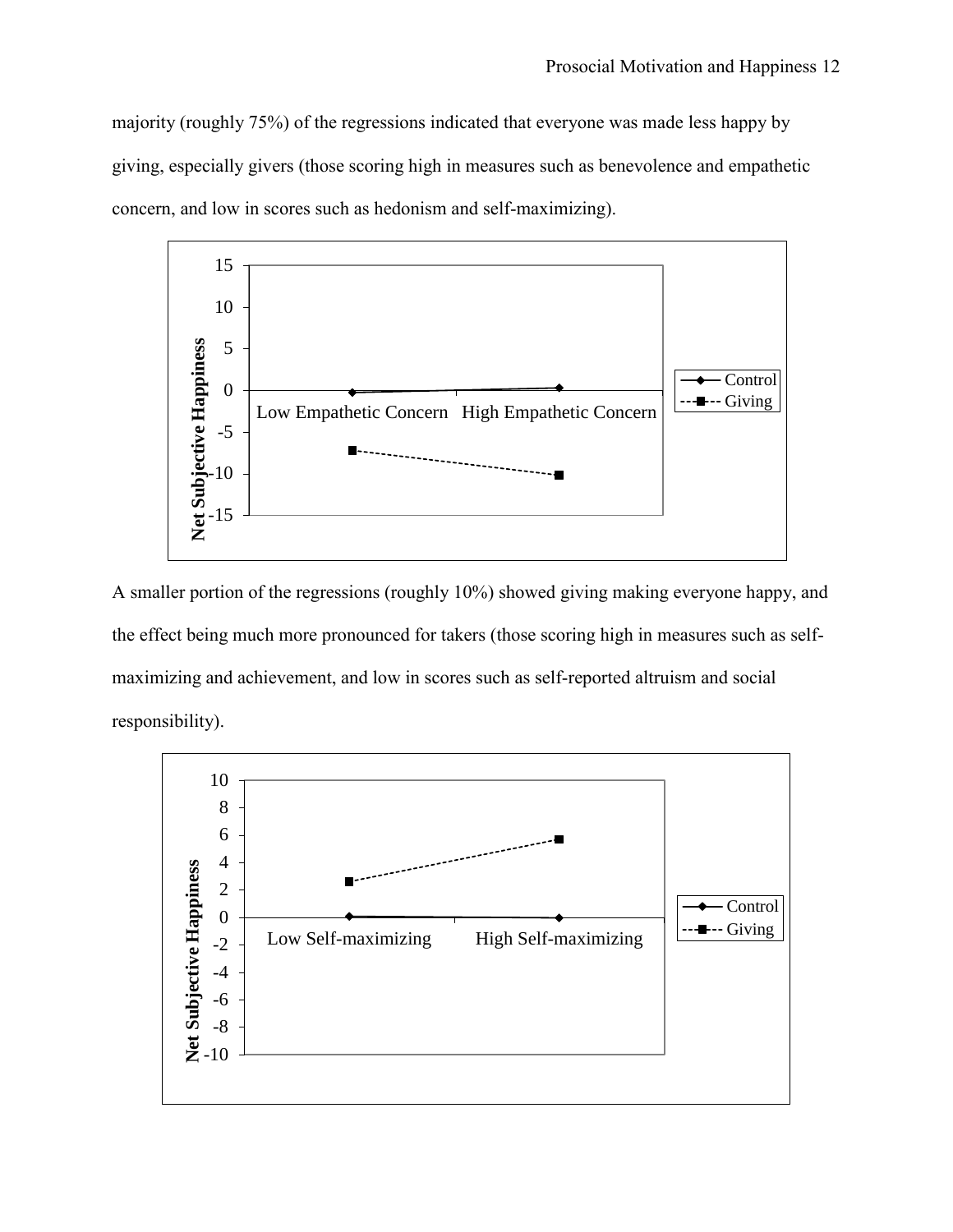The remaining regressions displayed a mix of takers/givers being made happier or less happy by giving. This regression (see below) was significant ( $F = 4.05$ ,  $p = .0085$ ) and displays a controversial finding: takers (those high in hedonism) exhibited higher net happiness from giving, whereas givers (those low in hedonism) exhibit lower net happiness from giving.



#### **Discussion**

Past research has demonstrated the potentially harmful effects of selfish employees and bosses on individual productivity, satisfaction, and creativity (Sutton, R.I. 2007). These negative effects are not isolated in their impact, but cascade to impact the entire organization and harm the overall culture (Sutton, R.I. 2007). Past research has not examined whether takers receive the same happiness benefits from giving as others do. The most relevant finding is that people with larger neural happiness payoffs for themselves than for others are more likely to voluntarily give (Harbaugh et al. 2007). However, it is unclear if those with smaller neural payoffs for others are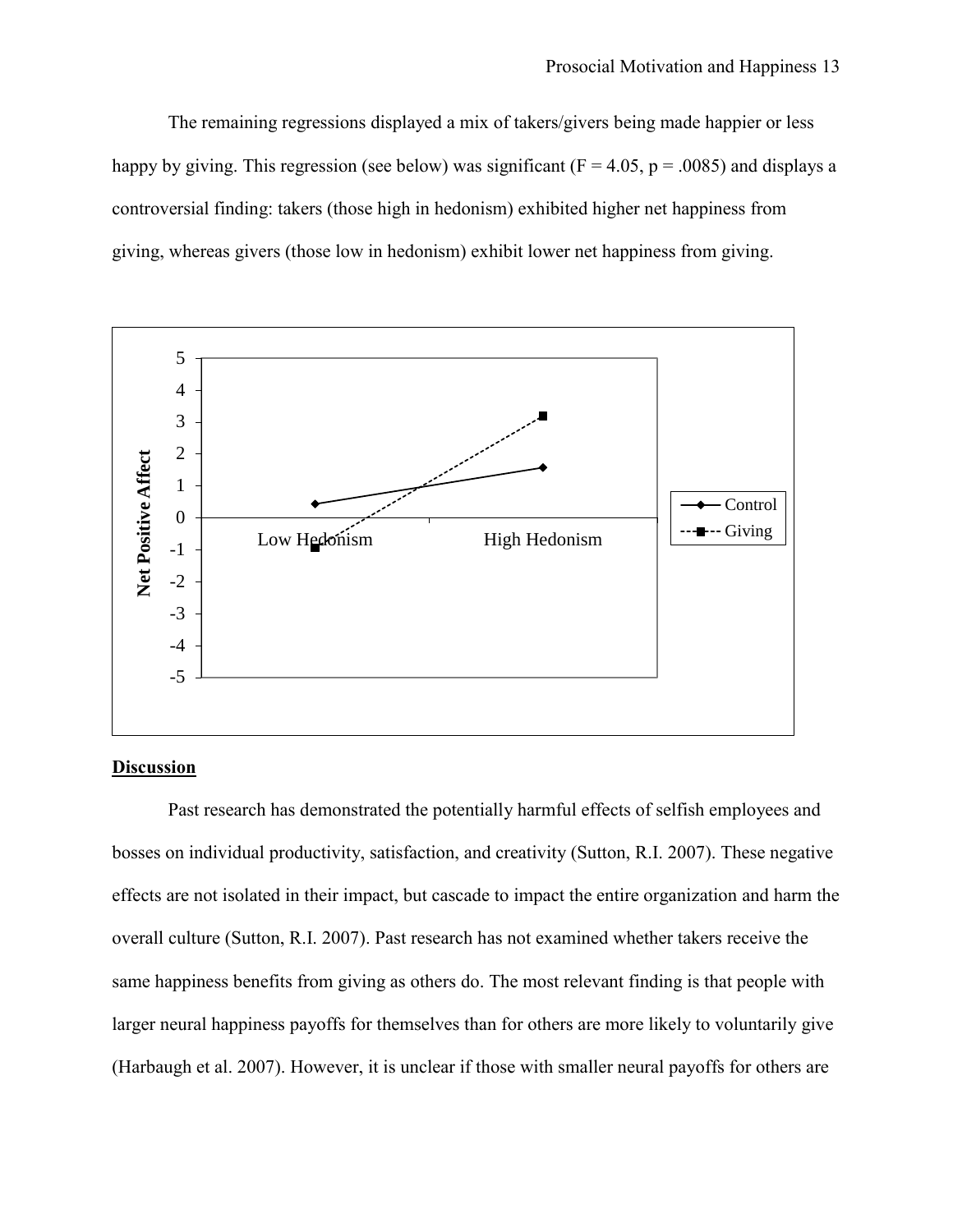takers. Uncovering how giving provides different neurological rewards for givers and takers can provide new insight into takers' behavior. If takers are made happy by giving, maybe takers can be trained to become less selfish through small wins and conditioning. If they aren't, perhaps this explains why they are selfish. By demonstrating that these takers receive similar or better effects from giving as more other-oriented employees, this study provides hope for organizations in their quest to minimize the widespread harms that even small numbers of selfish individuals can have on organizations through their taking behaviors.

Although prior research suggests that that more selfish individuals receive happiness from taking rather than from giving, based upon prior research showing that the motivations behind different reciprocity styles may converge (Frimer, J. A., Walker, L. J., Dunlop, W. L., Lee, B. H., & Riches, A. 2011), along with evolutionary theory suggesting that all individuals are wired to benefit from giving (Aknin, L. B., Hamlin, J. K., & Dunn, E. W. 2012), we hypothesized that takers would also show happiness benefits from giving, although these benefits would be less pronounced than those observed for givers.

The first finding of no difference of net happiness between conditions is contrary to a wealth of research showing giving makes people happier (Aknin, L.B., Norton, M.I., & Dunn, E.W. 2008; Andreoni, 1989, 1990; Anik, Aknin, Norton, & Dunn, 2009; Lyubomirsky, S., Shelden, K.M., & Schkade, D. 2005; Kurtz, J.L., Lyubomirsky, S. 2008; McGowen, K. 2006; Post, 2005; Rucker, DuBois, & Galinsky, 2011). The second finding is counterintuitive - that givers are made even unhappier by giving than takers are, or in some cases that takers are made happier by giving than givers are. It may be the case that givers have hedonically adapted to the happiness effects of giving (Frederick, S. & Loewenstein, G. 1999), whereas takers are newer to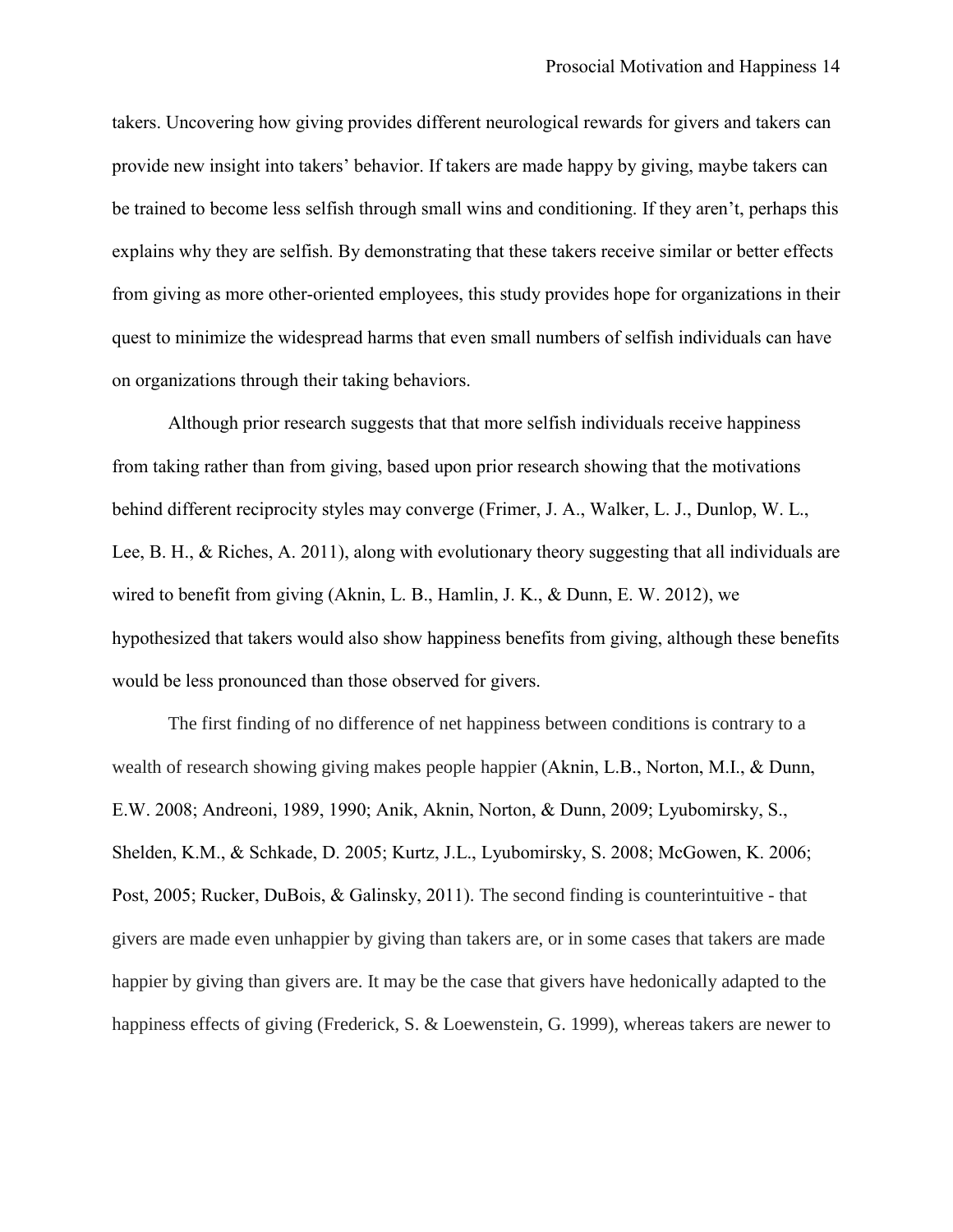giving and receive a greater happiness effect. This supports the hypothesis that takers are made at least as well off as givers by giving.

Additionally, the act of forced giving may have a large effect on happiness. Participants were forced to give, rather than encouraged to give or choosing to give by their own volition. Although research suggests that even forced giving can improve well-being (Harbaugh, W. T., Mayr, U., & Burghart, D. R. 2007), there is also research supporting a "crowding out" effect of intrinsic motivation (Anik, L., Aknin, L.B., Norton, M.I., & Dunn, E.W. 2009; Grant, A.M., & Berg, J.M. 2011; Grant, A. 2008; Weinstein et al. 2010). If true, the results would suggest that this "crowding out" effect is more pronounced for givers than for takers. Perhaps givers are so intrinsically motivated to give that forced giving makes them significantly less happy, while takers are either unaffected by forced giving (as opposed to giving by one's own volition) or the effect is less strong.

These findings suggest that organizations have opportunities to influence the behaviors of givers and takers. In the case of clearly selfish individuals, it may be best to force them to give or to promote acts of giving, which may in turn make them happier and encourage future generous acts. However, givers may require a different approach. If an individual is already motivated to give, forcing them to do so may make them much less happy. Allowing generous individuals the autonomy to help others and give on their own may be the best course of action. In this way, organizations and bosses can tailor the structure of giving and helping in their organizations to maximize the instances of giving to in turn receive the greatest organizational benefits.

#### **Limitations & Areas for Future Research**

As with any other lab study there are inherent limitations to this experiment. These include timing, stealing, separation from reality, and lying. Firstly, participants didn't necessarily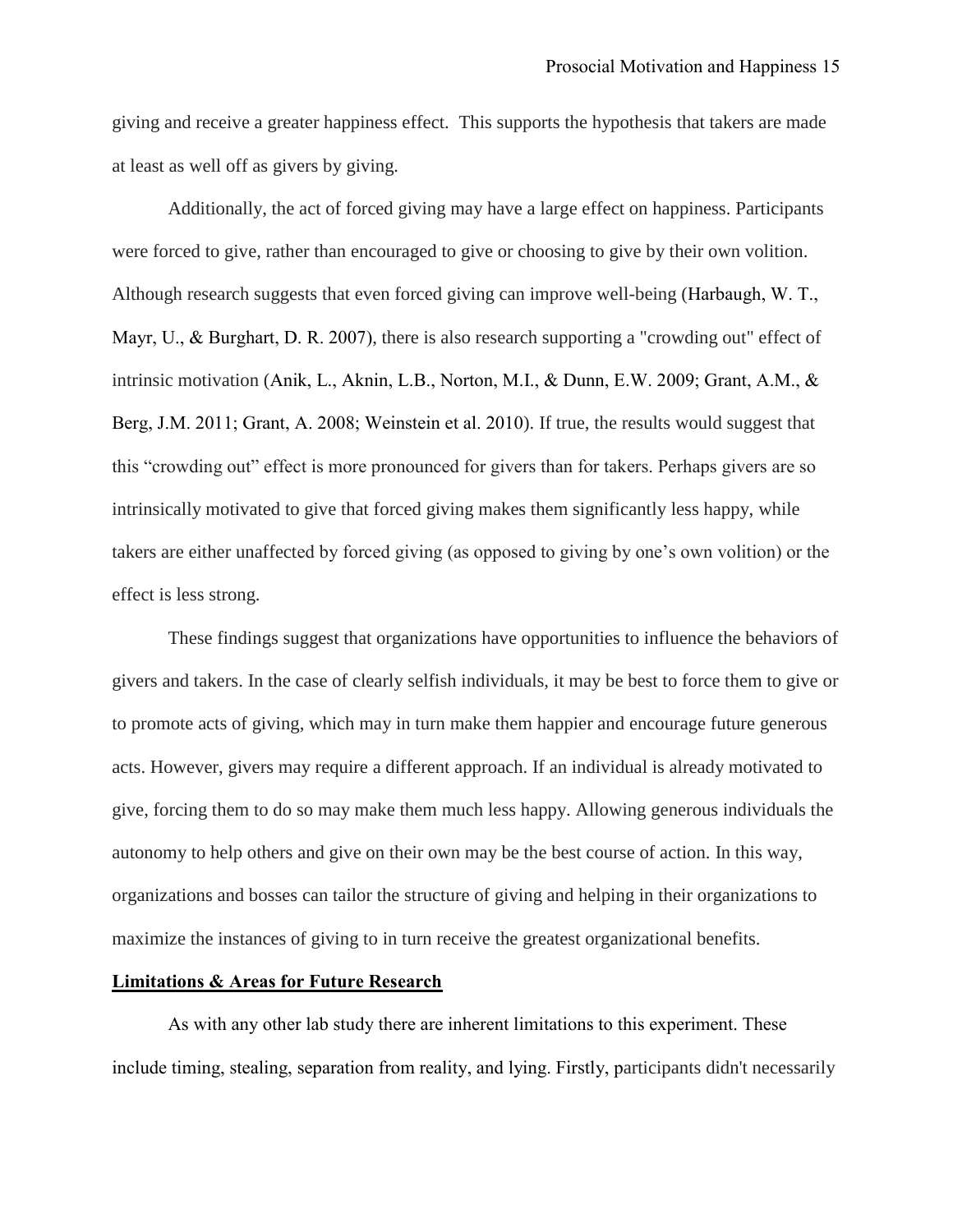complete the follow-up happiness survey right after they gave. Past studies used phone interviews, rather than internet surveys, which would ensure that participants were answering soon after they gave. The follow-up survey in this study may have made students unhappy due to the additional unexpected work and they may have not been thinking about the giving when filling out the survey. If these factors were true, it may have skewed the results and masked the happiness effects of giving. Further studies may benefit from experience-sampling methodology (Trougakos et al. 2008). Secondly, there is a chance that participants assigned to the giving condition bought gifts for themselves rather than actually giving to their friends. This would distort the results because these subjects would not actually be giving. Thirdly, perhaps being told to buy a gift isn't the same as choosing to give. In fact, research has shown that prosocial behavior, defined differently than altruism or self-interested motivations, is more effective when it is intrinsically motivated, as well as more rewarding in terms of performance, productivity, and persistence (Anik, L., Aknin, L.B., Norton, M.I., & Dunn, E.W. 2009; Grant, A.M., & Berg, J.M. 2011; Grant, A. 2008). In this study, though, participants were extrinsically motivated to give, rather than choosing to give on their own volition. The effects of these two motivations for giving may be quite different because autonomous motivation to help others results in greater benefits for givers due to greater need satisfaction (Weinstein et al. 2010). Although this is a clear limitation, it should be noted that even mandatory, tax-like transfers elicit a neural response similar to rewards, although the response is stronger for voluntary giving (Harbaugh, W. T., Mayr, U., & Burghart, D. R. 2007). In this way, our study can be seen as a conservative test of the impacts of giving on takers. It would be worthwhile for future research to help disentangle the happiness effects of voluntary, autonomous giving versus experimentally-encouraged giving. Last, the prosocial survey issued on the first day of the experiment may have primed students to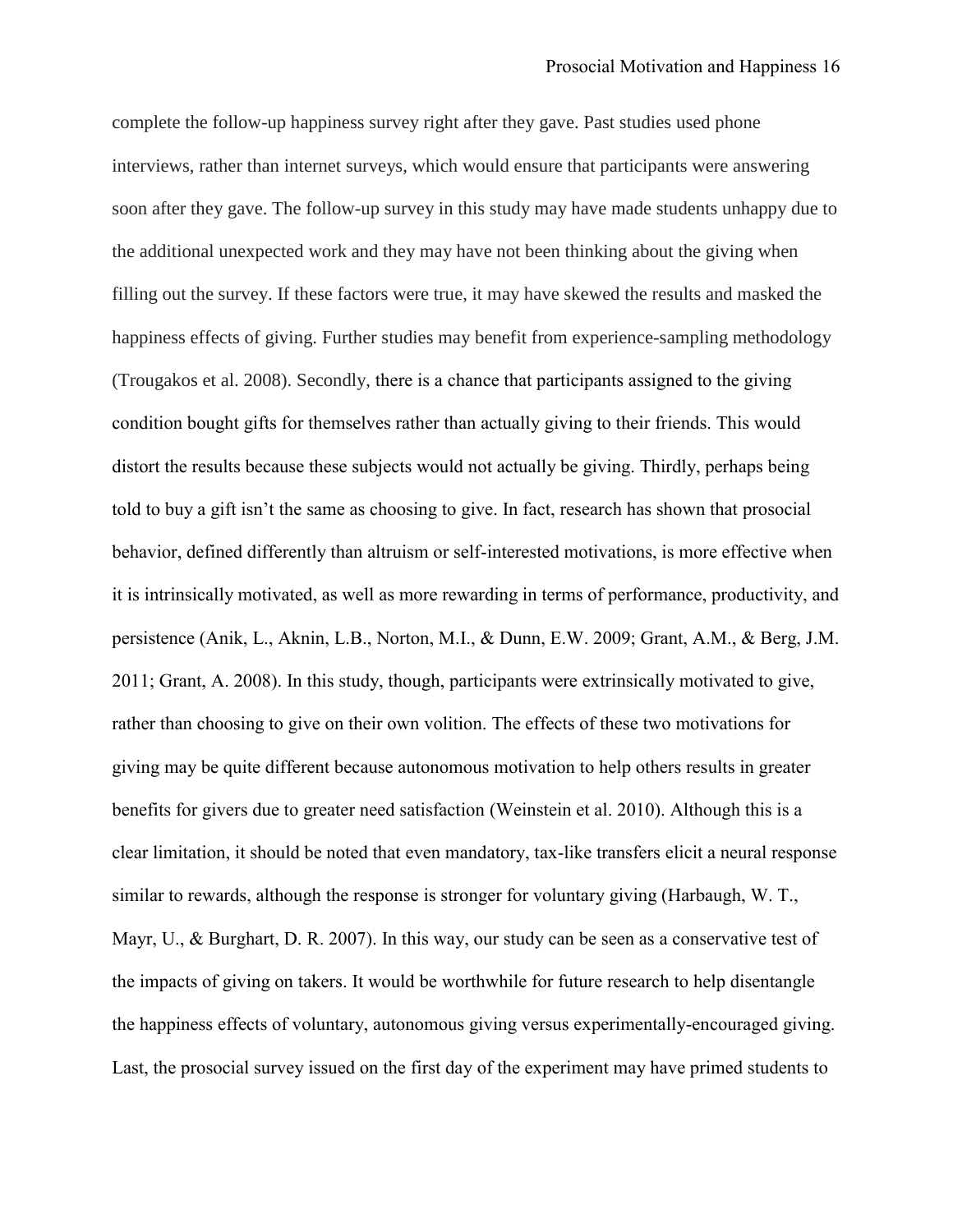think about prosocial behavior, which resulted in them being less happy when buying gifts for themselves. Finally, there is always a possibility that respondents misrepresented themselves on surveys and lied about their true happiness or characteristics. This may occur in part due to demand effects in that some participants may try to understand what the study's hypotheses are and answer the survey questions accordingly. The best way to control for all these problems is to seek replication with future studies.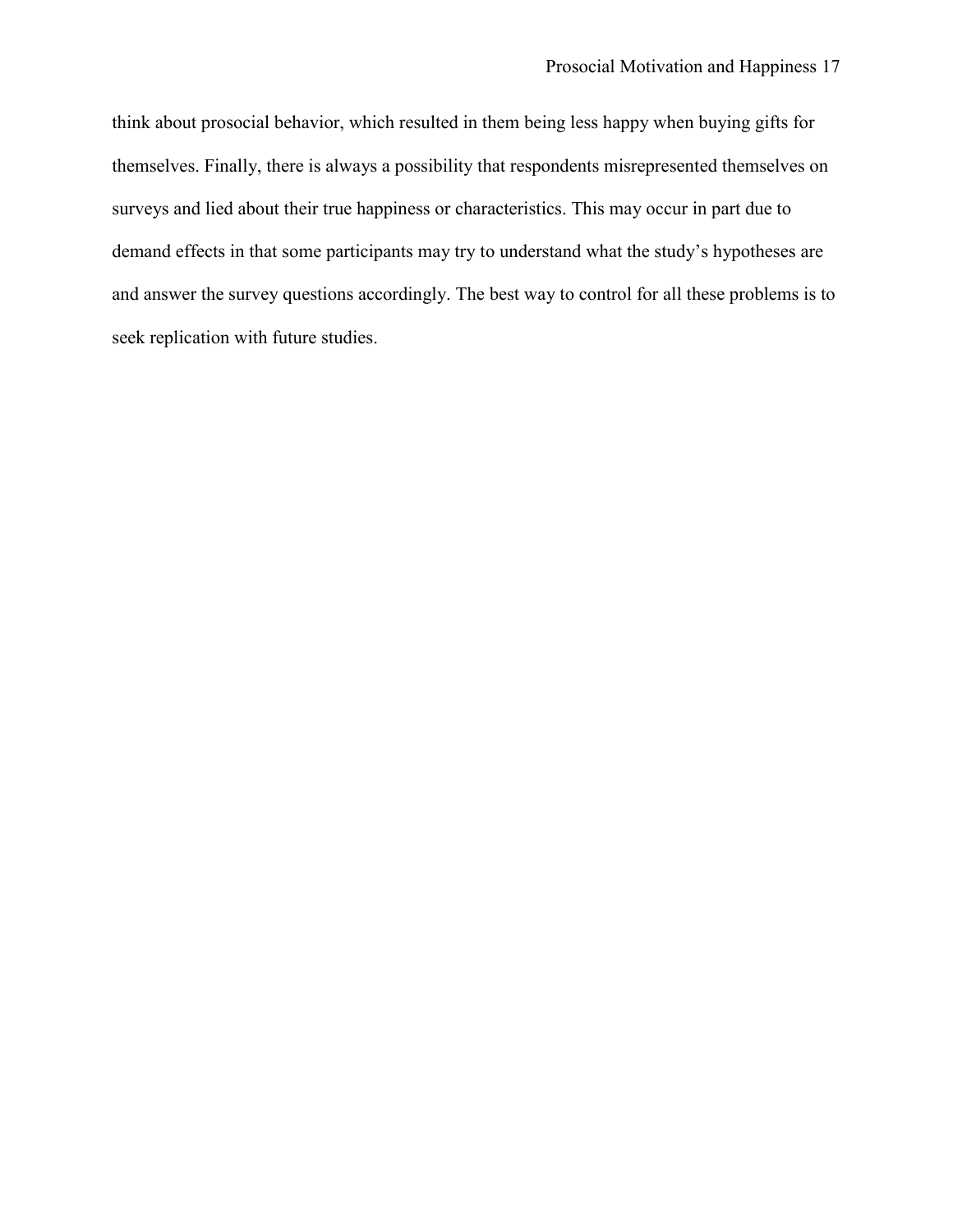#### **Work Cited**

- Aaker, J. L., & Akutsu, S. (2009). Why do people give? The role of identity in giving. Journal of Consumer Psychology, 19(3), 267-270.
- Aknin, L. B., Norton, M. I., & Dunn, E. W. (2009). From wealth to well-being? Money matters, but less than people think. The Journal of positive psychology, 4(6), 523-527.
- Aknin, L. B., Sandstrom, G. M., Dunn, E. W., & Norton, M. I. (2011). Investing in others: Prosocial spending for (pro) social change. In Positive Psychology as Social Change (pp. 219-234). Springer Netherlands.
- Aknin, L. B., Hamlin, J. K., & Dunn, E. W. (2012). Giving leads to happiness in young children. PLoS One, 7(6), e39211.
- Aknin, L. B., Barrington-Leigh, C. P., Dunn, E. W., Helliwell, J. F., Burns, J., Biswas-Diener, R., ... & Norton, M. I. (2013). Prosocial spending and well-being: Cross-cultural evidence for a psychological universal.
- Andreoni, J. (1989). Giving with impure altruism: Applications to charity and Ricardian equivalence. Journal of Political Economy, 97, 1447-1458. doi:10.1086/261662
- Andreoni, J. (1990). Impure altruism and donations to public goods: A theory of warm-glow giving. The Economic Journal, 100, 464-477. doi:10.2307/2234133
- Anik, L., Aknin, L., Norton, M., & Dunn, E. (2009). Feeling good about giving: The benefits (and costs) of self-interested charitable behavior. Harvard Business School Marketing Unit Working Paper, (10-012).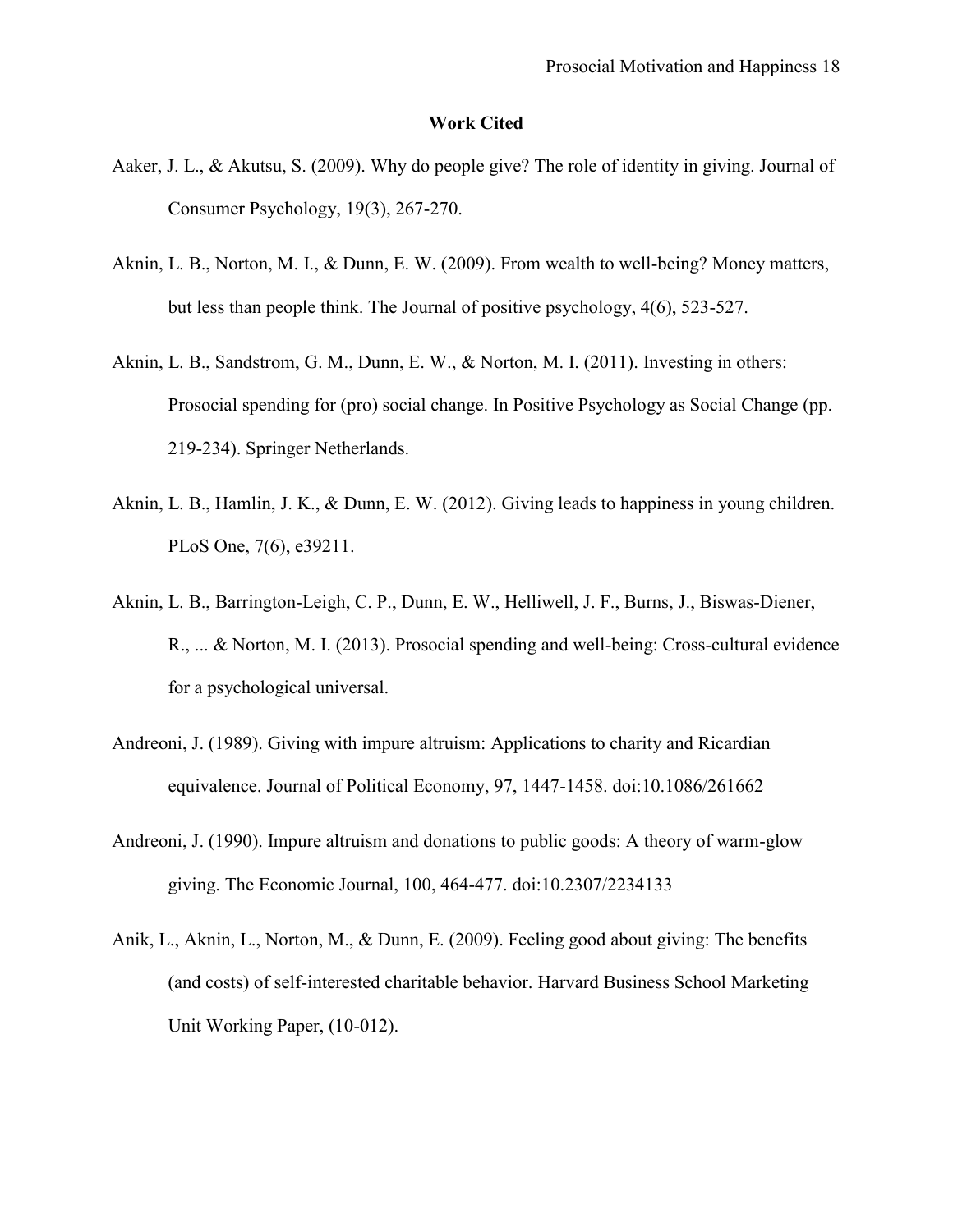- Brown, Stephanie L., et al. "Providing Social Support May Be More Beneficial Than Receiving It Results From a Prospective Study of Mortality." Psychological Science 14.4 (2003): 320-327.
- Buunk, B. P., & Schaufeli, W. B. (1999). Reciprocity in interpersonal relationships: An evolutionary perspective on its importance for health and well-being. European review of social psychology, 10(1), 259-291.
- Clark, M. S., & Mils, J. (1979). Interpersonal attraction in exchange and communal relationships. Journal of Personality and Social Psychology, 37, 12-24.
- Clark, M. S., Oullette, R., Powell, M. C., & Milberg, S. (1987). Recipient's mood, relationship type, and helping. Journal of personality and social psychology, 53(1), 94.
- De Dreu, C. K., & Nauta, A. (2009). Self-interest and other-orientation in organizational behavior: implications for job performance, prosocial behavior, and personal initiative. Journal of Applied Psychology, 94(4), 913.
- Diener, E. D., Emmons, R. A., Larsen, R. J., & Griffin, S. (1985). The satisfaction with life scale. Journal of personality assessment, 49(1), 71-75.
- Dunn, E. W., Aknin, L. B., & Norton, M. I. (2008). Spending money on others promotes happiness. Science, 319(5870), 1687-1688.
- Dunn, E. W., Ashton-James, C. E., Hanson, M. D., & Aknin, L. B. (2010). On the Costs of Selfinterested Economic Behavior How Does Stinginess Get Under the Skin?. Journal of Health Psychology, 15(4), 627-633.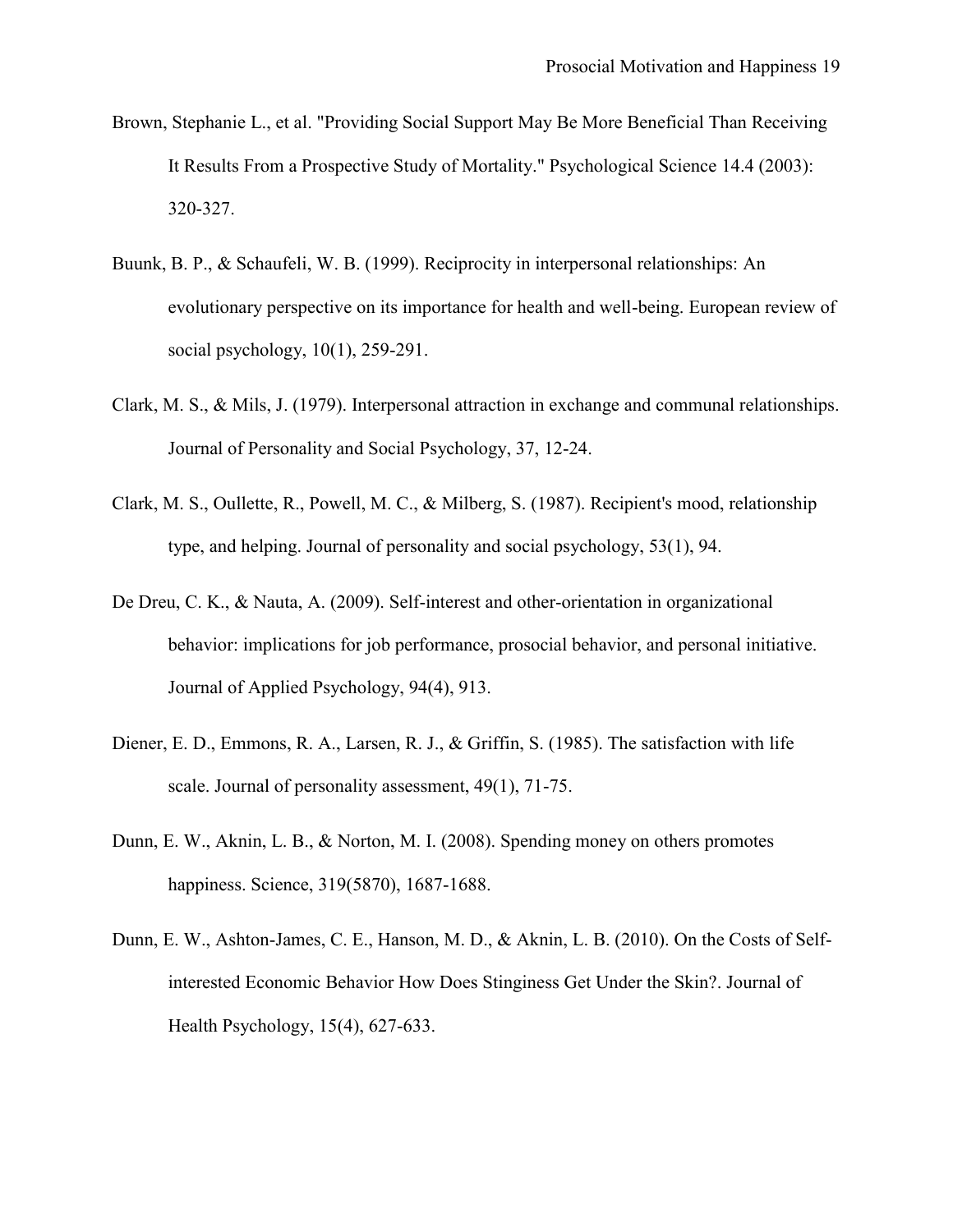- Fiske, A. P. (1992). The four elementary forms of sociality: framework for a unified theory of social relations. *Psychological review*, *99*(4), 689.
- Fowler, J. H., & Christakis, N. A. (2010). Cooperative behavior cascades in human social networks. Proceedings of the National Academy of Sciences, 107(12), 5334-5338.
- Frimer, J. A., Walker, L. J., Dunlop, W. L., Lee, B. H., & Riches, A. (2011). The integration of agency and communion in moral personality: Evidence of enlightened self-interest. Journal of personality and social psychology, 101(1), 149.
- Grant, A. M. (2008). Does intrinsic motivation fuel the prosocial fire? Motivational synergy in predicting persistence, performance, and productivity. Journal of applied psychology, 93(1), 48.
- Grant, A. M., & Berg, J. M. (2011). Prosocial motivation at work: When, why, and how making a difference makes a difference. Oxford handbook of positive organizational scholarship, 28-44.
- Grant, A., & Dutton, J. (2012). Beneficiary or Benefactor Are People More Prosocial When They Reflect on Receiving or Giving?. Psychological science, 23(9), 1033-1039.

Grant, A. M. (2013). Give and take: A revolutionary approach to success. Penguin.

- Grant, A. (2013). In the company of givers and takers. Harvard business review, 91(4), 90-7.
- Gerbasi, M. E., & Prentice, D. A. (2013, June 24). The Self- and Other-Interest Inventory. Journal of Personality and Social Psychology.
- Harbaugh, W. T., Mayr, U., & Burghart, D. R. (2007). Neural responses to taxation and voluntary giving reveal motives for charitable donations. Science, 316(5831), 1622-1625.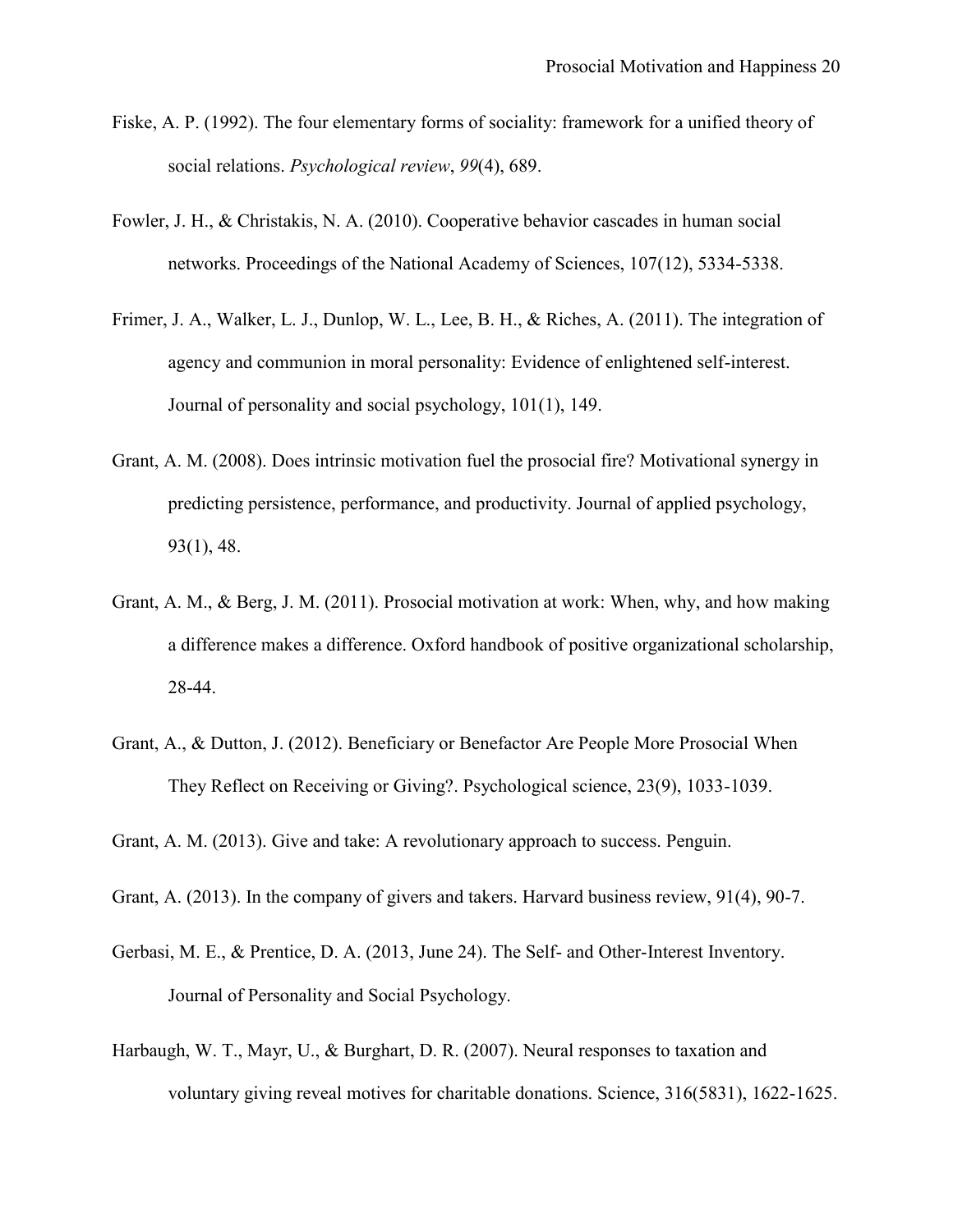- Helgeson, V. S. (1994). Relation of agency and communion to well-being: Evidence and potential explanations. Psychological Bulletin, 116(3), 412.
- Isen, A. M. (1970). Success, failure, attention and reaction to others: The warm glow of success. Journal of Personality and Social Psychology, 15, 294-301.
- Isen, A.M., & Levin, P.F. (1972). The effect of feeling good on helping: Cookies and kindness. Journal of Personality and Social Psychology, 21, 384-388.
- Lyubomirsky, S., & Lepper, H. S. (1999). A measure of subjective happiness: Preliminary reliability and construct validation. Social indicators research, 46(2), 137-155.
- Lyubomirsky, S., Sheldon, K. M., & Schkade, D. (2005). Pursuing happiness: The architecture of sustainable change. Review of General Psychology, 9(2), 111.
- McCall, M. (1995). Orientation, outcome, and other-serving attributions. Basic and applied social psychology, 17(1-2), 49-64.
- McGowan, K. (2006). The pleasure paradox. Psychology Today, 25, 52-55.
- Miles, E. W., Hatfield, J. D., & Huseman, R. C. (1989). The equity sensitivity construct: Potential implications for worker performance. *Journal of Management*, *15*(4), 581-588.
- Kurtz, J. L., & Lyubomirsky, S. (2008). Toward a Durable Happiness. Positive Psychology: Pursuing human flourishing, 4, 21.
- Liu, W., & Aaker, J. (2008). The happiness of giving: The time‐ask effect. Journal of consumer research, 35(3), 543-557.
- Lyubomirsky, S., & Lepper, H. S. (1999). A measure of subjective happiness: Preliminary reliability and construct validation. *Social indicators research*, *46*(2), 137-155.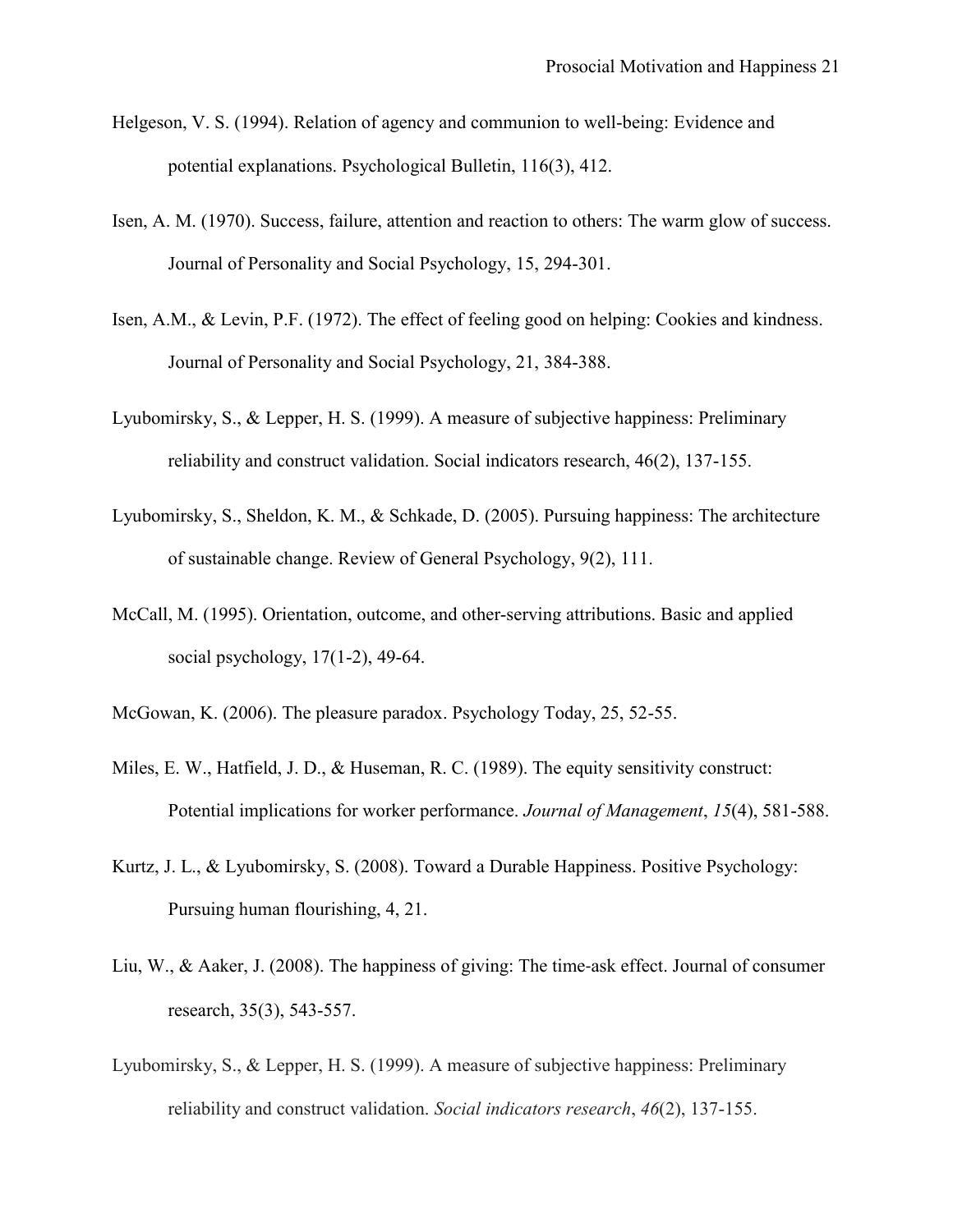- Penner, L. A., Fritzsche, B. A., Craiger, J. P., & Freifeld, T. R. (1995). Measuring the prosocial personality. Advances in personality assessment, 10, 147-163.
- Penner, L. A. (2002) The Causes of Sustained Volunteerism : An Interactionist Perspective. Journal of Social Issues, 58, 447-468.
- Piliavin, J. A. (2003). Doing well by doing good: Benefits for the benefactor. *Flourishing: Positive psychology and the life well-lived*, 227-247.
- Piliavin, J. A., & Siegl, E. (2007). Health benefits of volunteering in the Wisconsin Longitudinal Study. Journal of Health and Social Behavior, 48(4), 450-464.
- Podsakoff, N. P., Whiting, S. W., Podsakoff, P. M., & Blume, B. D. (2009). Individual-and organizational-level consequences of organizational citizenship behaviors: A metaanalysis. *Journal of Applied Psychology*, *94*(1), 122.
- Post, S. G. (2005). Altruism, happiness, and health: It's good to be good. International Journal of Behavioral Medicine, 12, 66-77.
- Poulin, M. J., Brown, S. L., Dillard, A. J., & Smith, D. M. (2013). Giving to others and the association between stress and mortality. *American journal of public health*, *103*(9), 1649-1655.
- Pressman, S. D., & Cohen, S. (2005). Does positive affect influence health?. *Psychological bulletin*, *131*(6), 925.
- Reed, A. I., Aquino, K., & Levy, E. (2007). A Social Identity Perspective on Giving Time vs. Money. Journal of Marketing Research.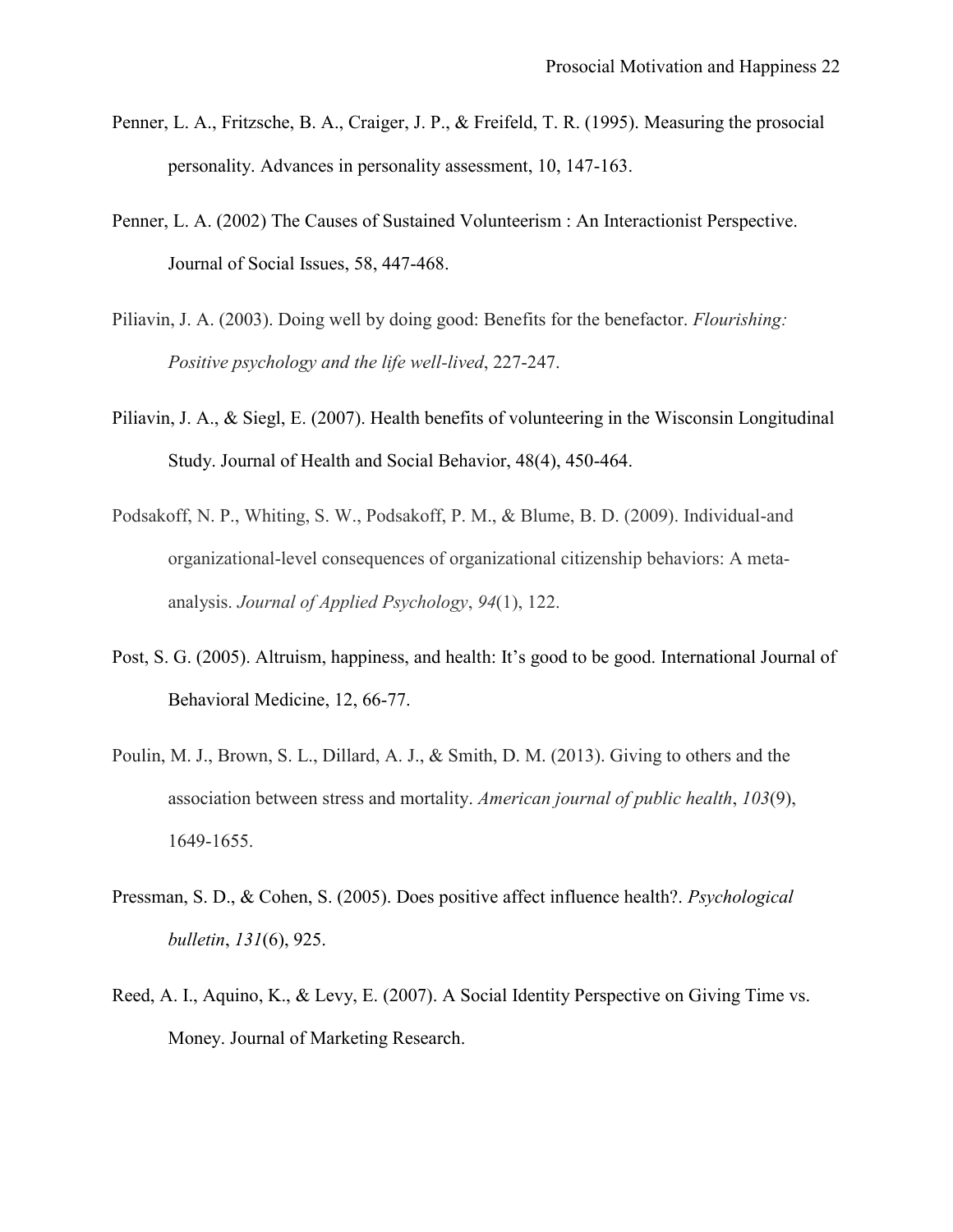- Rucker, D. D, DuBois, D., & Galinsky, A. D. (2011). Generous paupers and stingy princes: Power drives consumer spending on self and others. Journal of Consumer Research, 37, 1015-1029.
- Ryff, C. D. (1989). Happiness is everything, or is it? Explorations on the meaning of psychological well-being. *Journal of personality and social psychology*, *57*(6), 1069.
- Sauley, K. S., & Bedeian, A. G. (2000). Equity sensitivity: Construction of a measure and examination of its psychometric properties. Journal of Management, 26(5), 885-910. Chicago
- Schwartz, S. H., Melech, G., Lehmann, A., Burgess, S., Harris, M., & Owens, V. (2001). Extending the cross-cultural validity of the theory of basic human values with a different method of measurement. Journal of cross-cultural psychology, 32(5), 519-542.
- Schwartz, Shalom H. (2009). Draft Users Manual: Proper Use of the Schwarz Value Survey, version 14 January 2009, compiled by Romie F. Littrell. Auckland, New Zealand: Centre for Cross Cultural Comparisons, http://www.crossculturalcentre.homestead.com.
- Strazdins, L., & Broom, D. H. (2007). The mental health costs and benefits of giving social support. International Journal of Stress Management, 14(4), 370.
- Sutton, R. I. (2007). *The no asshole rule: Building a civilized workplace and surviving one that isn't*. Hachette Digital, Inc..
- Thoits, P. A., & Hewitt, L. N. (2001). Volunteer work and well-being. Journal of Health and Social Behavior, 115-131.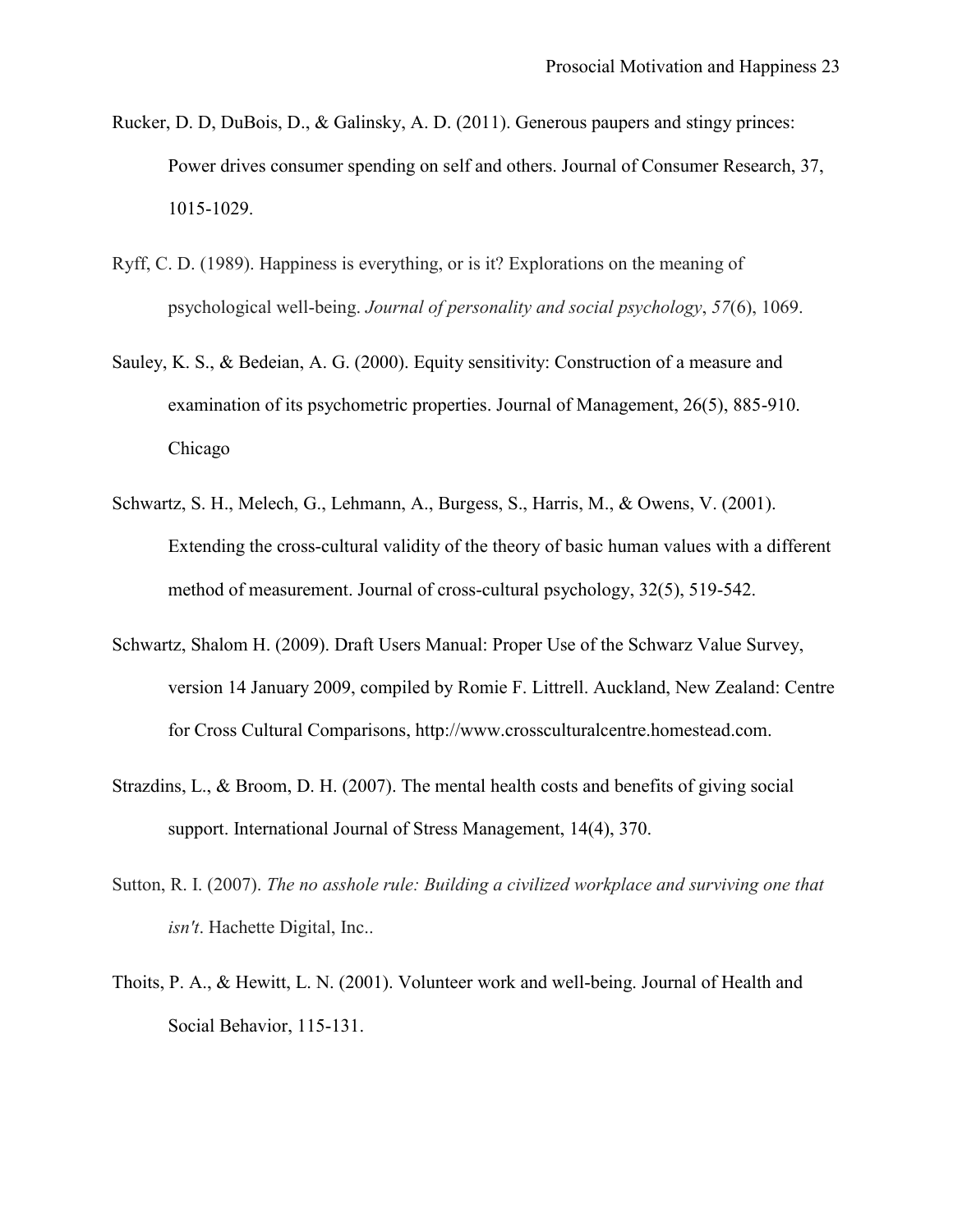- Trivers, R. (1971). The evolution of reciprocal altruism. Quarterly Review of Biology, 46, 35– 57.
- Trougakos, J. P., Beal, D. J., Green, S. G., & Weiss, H. M. (2008). Making the break count: An episodic examination of recovery activities, emotional experiences, and positive affective displays. *Academy of Management Journal*,*51*(1), 131-146.
- Vohs, K. D., Mead, N. L., & Goode, M. R. (2006). The psychological consequences of money. science, 314(5802), 1154-1156.
- Watson, D., Clark, L. A., & Tellegen, A. (1988). Development and validation of brief measures of positive and negative affect: the PANAS scales. Journal of personality and social psychology, 54(6), 1063.
- White, K., & Peloza, J. (2009). Self-benefit versus other-benefit marketing appeals: Their effectiveness in generating charitable support. *Journal of Marketing*, *73*(4), 109-124.
- Weinstein, N., & Ryan, R. M. (2010). When helping helps: autonomous motivation for prosocial behavior and its influence on well-being for the helper and recipient. Journal of personality and social psychology, 98(2), 222.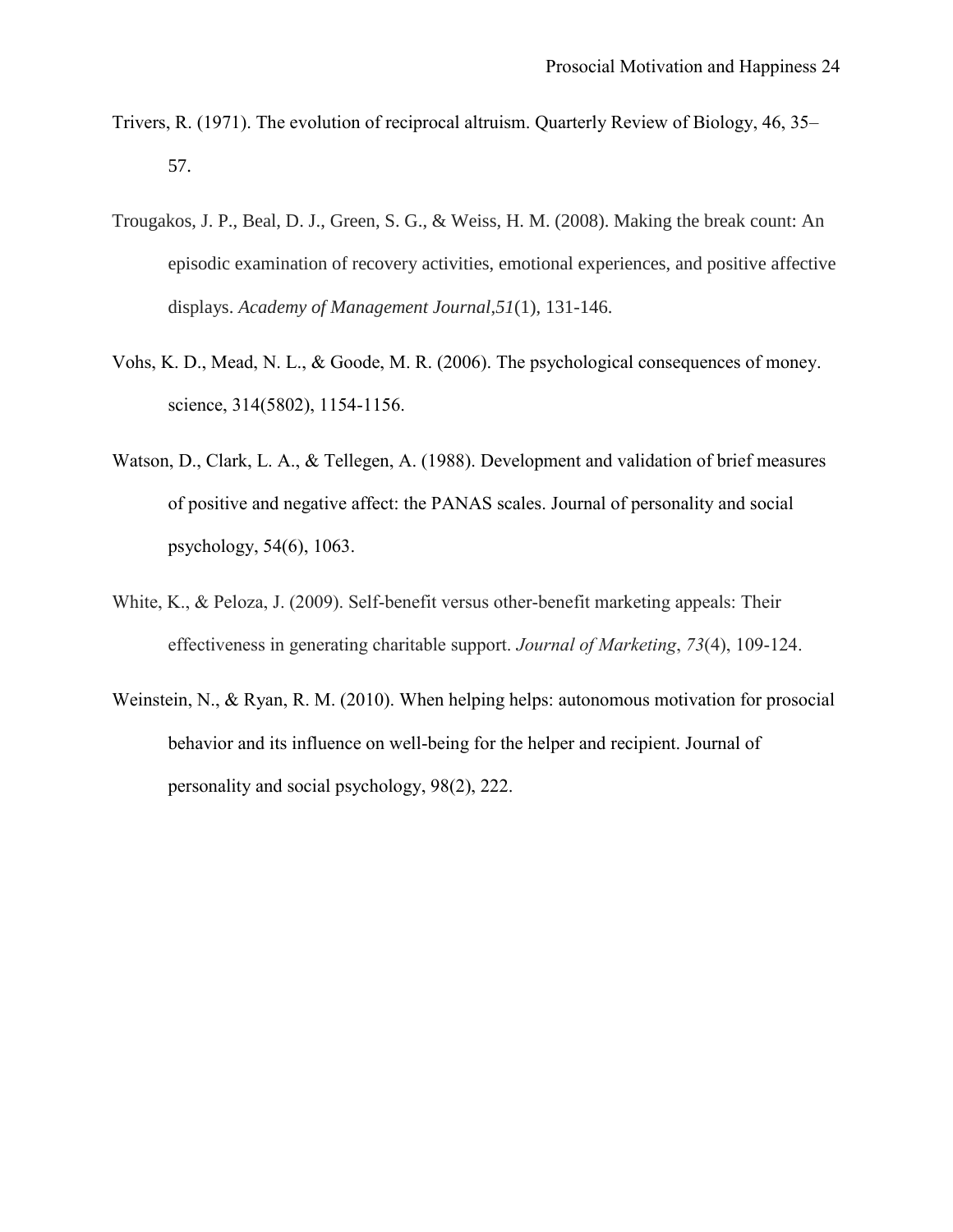# **Table 1:** Betas of Moderated Regressions

|                     | <b>Net Positive Affect</b>    | <b>Net Negative Affect</b> | <b>Net Satisfaction</b> | <b>Net Subjective</b>      | <b>Net Autonomy</b>                  |
|---------------------|-------------------------------|----------------------------|-------------------------|----------------------------|--------------------------------------|
|                     |                               |                            |                         | <b>Happiness</b>           |                                      |
| <b>BENEVOLENCE</b>  | 0.9196725, -0.327833,         | $0.626631, -$              | 0.2330221,              | 0.2202012, 0.3265788, -    | $0.1759174$ , -                      |
|                     | 0.0149394, -0.382896**        | $0.336771$ , -             | 0.6915417.              | $0.035461, -0.2766***$     | 1.174475*, 0.1054441,                |
|                     |                               | 0.001286,                  | $0.0242466, -$          |                            | $-0.224221**$                        |
|                     |                               | 0.2218972**                | 0.312233***             |                            |                                      |
| <b>UNIVERSALISM</b> | $0.9272555, -0.62011, -$      | $0.597444, -$              | 0.3570859,              | 0.0256862, 0.1751948,      | $0.7591569*, -$                      |
|                     | $0.188721**$ , -0.050307      | 0.188491, -0.05552,        | $0.5790896, -$          | 0.0039987, -0.126546       | 1.177989*, 0.0003038,                |
|                     |                               | 0.2688204***               | 0.025208, -0.035685     |                            | 0.0132862                            |
| <b>HEDONISM</b>     | 0.7861505, -0.439234,         | $0.5575005, -$             | 0.3639448,              | $0.2109341, 0.2306807, -$  | $0.8333513*, -$                      |
|                     | 0.2270824, 0.5931255*         | 0.270852,                  | 0.6123067,              | 0.196298, 0.7507405***     | $1.190562*, -0.078078,$              |
|                     |                               | $0.0651577, -$             | 0.0033238,              |                            | 0.4244064                            |
|                     |                               | 0.57689**                  | $0.464403**$            |                            |                                      |
| <b>ACHIEVEMENT</b>  | 0.6717367, -0.172426,         | $0.217567, -$              | $-0.175525,$            | $-0.737136, 0.5024356,$    | $0.8162974, -1.183532,$              |
|                     | 0.0601663, -0.172426          | 0.453446,                  | 0.899494*,0.0987688,    | 0.1385576*, 0.1641171      | $-0.010423, 0.0207362$               |
|                     |                               | $0.0731621, -$             | 0.2550896**             |                            |                                      |
|                     |                               | 0.393439**                 |                         |                            |                                      |
| <b>POWER</b>        | $1.7120359**$ , $-0.418615$ , | $0.5800714, -$             | 0.3917367,              | 0.3054173, 0.23962,        | $0.3796652, -$                       |
|                     | 0.1094962, 0.2539924*         | $0.280397, -$              | 0.6218192,              | 0.0434008, 0.1743897**     | $1.185834*, -0.058527,$              |
|                     |                               | $0.006086, -$              | 0.0037995,              |                            | 0.0016269                            |
|                     |                               | 0.172566*                  | 0.1506104*              |                            |                                      |
| <b>Social</b>       | $-1.006278, -0.220208,$       | $-1.142921$ , $-$          | $-1.183984,$            | $-4.484581**$ , 0.2990751, | $-2.338964, -$                       |
| responsibility      | 0.1391578, -0.592674**        | 0.538456,                  | 0.6451636, 0.107463,    | $0.3123708**$ , -          | 1.241417, 0.2146361,                 |
|                     |                               | 0.1221056,                 | $-0.228814$             | $0.64836***$               | $-0.274226$                          |
|                     |                               | 0.2410802                  |                         |                            |                                      |
| Empathetic          | 0.4572355, -0.403167,         | $-0.829017$ , -            | 0.2221411,              | $-1.360193, 0.2496615,$    | $-0.100673$ , $-$                    |
| concern             | 0.0400349, -0.824898**        | 0.292689,                  | 0.6310391, 0.010648,    | $0.1016779, -0.658171**$   | 1.181409*, 0.0631468,                |
|                     |                               | 0.1063968,                 | $-0.443583**$           |                            | $-0.271631$                          |
|                     |                               | 0.3758617                  |                         |                            |                                      |
| Prospective         | 3.949689, -0.459029, -        | $-0.829017$ , $-$          | 0.336738, 0.6070764,    | $-1.012657, -1.165518,$    | $-1.012657, -$                       |
| taking              | 0.185329, -0.333593           | 0.292689,                  | $0.0019097, -$          | 0.1114019, 0.1481881       | $1.165518$ <sup>*</sup> , 0.1114019, |
|                     |                               | 0.1063968,                 | 0.242764                |                            | 0.1481881                            |
|                     |                               | 0.3990058**                |                         |                            |                                      |
|                     |                               |                            |                         |                            |                                      |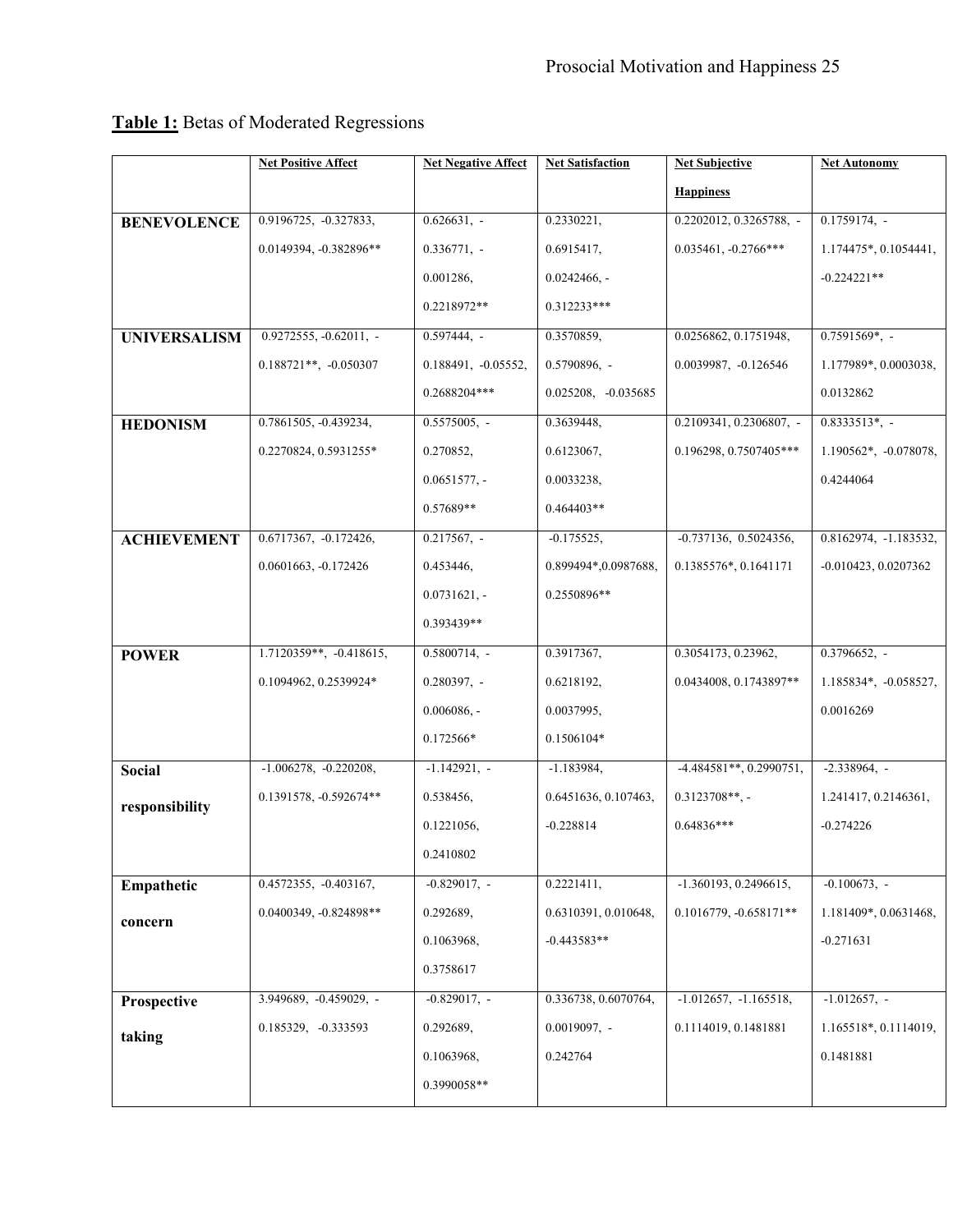| <b>Personal distress</b> | 2.5079838, -0.419908, -   | $1.0195693, -$  | 1.3696027,            | $-0.541468, 0.2389212,$  | $0.266932, -1.185477*,$             |
|--------------------------|---------------------------|-----------------|-----------------------|--------------------------|-------------------------------------|
|                          | 0.263655, 0.818717*       | $0.279868, -$   | $0.6213695, -$        | 0.0990335, 0.0397191     | $0.0861701, -0.211456$              |
|                          |                           |                 |                       |                          |                                     |
|                          |                           | $0.070051, -$   | 0.175542, 0.4348956*  |                          |                                     |
|                          |                           | 0.028945        |                       |                          |                                     |
| <b>Other oriented</b>    | $2.3005122, -0.228431, -$ | $0.8234559, -$  | 0.5149804,            | 0.9804158, 0.3523745, -  | $-0.789997, -$                      |
| reasoning                | 0.134021, -0.893745**     | $0.384845, -$   | $0.6850117, -$        | $0.098725, -0.495998, -$ | 1.23393*, 0.1599126,                |
|                          |                           | 0.021053,       | 0.015265, -0.348062   | 0.495998**               | 0.006972                            |
|                          |                           | $0.6530491**$   |                       |                          |                                     |
| <b>Mutual moral</b>      | 1.8846514, -0.082288, -   | $0.0499668, -$  | 0.0104685,            | 0.5311693, 0.2218218, -  | $-0.405017, -$                      |
|                          | 0.444611, -0.659391       | 0.265666,       | 0.6125567,            | $0.047289, -0.477701. -$ | 1.178883*, 0.1085577,               |
| reasoning                |                           | 0.0531155,      | $0.0332597, -$        | 0.477701*                | 0.0298042                           |
|                          |                           | 0.3756804       | 0.343702              |                          |                                     |
| Self-reported            | 1.1353059, -0.326802, -   | $2.0394923$ , - | 0.2037958,            | 0.7809134, 0.3233179, -  | $0.0298042, -$                      |
|                          | 0.01028, -0.297371        | $0.401182, -$   | 0.6739908, 0.012621,  | 0.058488, -0.182927      | $1.131341*, -0.01709,$              |
| altruism                 |                           | 0.109737,       | $-0.199202$           |                          | $-0.150521$                         |
|                          |                           | 0.5974383***    |                       |                          |                                     |
|                          | $2.2481414, -0.265157, -$ | $-1.738854, -$  | $-0.700714,$          | $-3.692397, 0.3093568,$  | $-3.673096, -$                      |
| Other-oriented           |                           |                 |                       |                          |                                     |
| empathy                  | 0.019357, -0.195849**     | 0.402484,       | 0.6736006, 0.016591,  | $0.0577441$ , -          | 1.232244, 0.0688632,                |
|                          |                           | 0.0366426,      | $-0.106264**$         | 0.204846***              | $-0.050374$                         |
|                          |                           | 0.1175342*      |                       |                          |                                     |
| <b>Reverse personal</b>  | $-2.237813, -0.419908,$   | $-0.241352, -$  | $-1.790158,$          | 1.2411342, 0.2389212, -  | $1.8179945$ , -                     |
| distress                 | 0.2636554, -0.818717*     | 0.279868,       | 0.6213695,            | 0.099033, -0.039719      | $1.185477$ <sup>*</sup> , -0.08617, |
|                          |                           | 0.0700512,      | $0.1755423, -$        |                          | 0.2114564                           |
|                          |                           | 0.0289451       | 0.434896*             |                          |                                     |
| <b>Helpfulness</b>       | $-0.465533, -0.33792,$    | 2.2298459, -    | $-0.974044,$          | 1.7409549, 0.3097917, -  | 1.621045, -1.152662*,               |
|                          | 0.0581802, -0.375861*     | $0.367589, -$   | 0.6624703,            | $0.068051, -0.118442$    | $-0.034167, -0.048428$              |
|                          |                           | 0.063829,       | $0.0531593, -$        |                          |                                     |
|                          |                           | $0.4022221**$   | 0.229475*             |                          |                                     |
| Self-concern             | $-0.514732, -0.403461,$   | 2.3566424, -    | 0.724729, 0.6317512,  | $-1.855748, 0.2863644,$  | $5.164777*, -$                      |
|                          | $0.122722, -0.057607$     | $0.322832. -$   | $-0.02893, 0.1452954$ | 0.1520732, 0.1592496     | $1.247689^*$ , $-0.35641$ ,         |
|                          |                           | $0.140528, -$   |                       |                          | 0.0700228                           |
|                          |                           |                 |                       |                          |                                     |
|                          |                           | 0.138104        |                       |                          |                                     |
|                          |                           |                 |                       |                          |                                     |
|                          |                           |                 |                       |                          |                                     |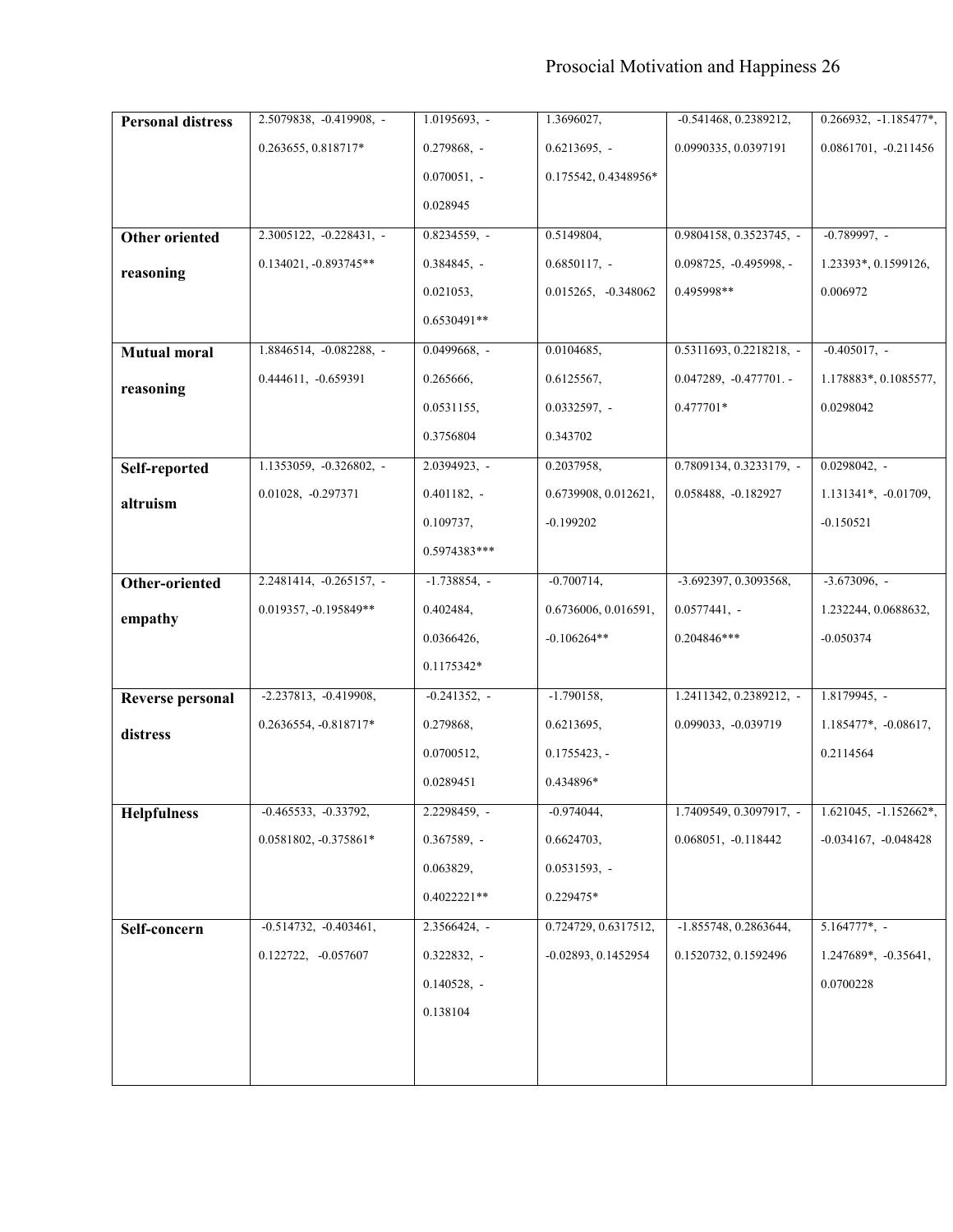| Other-orientation                                                                                     | $1.4811291, -0.139024, -$ | $1.0404111, -$      | 0.6075987,             | 1.2928986, 0.4427849, -   | $3.7313172*, -$         |
|-------------------------------------------------------------------------------------------------------|---------------------------|---------------------|------------------------|---------------------------|-------------------------|
|                                                                                                       | 0.045163, -0.793302*      | 0.43764, -0.039698, | $0.7440448, -$         | 0.119671, -0.424487*      | 1.089257, -0.28034,     |
|                                                                                                       |                           |                     |                        |                           |                         |
|                                                                                                       |                           | 0.5579276*          | 0.022683, -0.341052    |                           | 0.1897352               |
| Self-comparative                                                                                      | $1.6995451, -0.3144, -$   | $1.5648427, -$      | 1.4596809,             | $-0.424487, 0.3698522, -$ | $2.561442, -1.304604*,$ |
| relation                                                                                              | 0.051124, 0.3863541       | $0.357675, -$       | $0.7051637, -$         | 0.022276, 0.4057728 ***   | $-0.132155, -0.103503$  |
|                                                                                                       |                           | $0.069313$ , -      | 0.080109,              |                           |                         |
|                                                                                                       |                           | 0.098149            | 0.3738919**            |                           |                         |
| <b>Prosocial subscale</b>                                                                             | $-1.098952, -0.396082,$   | $-0.405653, -$      | 1.8065839,             | $-0.181377, 0.2647687,$   | $-1.403061$ , -         |
|                                                                                                       | 0.1550249, -0.55746*      | 0.309178,           | $0.6428373$ , -        | $0.0151593, -0.332187, -$ | 1.187914*, 0.1595148,   |
|                                                                                                       |                           | 0.0756348,          | 0.106201, -0.068019    | 0.332187*                 | $-0.246262$             |
|                                                                                                       |                           | 0.212123            |                        |                           |                         |
| Self-maximizing                                                                                       | $-0.210011, -0.28102,$    | $0.6692951, -$      | 0.8362046,             | $0.143314, 0.3263862, -$  | $1.8023466, -$          |
| subscale                                                                                              | 0.1365277, 0.4178263*     | $0.335061, -$       | $0.6592011, -$         | 0.013426, 0.4353355***    | 1.211364* -0.117496,    |
|                                                                                                       |                           | $0.005606, -$       | 0.052829, 0.2704969*   |                           | 0.0819105               |
|                                                                                                       |                           | 0.250556            |                        |                           |                         |
| Self-prioritizing                                                                                     | $-1.456098, -0.319559,$   | $0.4370153, -$      | 0.659102, 0.6918971,   | $-0.276944, 0.3441738,$   | $2.825749*, -$          |
| relation                                                                                              | 0.1896339, -0.139716      | 0.261494,           | $-0.022524, 0.1713267$ | 0.0232215, 0.1571845      | 1.41324**, -0.159421,   |
|                                                                                                       |                           | 0.0140778,          |                        |                           | $-0.148219$             |
|                                                                                                       |                           | 0.0088565           |                        |                           |                         |
| Self-interest                                                                                         | $-0.913431, -0.41549,$    | $0.9618881, -$      | 2.0029143,             | $-1.568958, 0.2456168,$   | $3.0992976, -$          |
|                                                                                                       | 0.0675111, 0.0143313      | $0.284127, -$       | $0.6211837, -$         | 0.0561401, 0.0751603      | 1.195136*, -0.082472,   |
|                                                                                                       |                           | $0.012065, -$       | 0.057647, 0.1060473    |                           | $-0.08652$              |
|                                                                                                       |                           | 0.090085            |                        |                           |                         |
| Other-interest                                                                                        | $-3.005289, -0.425942,$   | $-0.386251, -$      | 1.7357135,             | $0.0681799, 0.2321823, -$ | $0.4205226, -$          |
|                                                                                                       |                           |                     | $0.6138466, -$         |                           |                         |
|                                                                                                       | $0.1360379, -0.350021, -$ | 0.272756, 0.034141, |                        | 0.001496, -0.140298*      | 1.185171*, 0.0114909,   |
|                                                                                                       | $0.350021**$              | 0.0974898           | 0.046458, -0.087501    |                           | $-0.017689$             |
| Note: (blank) = not significant, $* = p < .10$ , $** = p < .05$ , $** = p < .01$                      |                           |                     |                        |                           |                         |
| Note: Each column displays coefficients for intercept, condition, prosocial measure, and interaction. |                           |                     |                        |                           |                         |
|                                                                                                       |                           |                     |                        |                           |                         |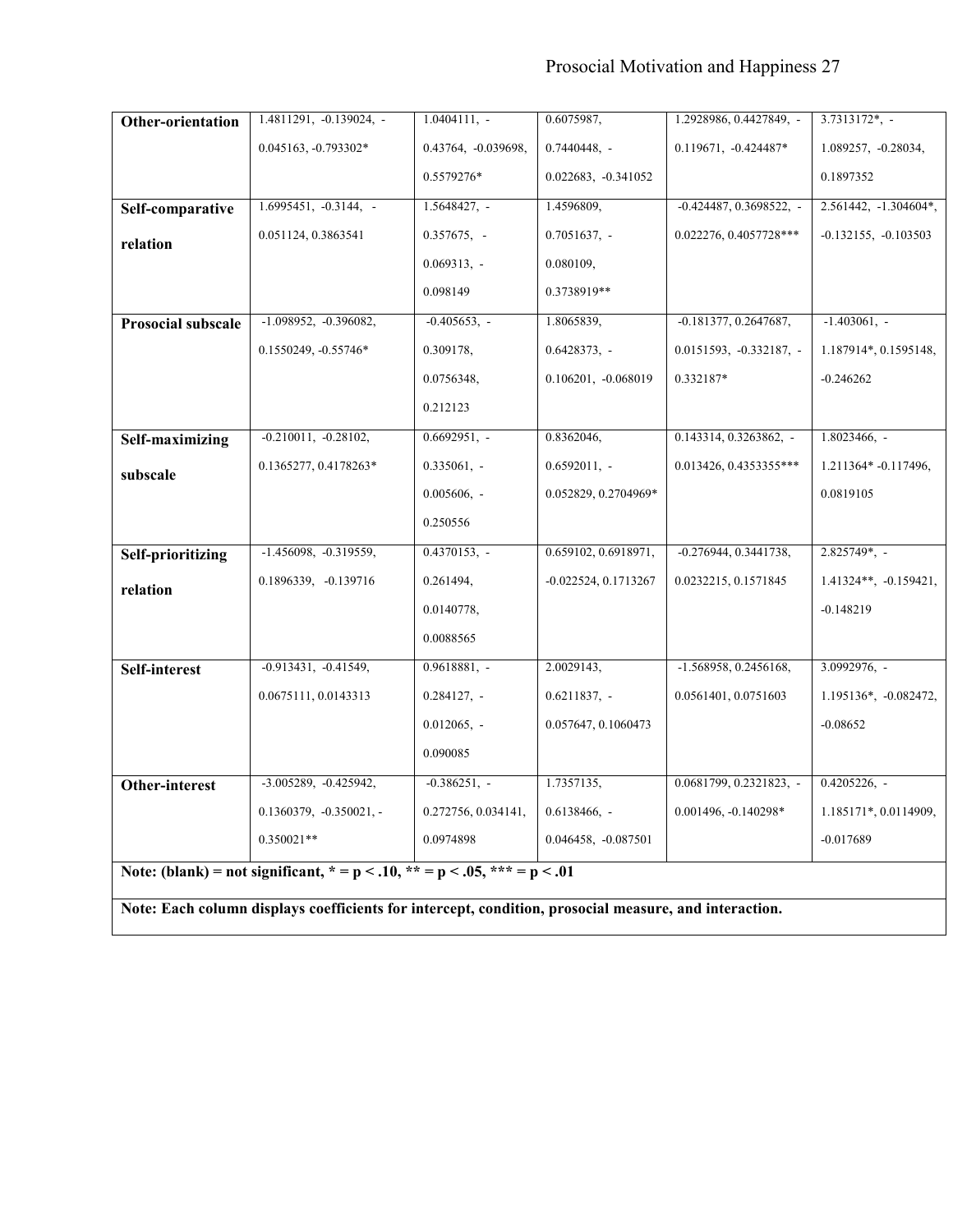| <b>Dependent variable</b><br>(happiness) | <b>Independent variable</b><br>(prosociality) | <b>Significance</b>                 |
|------------------------------------------|-----------------------------------------------|-------------------------------------|
| <b>Net Positive Affect</b>               | Power                                         | $F = 7.27$ , $p = .0001$            |
| Net Negative Affect                      | Self-reported Altruism                        | $F = 4.89$ , $p = .0029$            |
| Net Negative Affect                      | <b>Other-oriented Empathy</b>                 | $F = 4.39$ , $p = .0055$            |
| <b>Net Satisfaction</b>                  | Benevolence                                   | $F = 9.54$ , $p < .0001$            |
| <b>Net Satisfaction</b>                  | Hedonism                                      | $F = 4.03$ , $p = .0087$            |
| <b>Net Satisfaction</b>                  | Achievement                                   | $F = 6.67$ , $p = .0003$            |
| <b>Net Satisfaction</b>                  | <b>Empathetic Concern</b>                     | $F = 4.1\overline{1, p} = .0079$    |
| Net Subjective Happiness                 | Benevolence                                   | $F = 9.92, p < .0001$               |
| Net Subjective Happiness                 | Hedonism                                      | $F = 5.53$ , $p = .0017$            |
| Net Subjective Happiness                 | Achievement                                   | $\overline{F} = 4.62$ , $p = .0041$ |
| Net Subjective Happiness                 | Power                                         | $F = 6.77$ , $p = .0003$            |
| Net Subjective Happiness                 | Social Responsibility                         | $\overline{F = 6.12}$ , $p = .0006$ |
| Net Subjective Happiness                 | <b>Empathetic Concern</b>                     | $\overline{F}$ = 5.92, p = .0008    |
| Net Subjective Happiness                 | <b>Other-oriented Reasoning</b>               | $F = 4.30, p = .0062$               |
| Net Subjective Happiness                 | <b>Other-oriented Empathy</b>                 | $F = 7.18$ , $p = .0002$            |
| Net Subjective Happiness                 | Self-maximizing                               | $F = 5.41$ , $p = .0015$            |
| Net Autonomy                             | Self-prioritizing relation                    | $F = 4.25$ , $p = .0066$            |

**Table 2:** Most Significant Interactions (p < .01)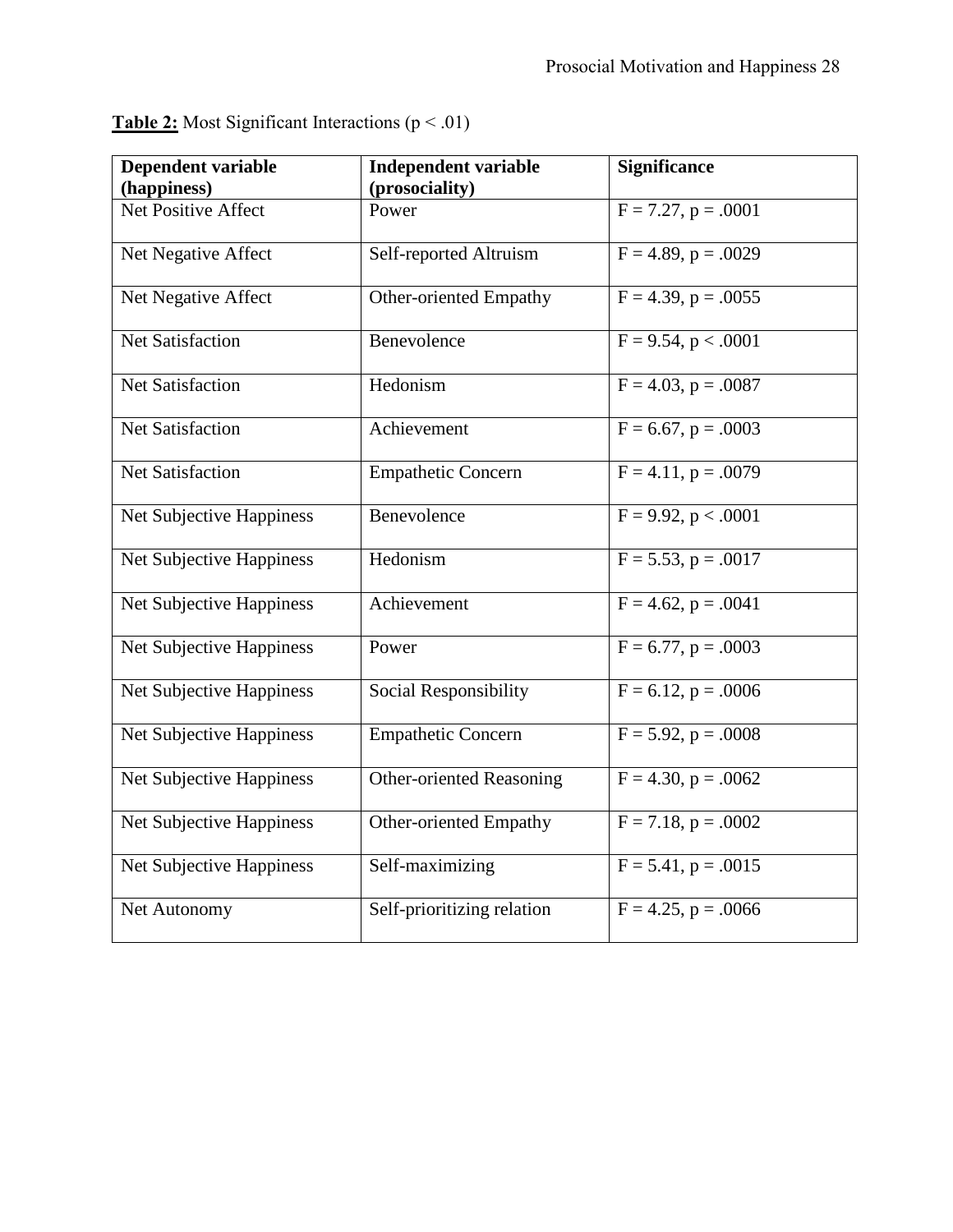### **Appendix:**

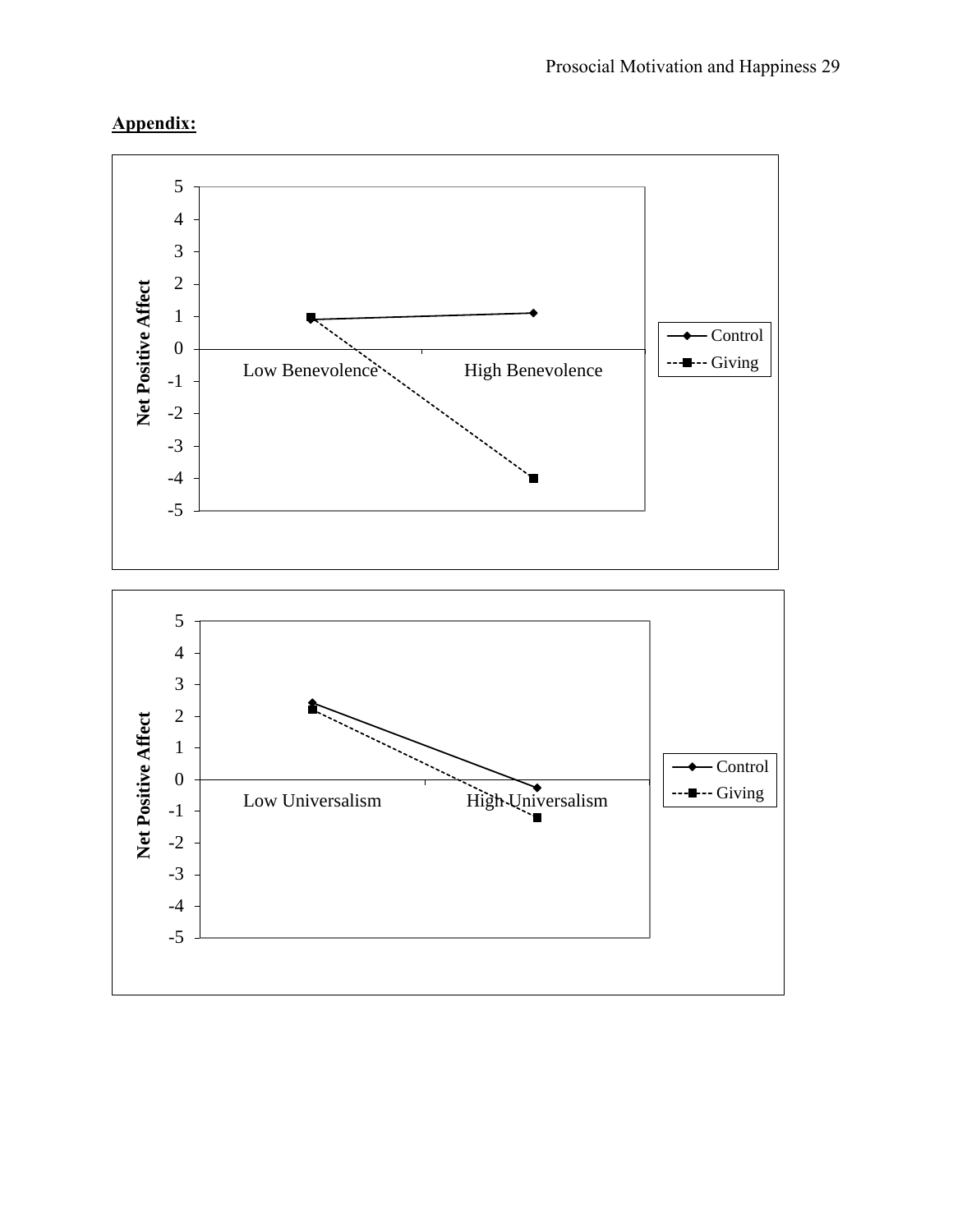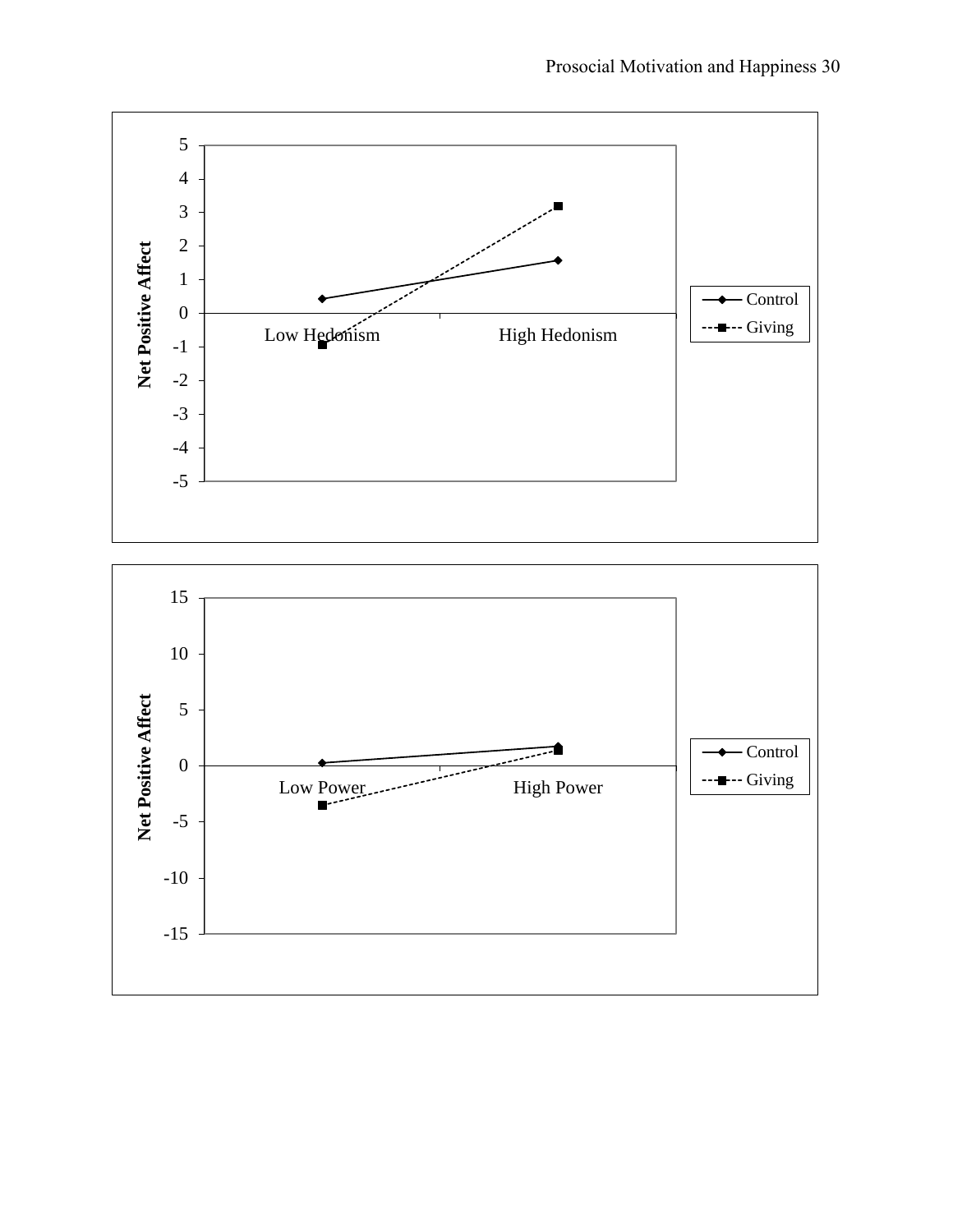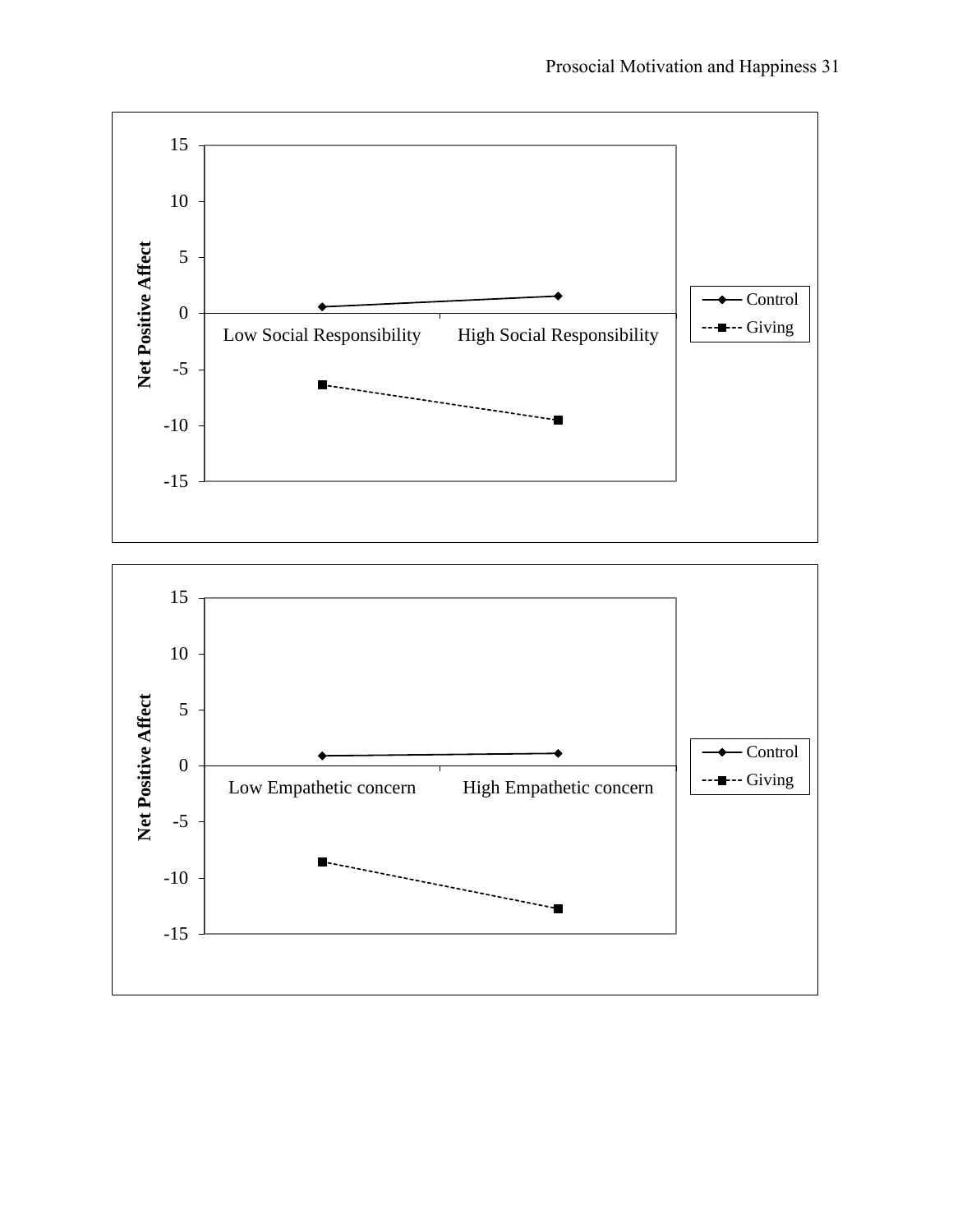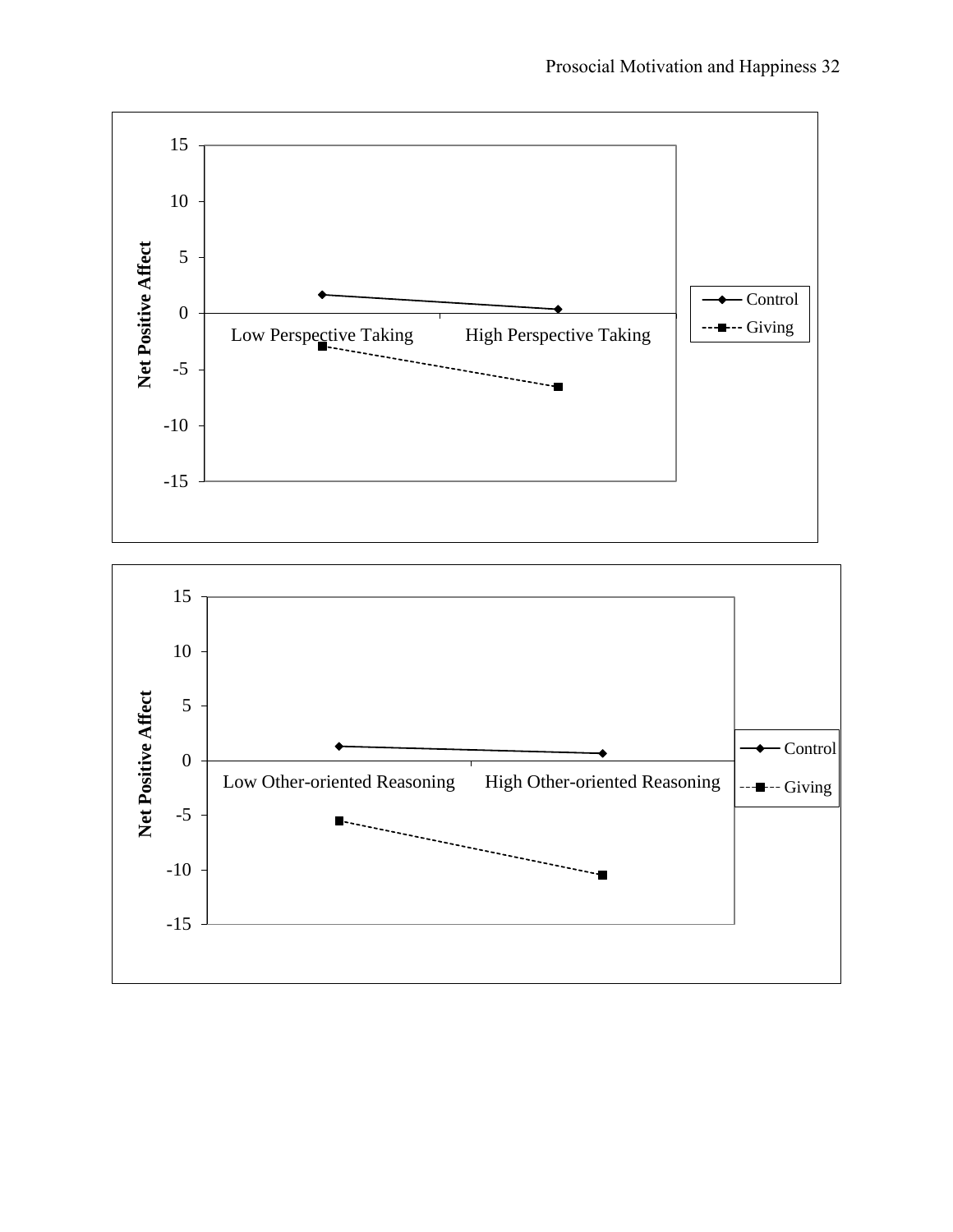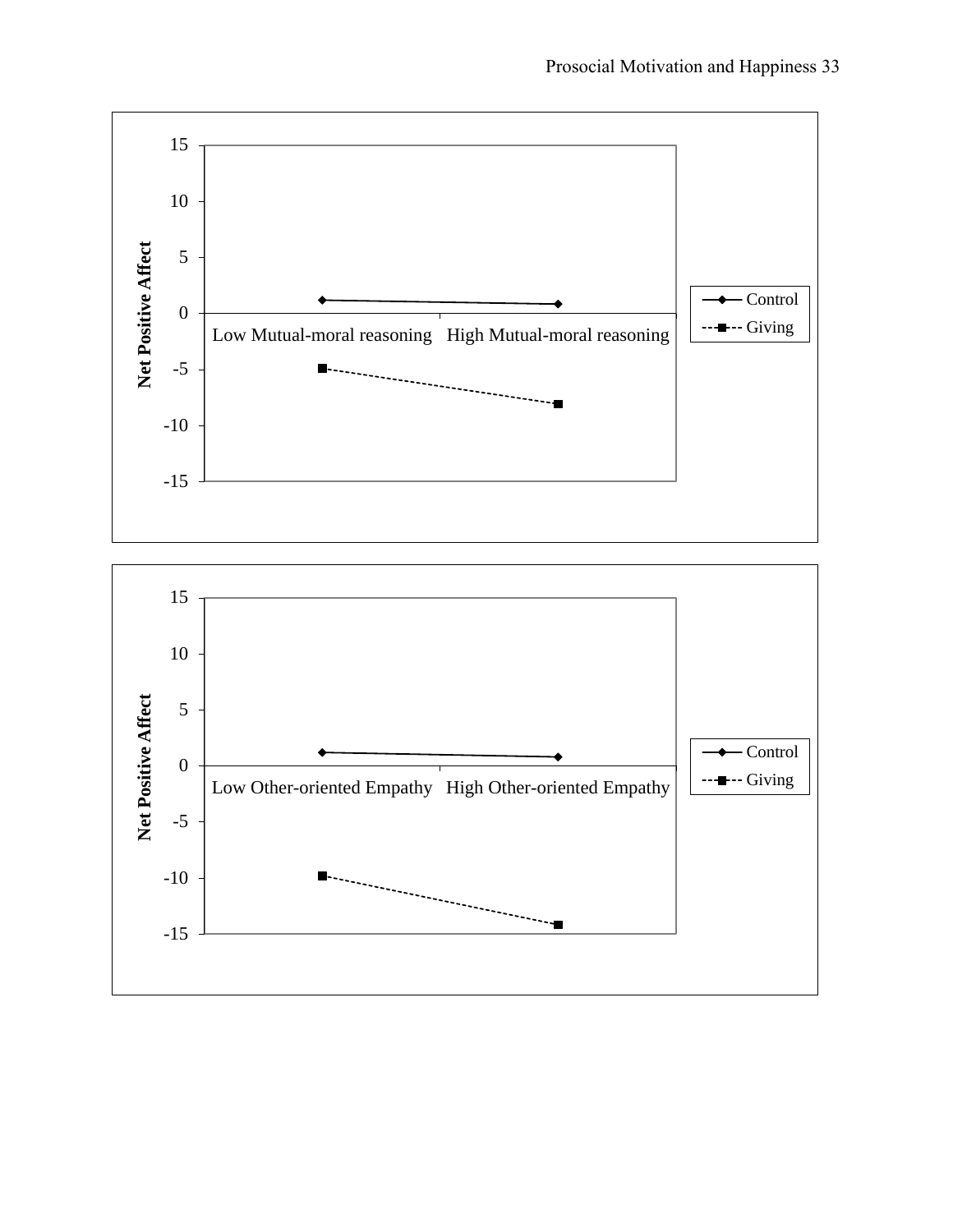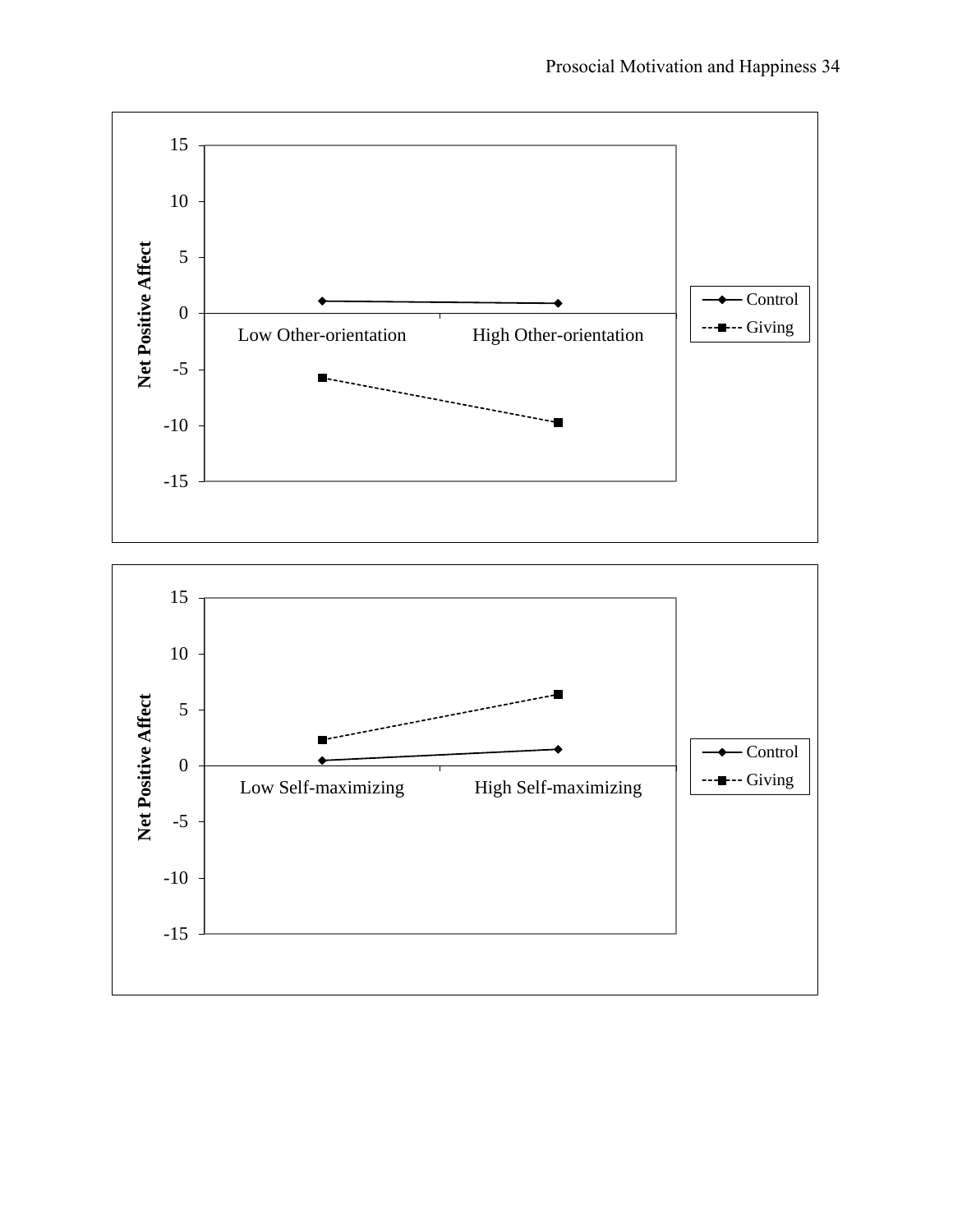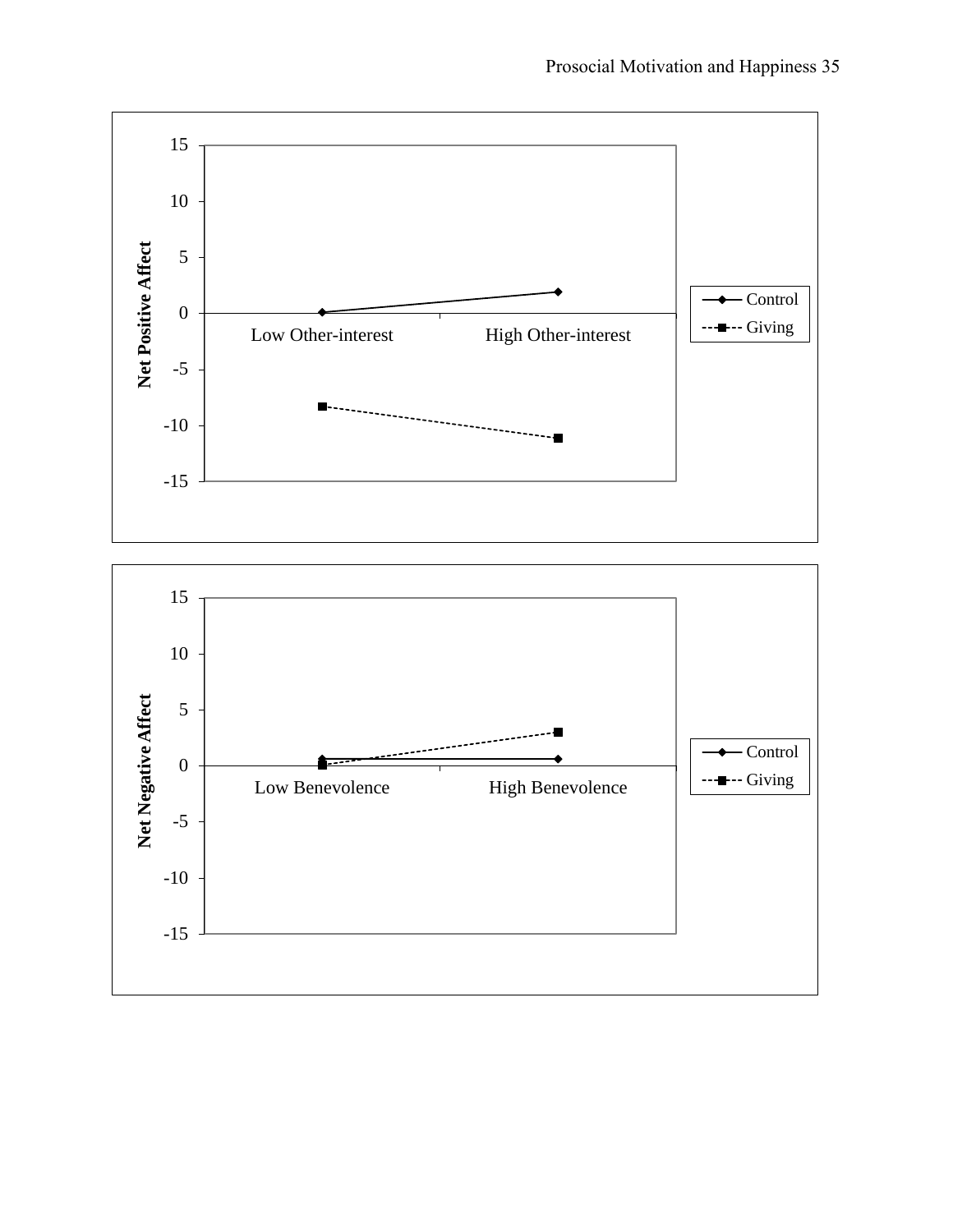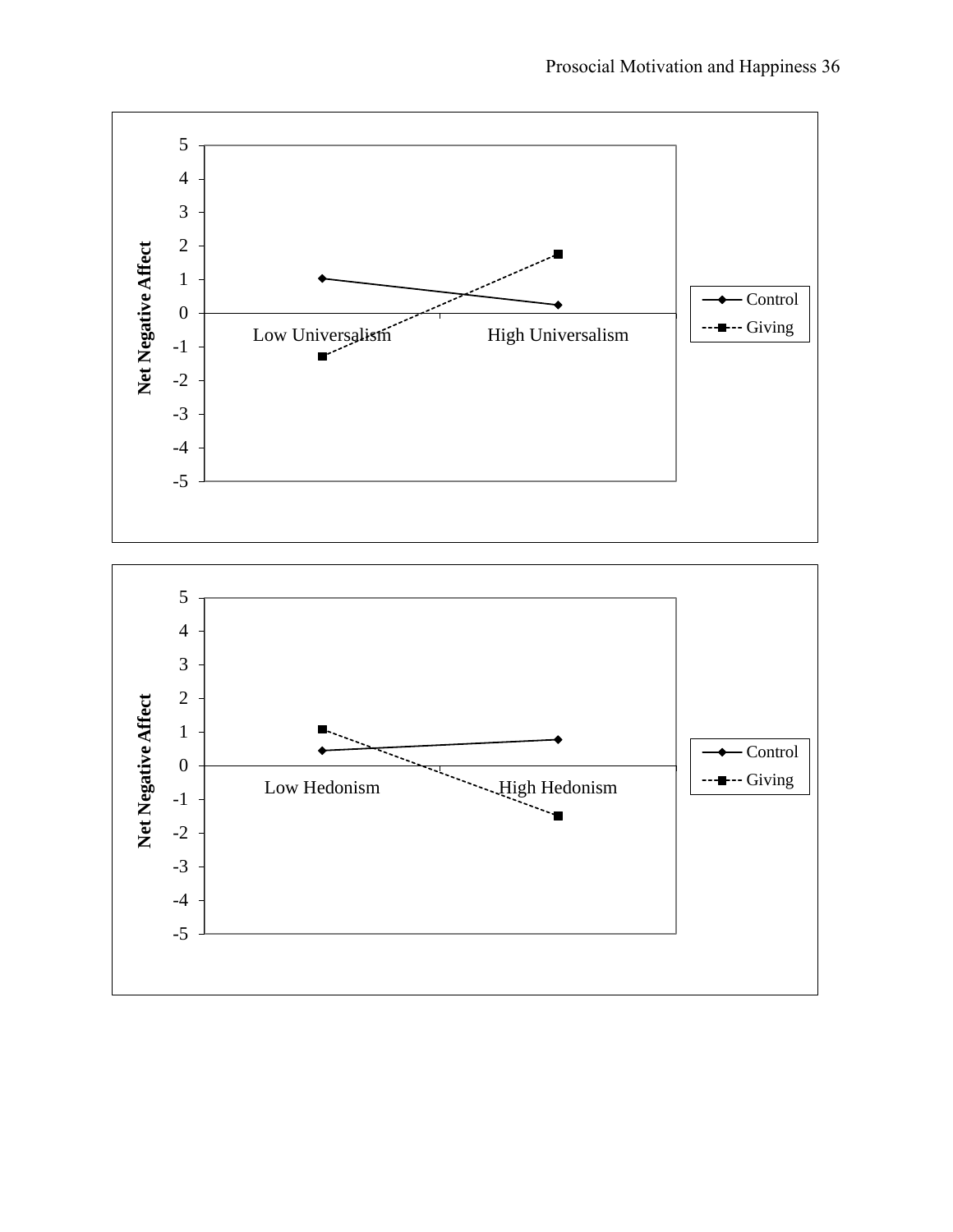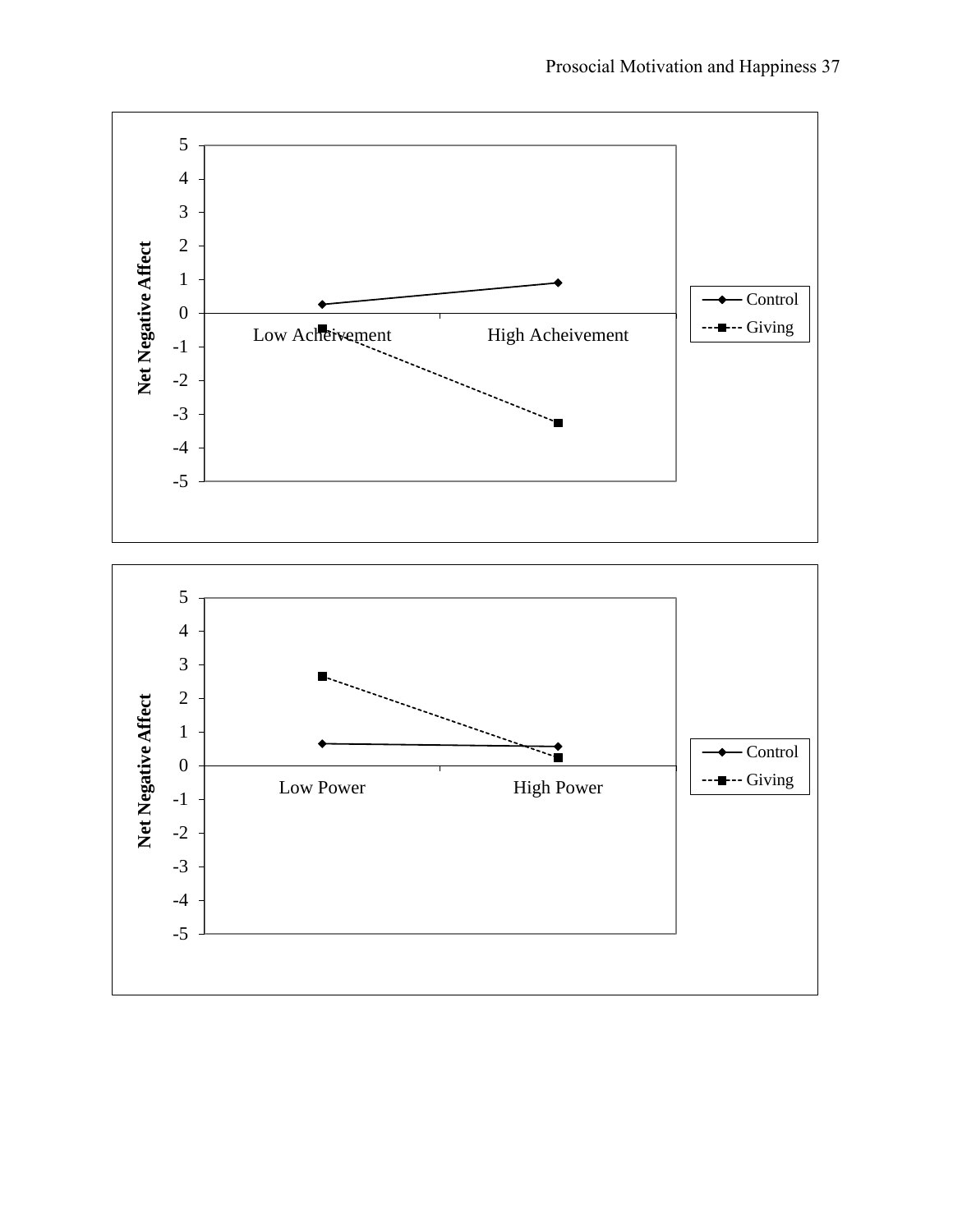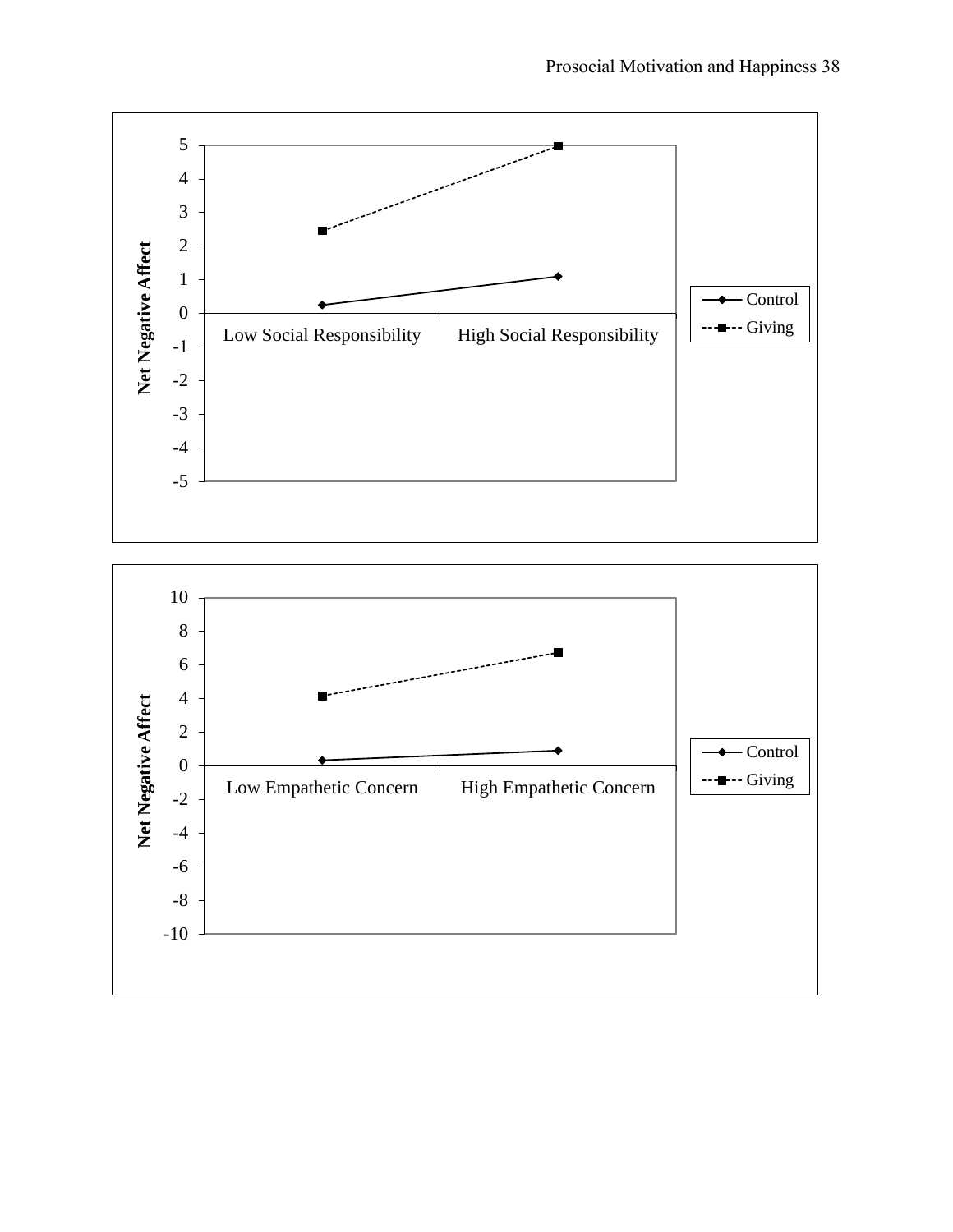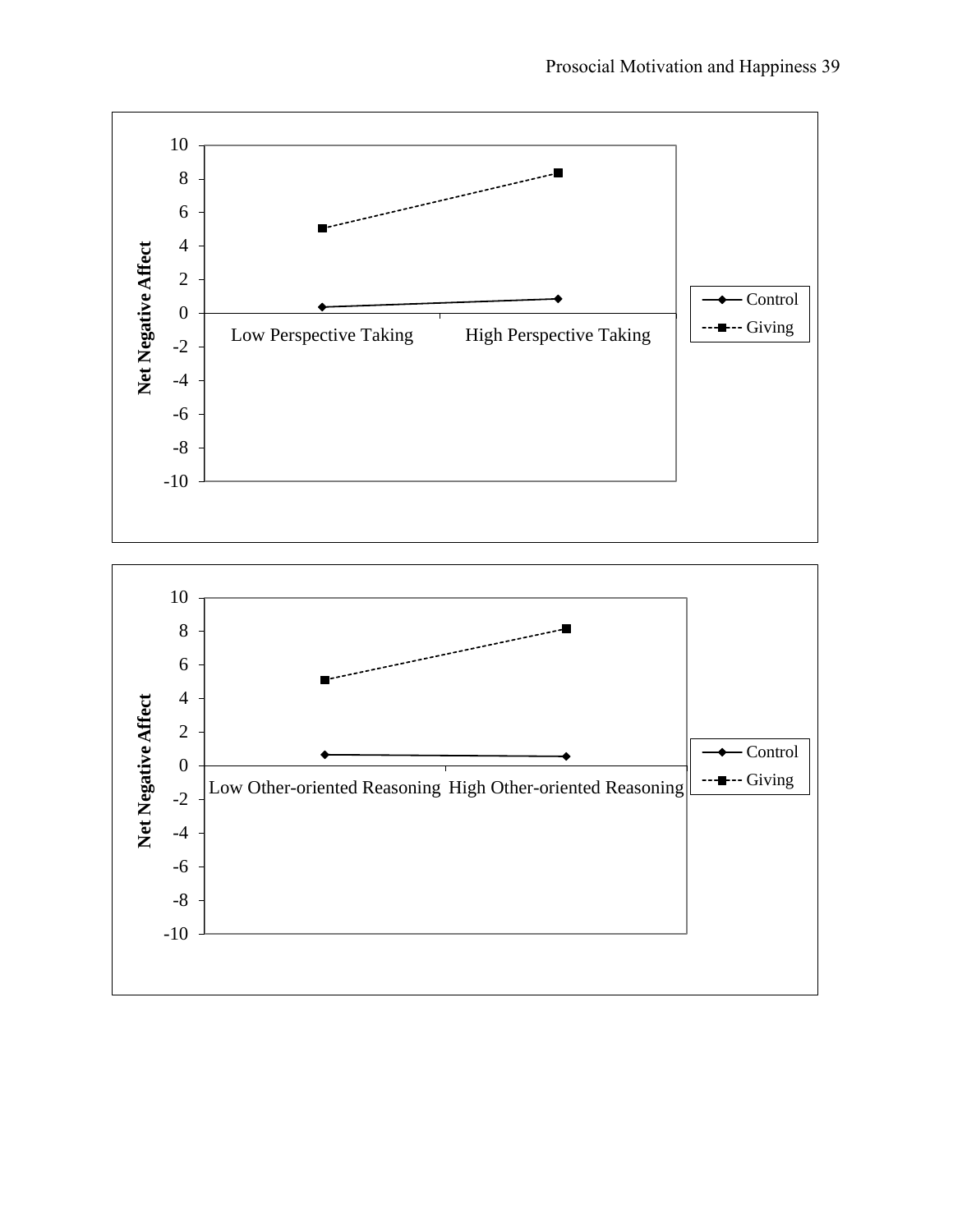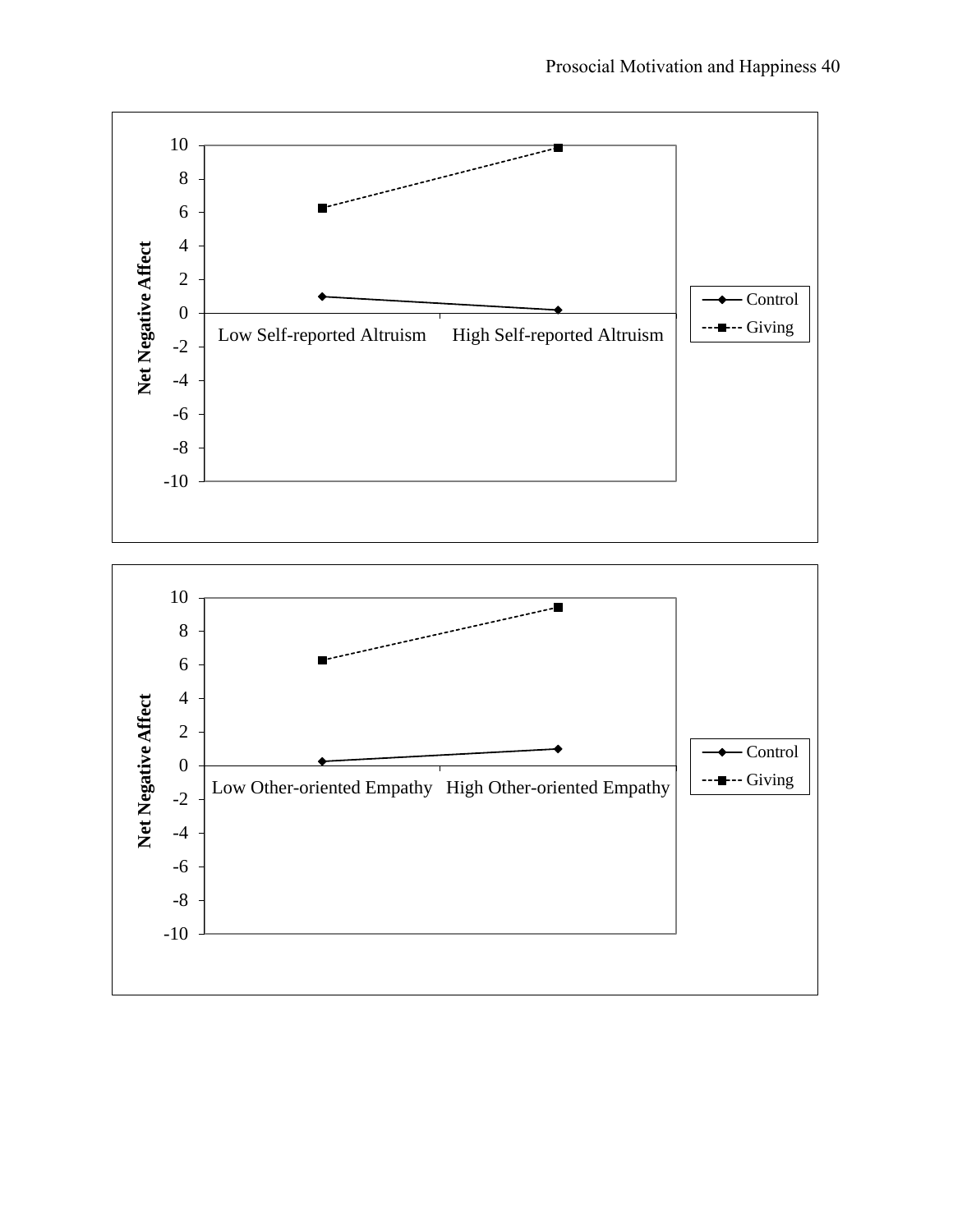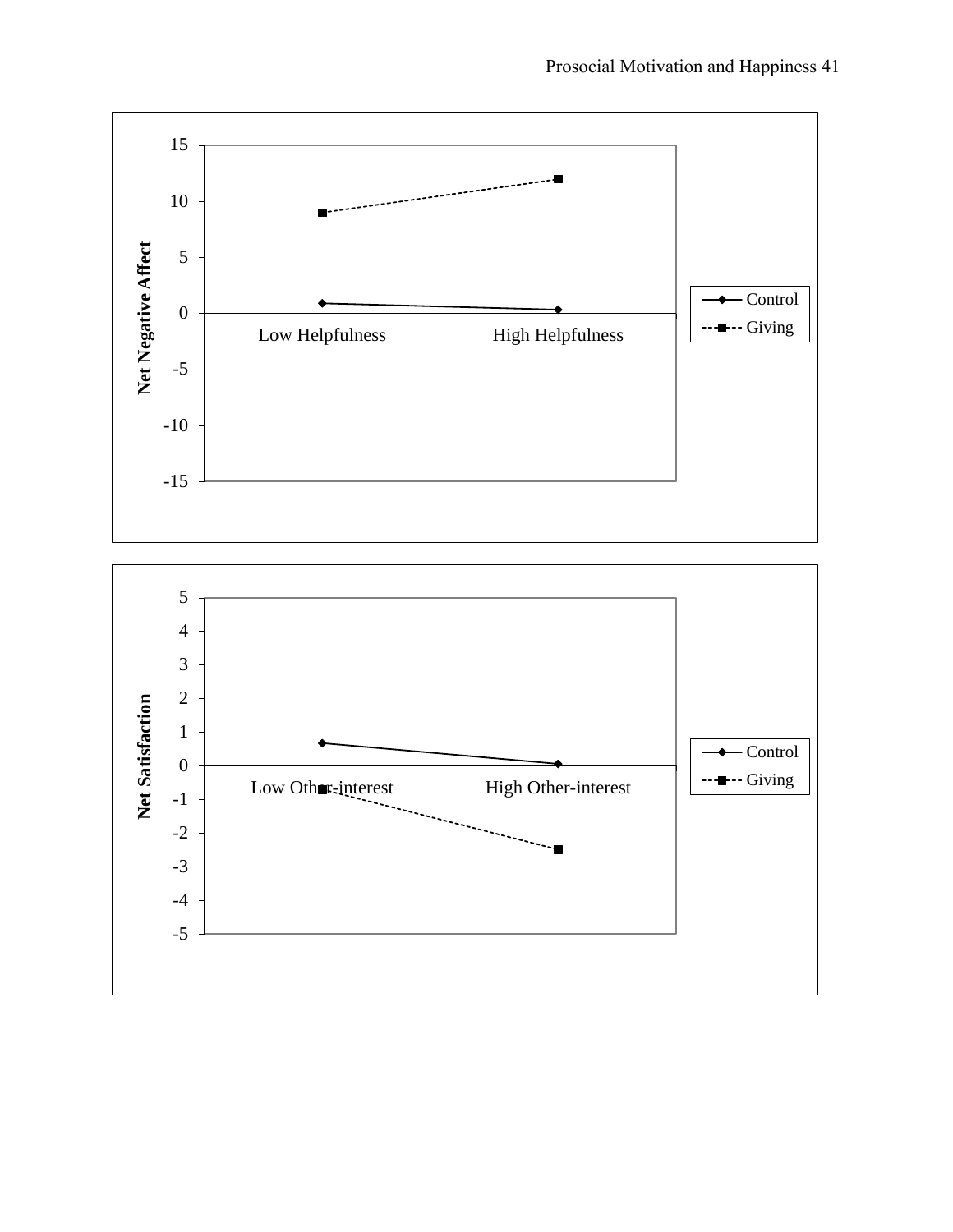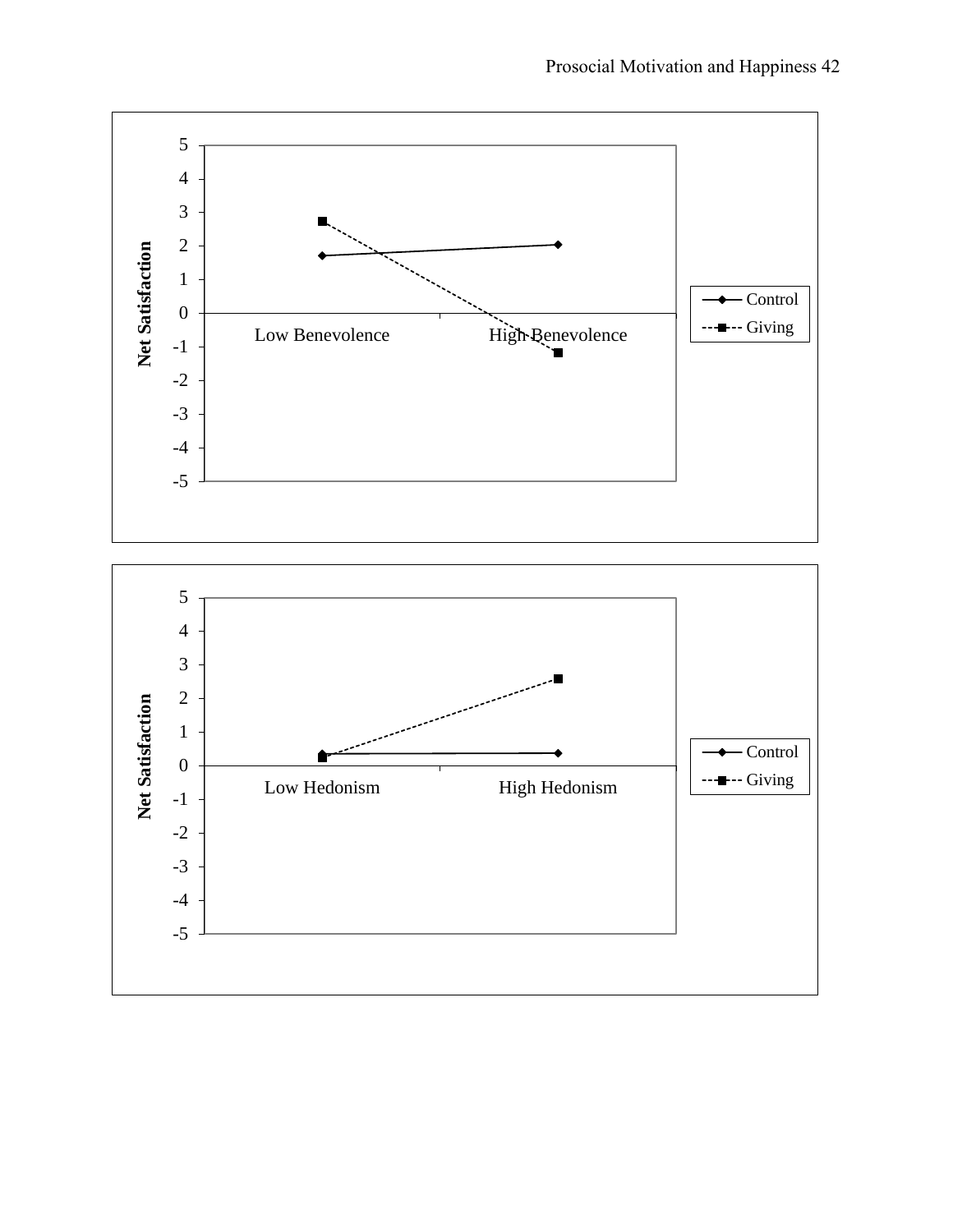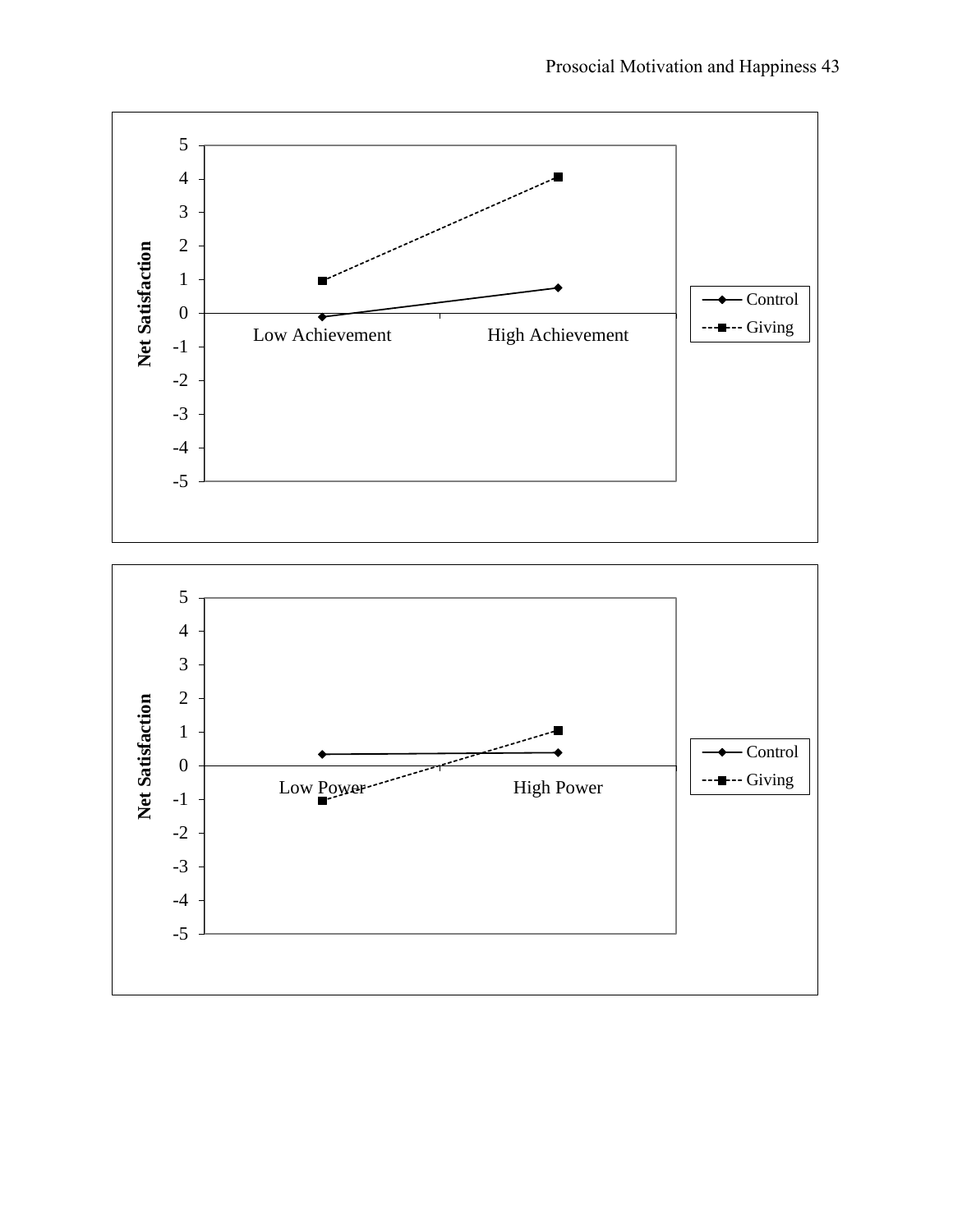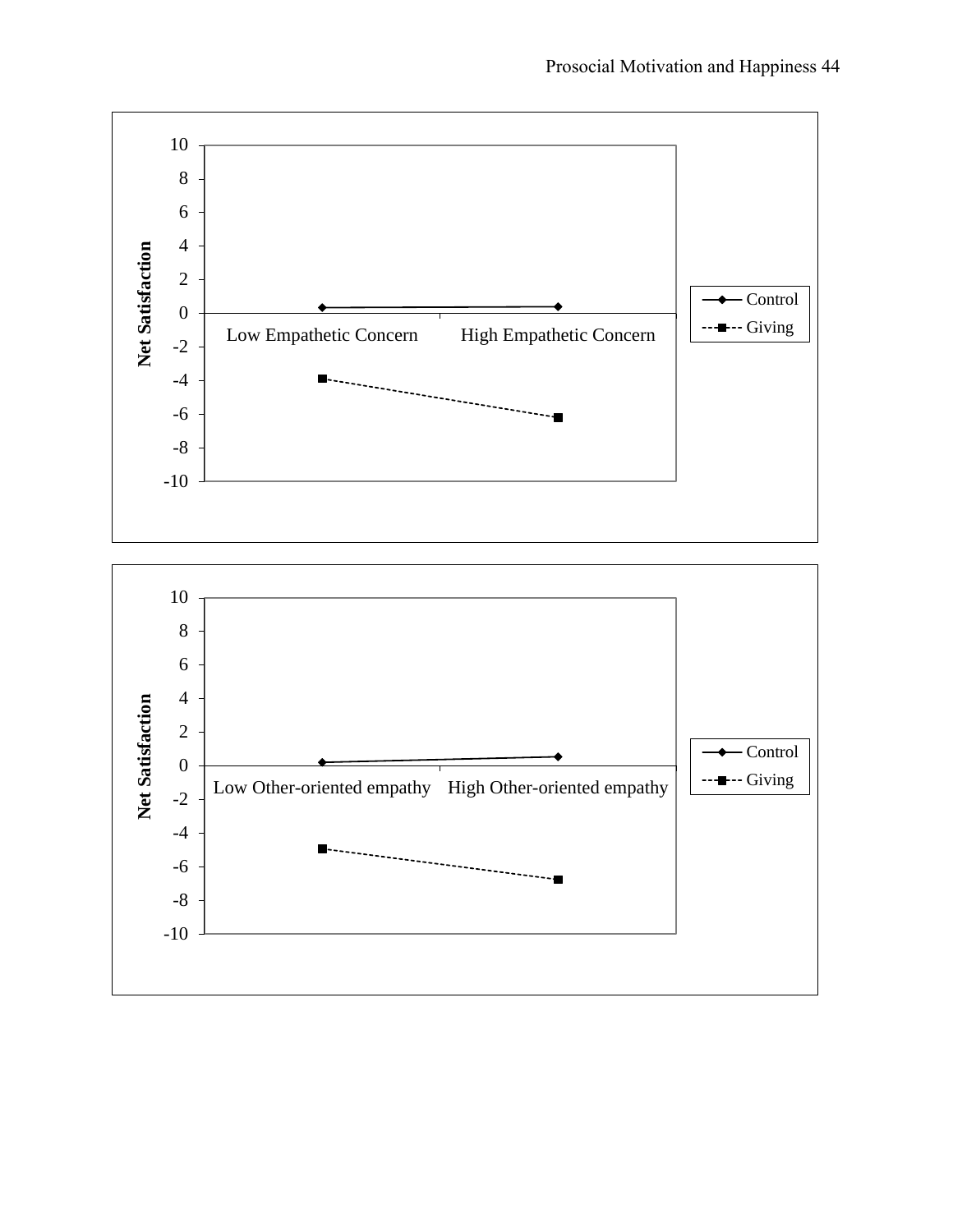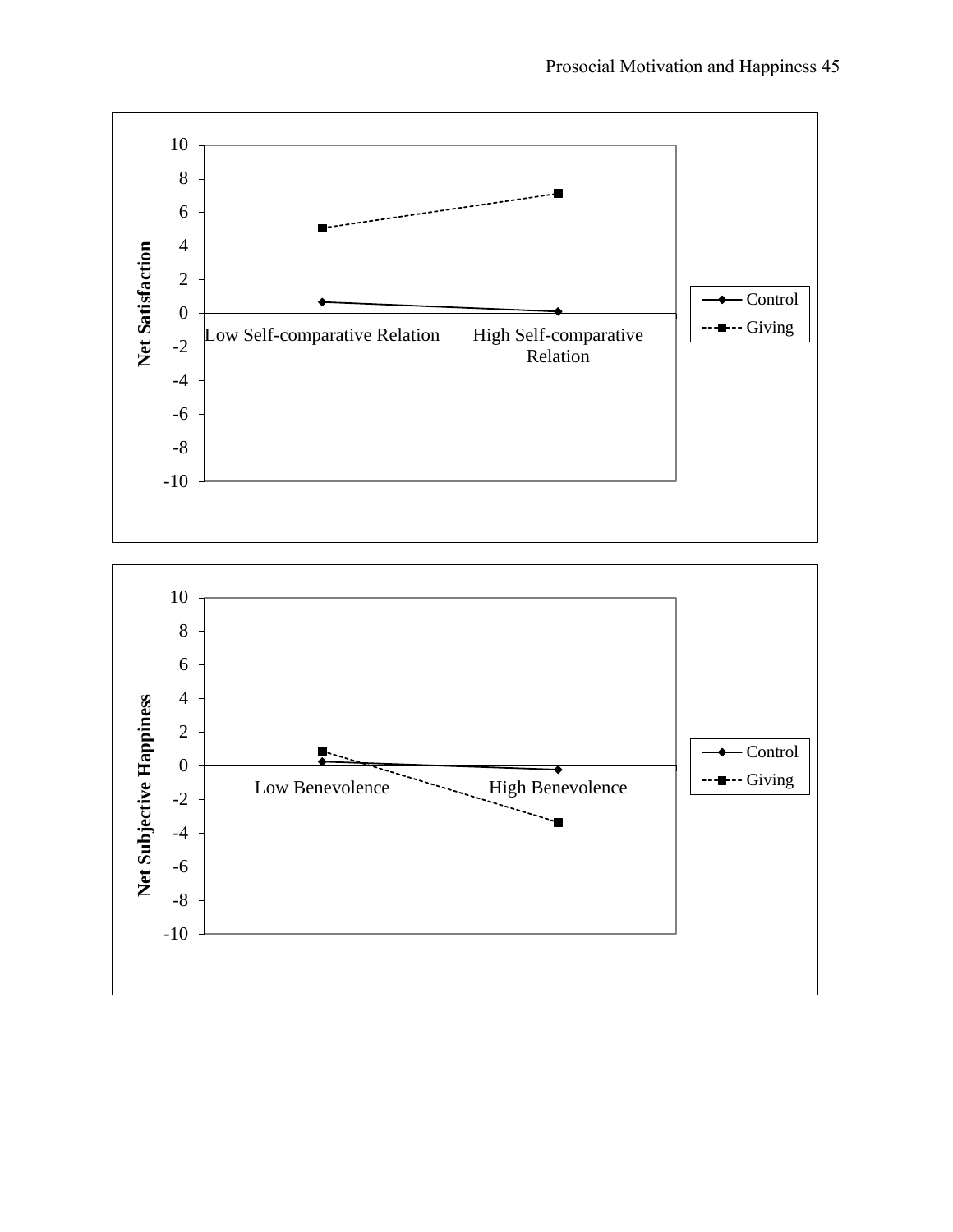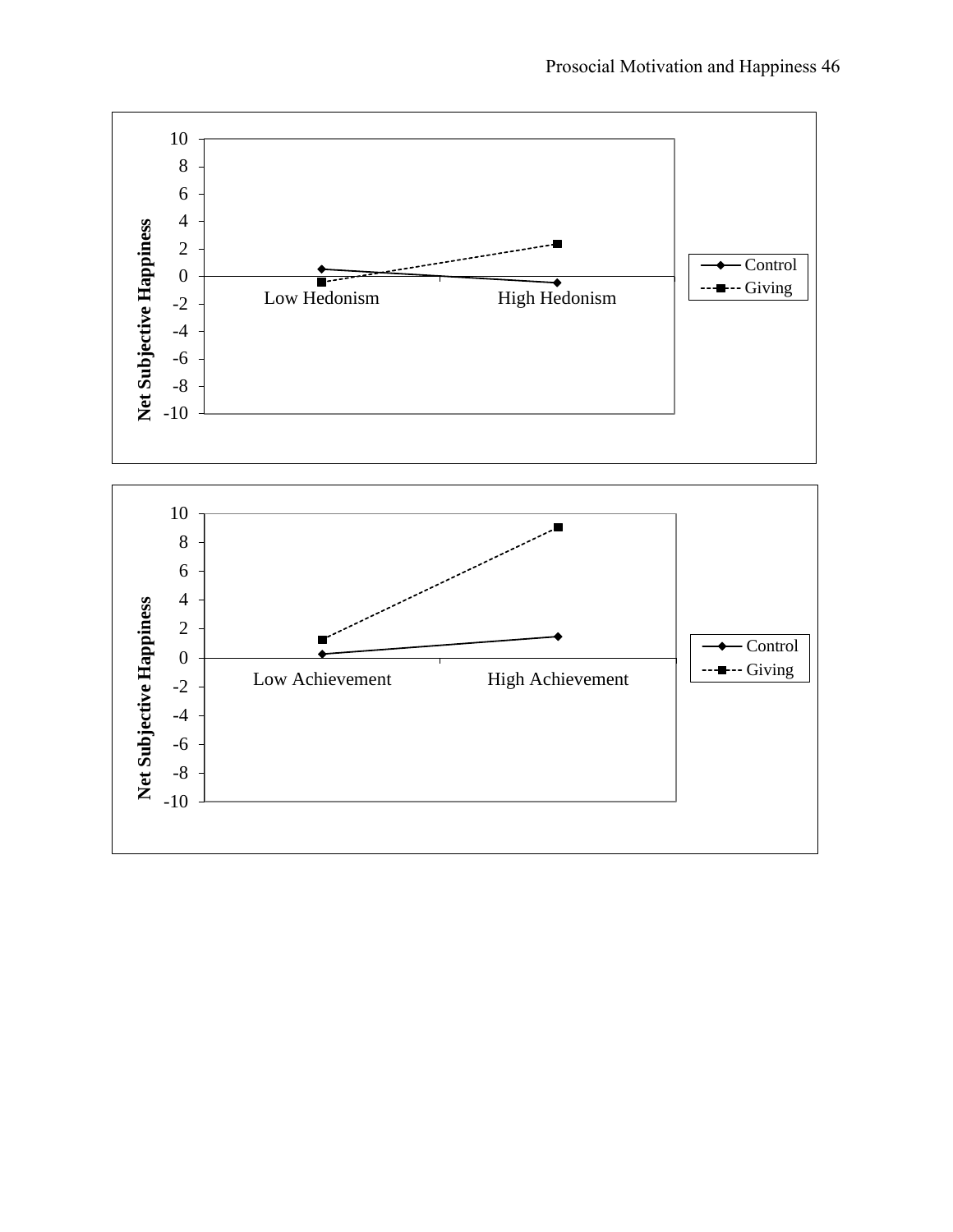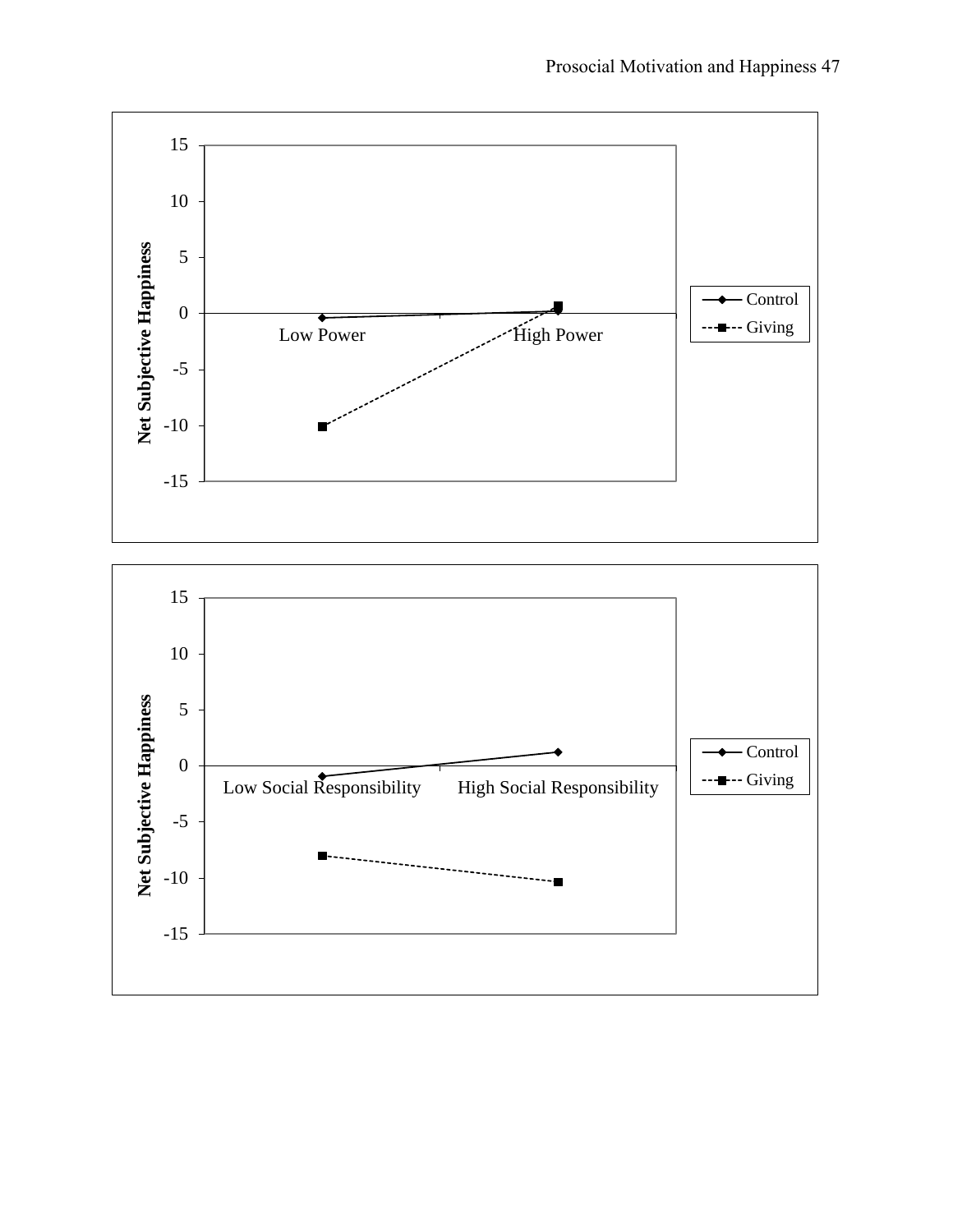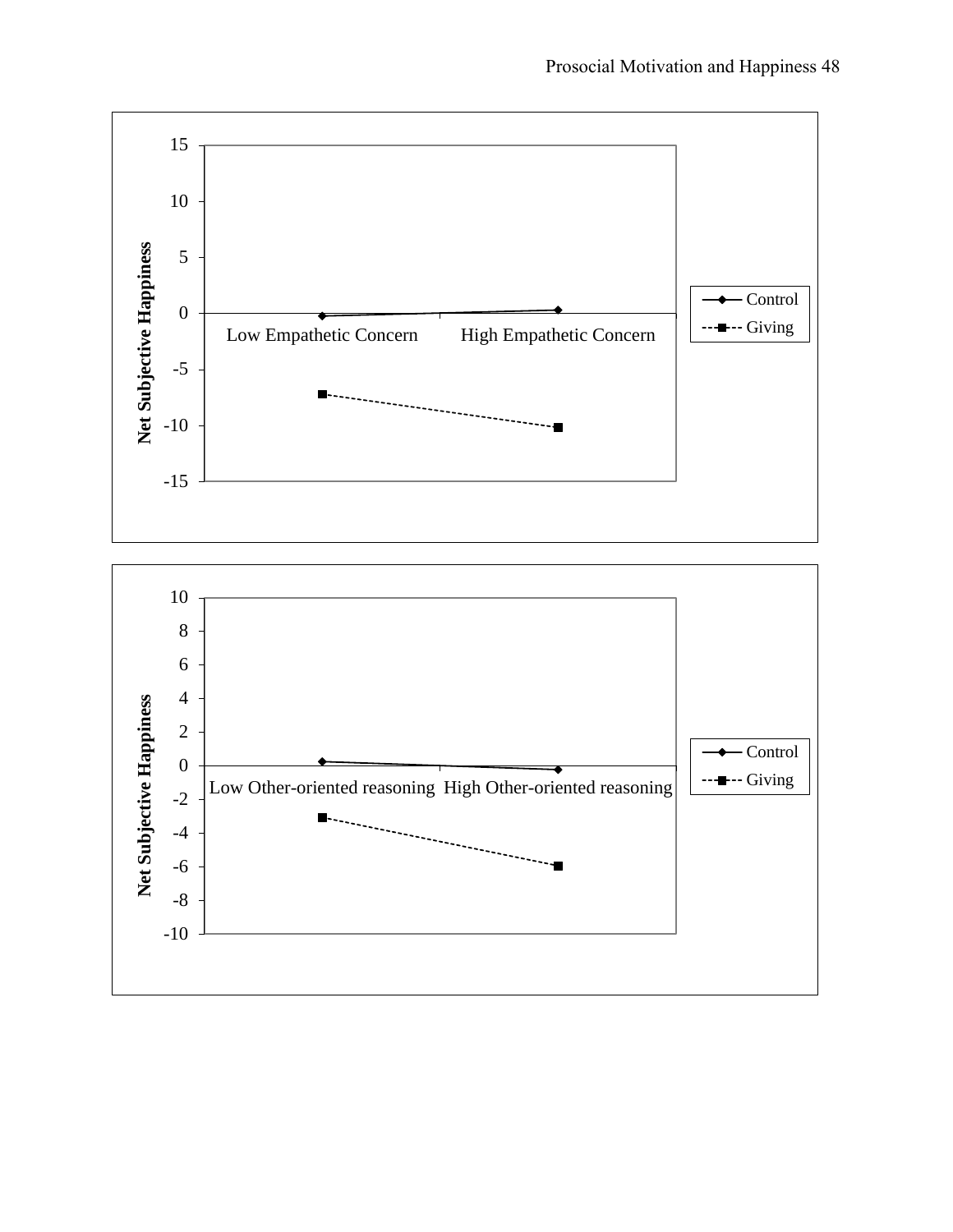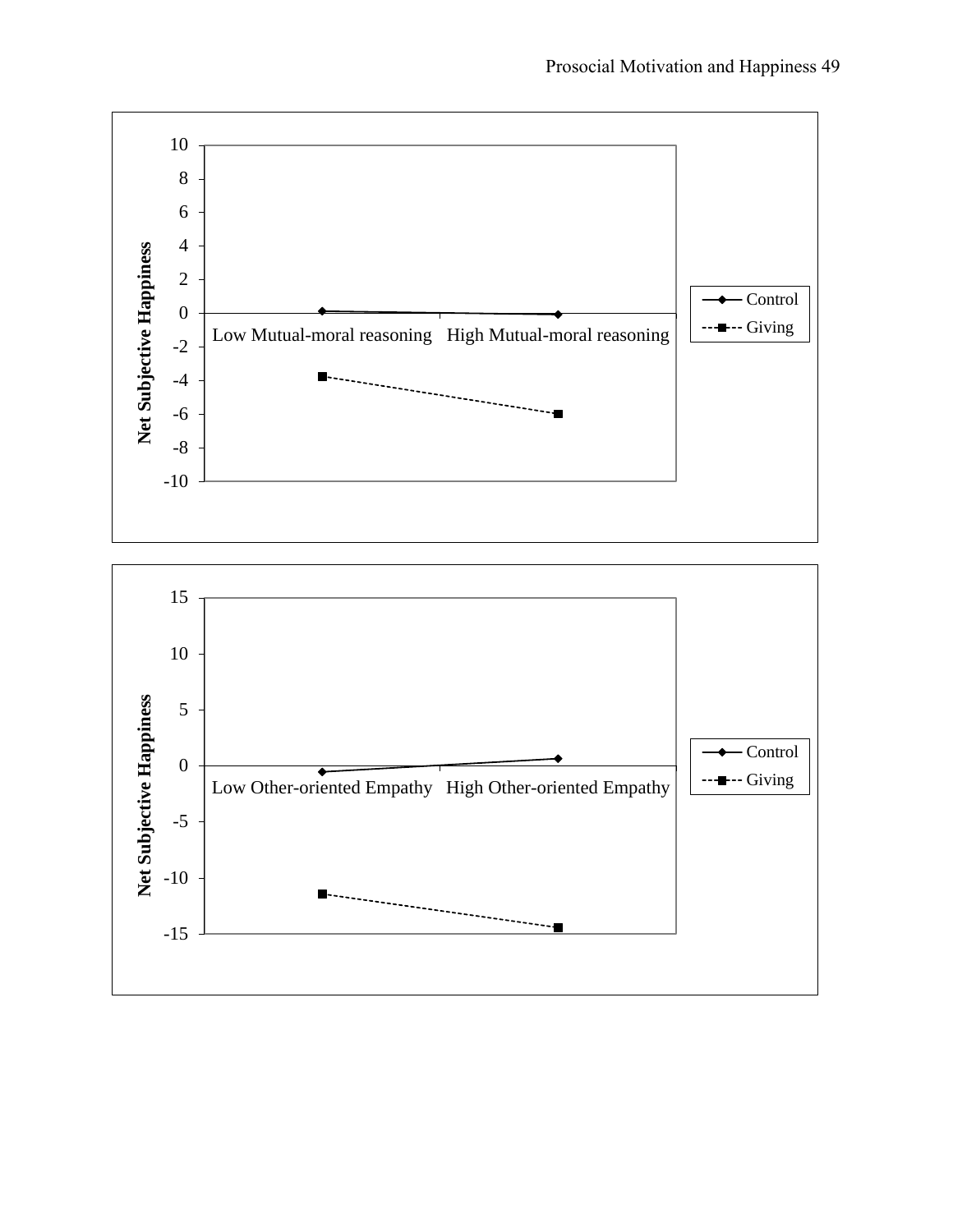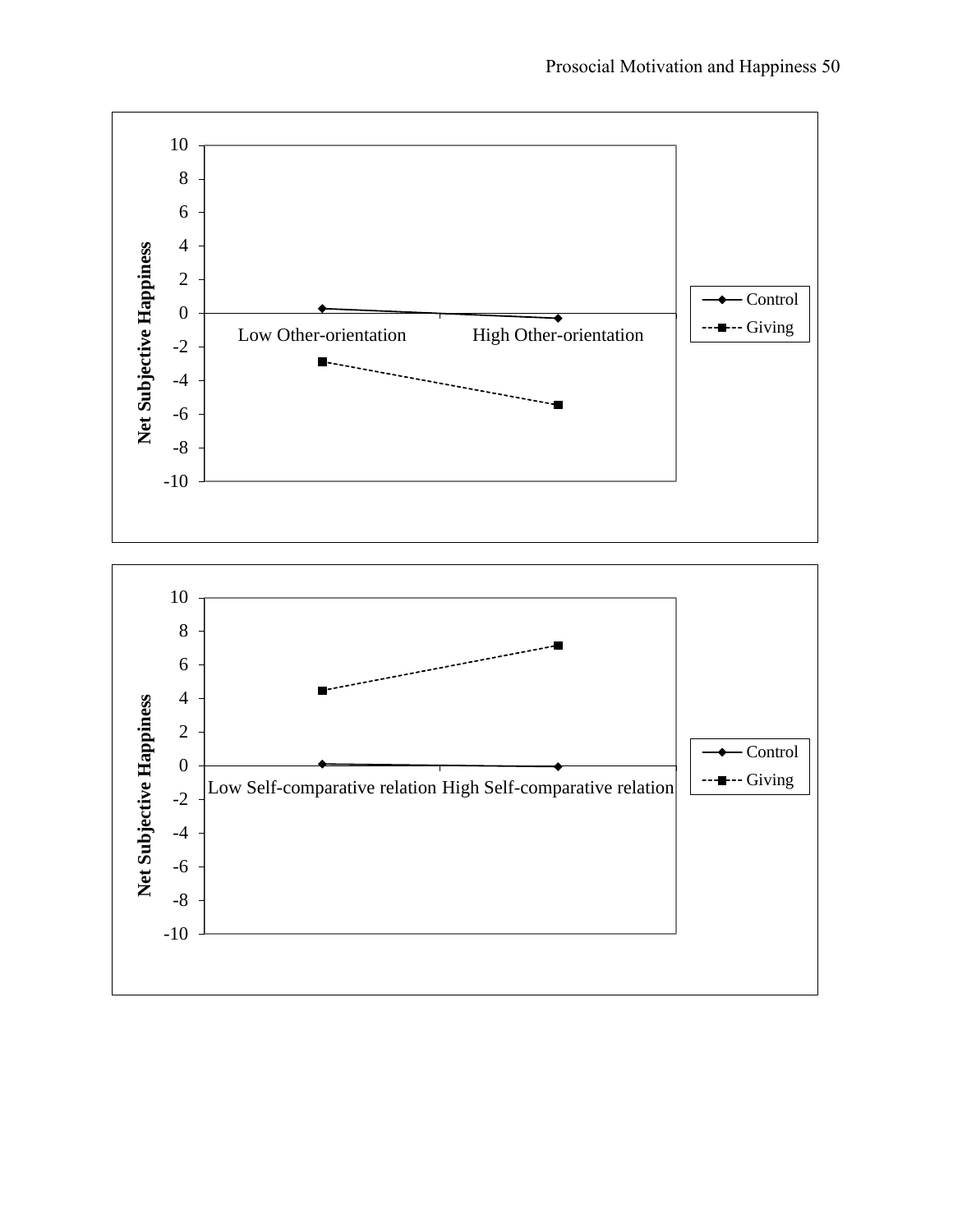